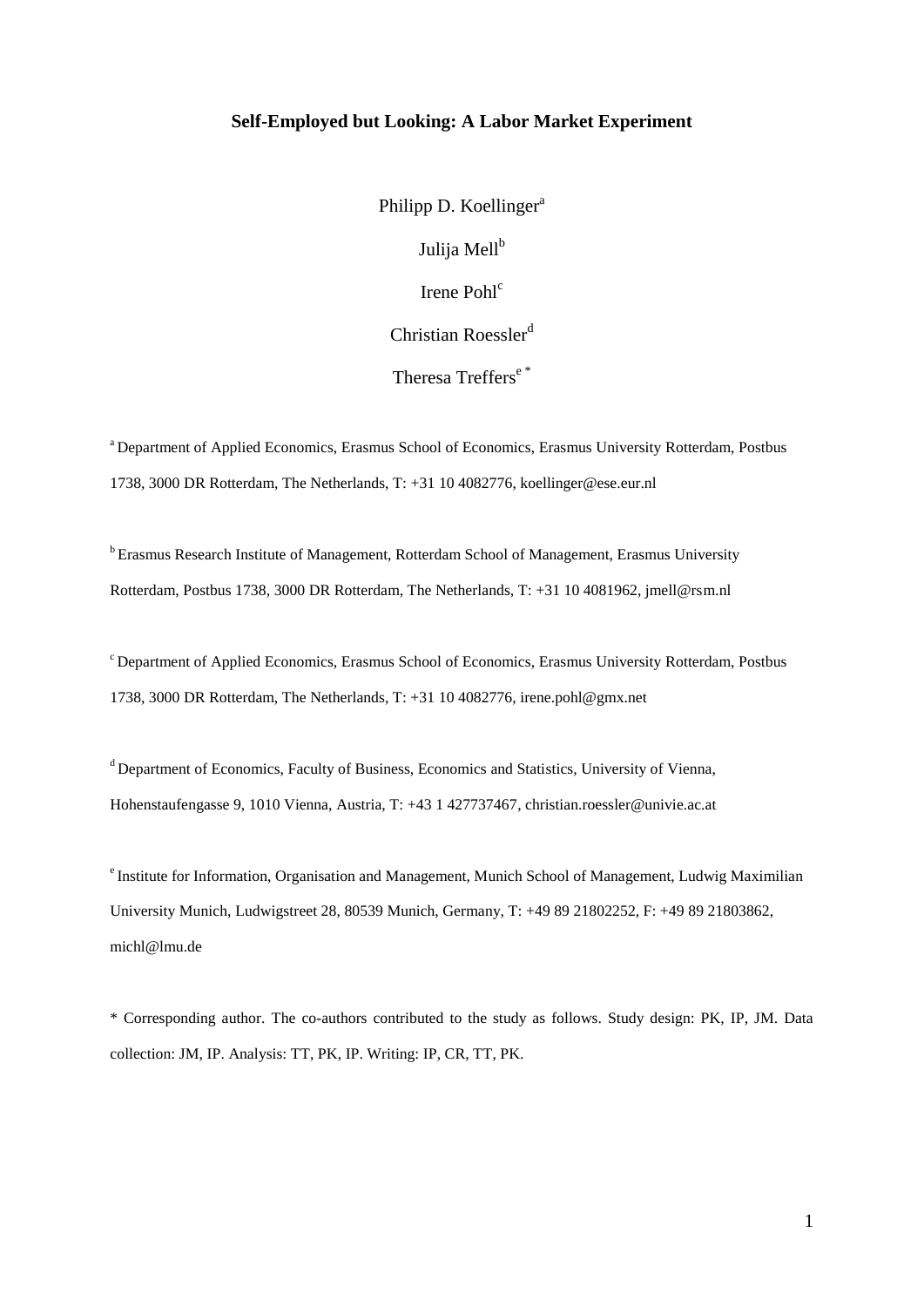#### **Self-Employed but Looking: A Labor Market Experiment**

#### **ABSTRACT**

Empirical studies have shown that entrepreneurs earn, on average, less than the market wage for employees with otherwise similar characteristics. We examine whether having previously been self-employed is in itself a negative signal on the job market. In a field experiment where two applications of otherwise equally qualified individuals were sent for the same vacancies, we find that entrepreneurs systematically receive fewer responses than nonentrepreneurs. Thus, it appears that the earnings differential is partially explained by the fact that entrepreneurs do not have access to the reference jobs in practice. We discuss what type of unfavorable information self-employment may carry.

*Keywords*: self-employment, entrepreneurial incomes, occupational choice, discrimination, field experiment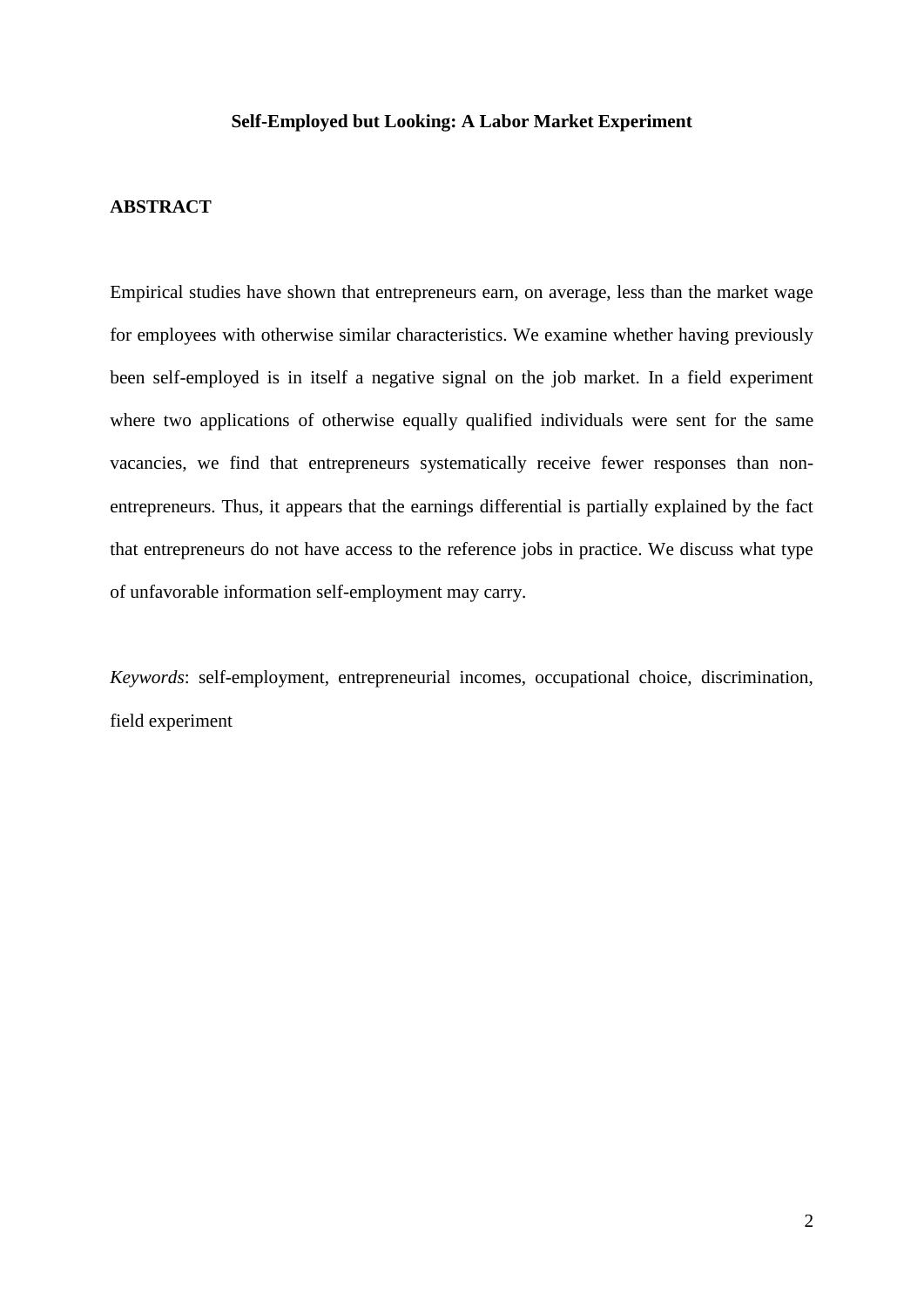#### **Self-Employed but Looking: A Labor Market Experiment**

#### **1 Introduction**

When entrepreneurs say they are "not in it for the money", the data seem to support them. According to Hamilton (2000), the median earnings of entrepreneurs in the US are lower than the relevant market wage at any moment. After ten years in business, there is a 35% gap. Provided the firm survives for 25 years, its median present value at that point is still 25% lower than the present value of future wages had one spent 25 years in a job instead. Although not all studies of entrepreneurial income paint such a bleak picture (Clark and Drinkwater, 1998; Fairlie, 2005), and time spent in self-employment may help individuals build experience and skills that could be rewarded in subsequent employment (Evans and Leighton, 1989; Kaiser and Malchow-Møller, 2011), evidence from Finland, Sweden, Japan (OECD, 1986) and Australia (Kidd, 1993) also suggests that entrepreneurs have income disadvantages compared to wage workers. These income disadvantages can be persistent even after entrepreneurs switched back to paid employment (Bruce and Schuetze, 2004; Hyytinen and Rouvinen, 2008). A recent study by Baptista et al. (2012) supports the notion of an income disadvantage for former entrepreneurs in dependent employment using a longitudinal matched employer-employee dataset. They reveal that former business owners are primarily hired by small firms who can only offer small returns to business ownership in the labor market.

In addition, entrepreneurs bear a greater income risk, which is often amplified by investments of personal funds, but they do not earn a risk premium on those assets (Moskowitz and Vissing-Jorgensen, 2002). The average return to private equity is not higher than the return to a diversified portfolio of publically traded stock. This fact is often referred to as the "private equity premium puzzle" because, given the risk involved in an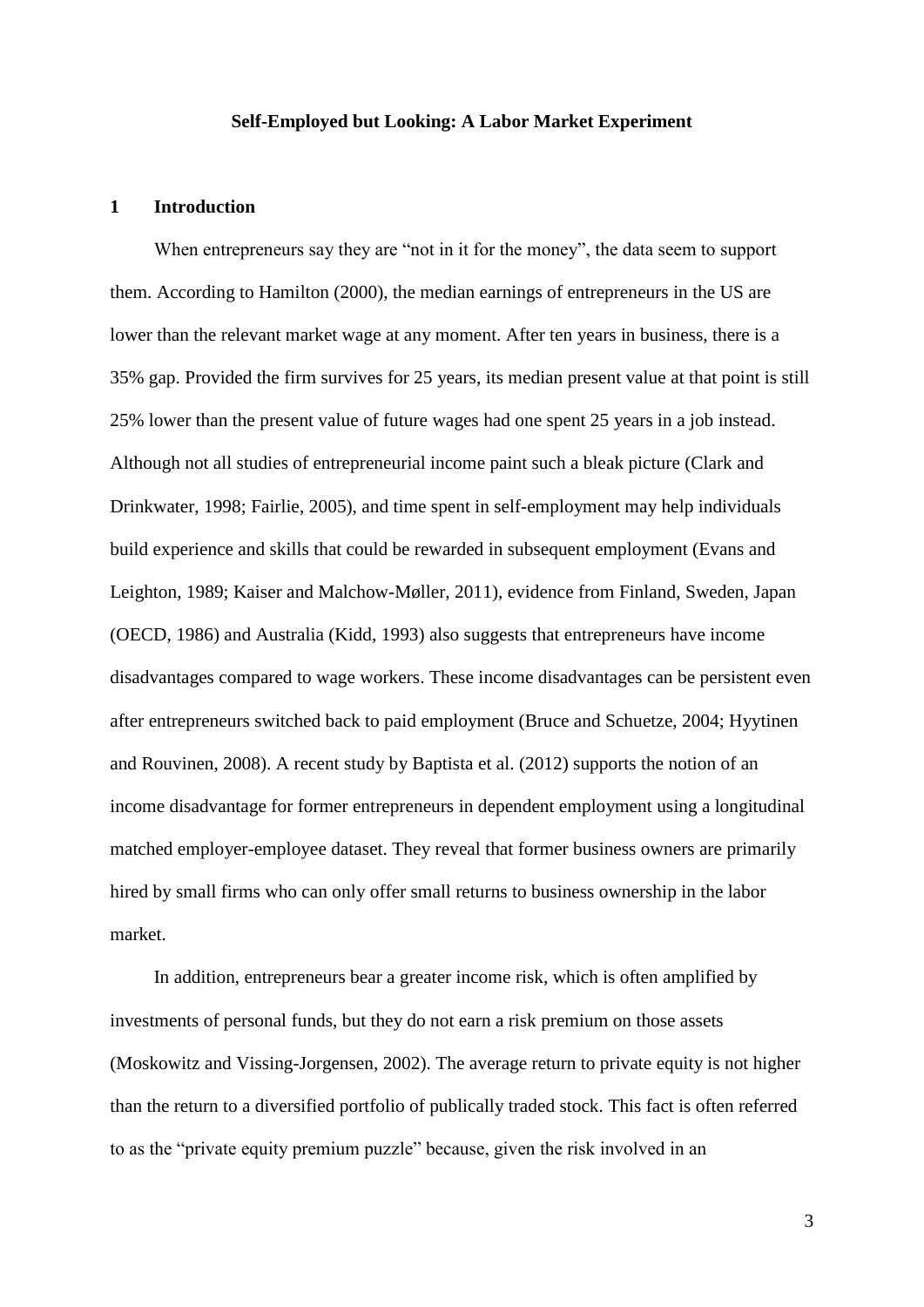entrepreneurial venture, the required premium over a market portfolio return has been estimated variously as 10% (Heaton and Lucas, 2009) or more than 20% (Benartzi, 2001). That self-employment often involves capital outlays that do not produce the required risk premium must be counted as a further cost that entrepreneurs incur, relative to taking on a job and investing in a portfolio.

It is difficult to account for such financial shortfalls other than through idiosyncratic preferences or beliefs, such as wanting to be one's own boss (Benz and Frey, 2008; Blanchflower et al., 2001) or being overly optimistic (Arabsheibani et al., 2000; Busenitz and Barney, 1997; de Meza and Southey, 1996; Fraser and Greene, 2006; Koellinger et al., 2007). But one may not expect these positive attitudes toward entrepreneurship to persist in the face of evidence that running a business is often a money-losing proposition. The missing piece, it has been suggested, is the option value of entrepreneurship: it is always possible to quit and (re-)enter employment if the venture is unsuccessful (Polkovnichenko, 2003). If future earnings potential is not at risk, then it makes good sense to test the waters and start a business that could yield large rewards (see also Hintermaier and Steinberger, 2005).

Our paper reports the results of a field experiment (Harrison and List, 2004) that was designed to examine the premise that entrepreneurs indeed have access to the same job opportunities as comparable peers who have spent their previous careers in paid employment. Over a period of a year (2011-2012), we mailed pairs of constructed CVs in response to UK job ads that differed substantively only in that one individual's experience was acquired as an employee, whereas the other had performed the same tasks in a personally owned business.

Standard theories of occupational choice assume that the employment opportunities for entrepreneurs and wage workers with otherwise similar qualifications are equal (Amit et al., 1995; Douglas and Shepherd, 2002; Evans and Leighton, 1989; Hamilton, 2000; Kihlstrom and Laffont, 1979; Kolvereid, 1996; Kolvereid and Isaksen, 2006; Lucas, 1978; van Praag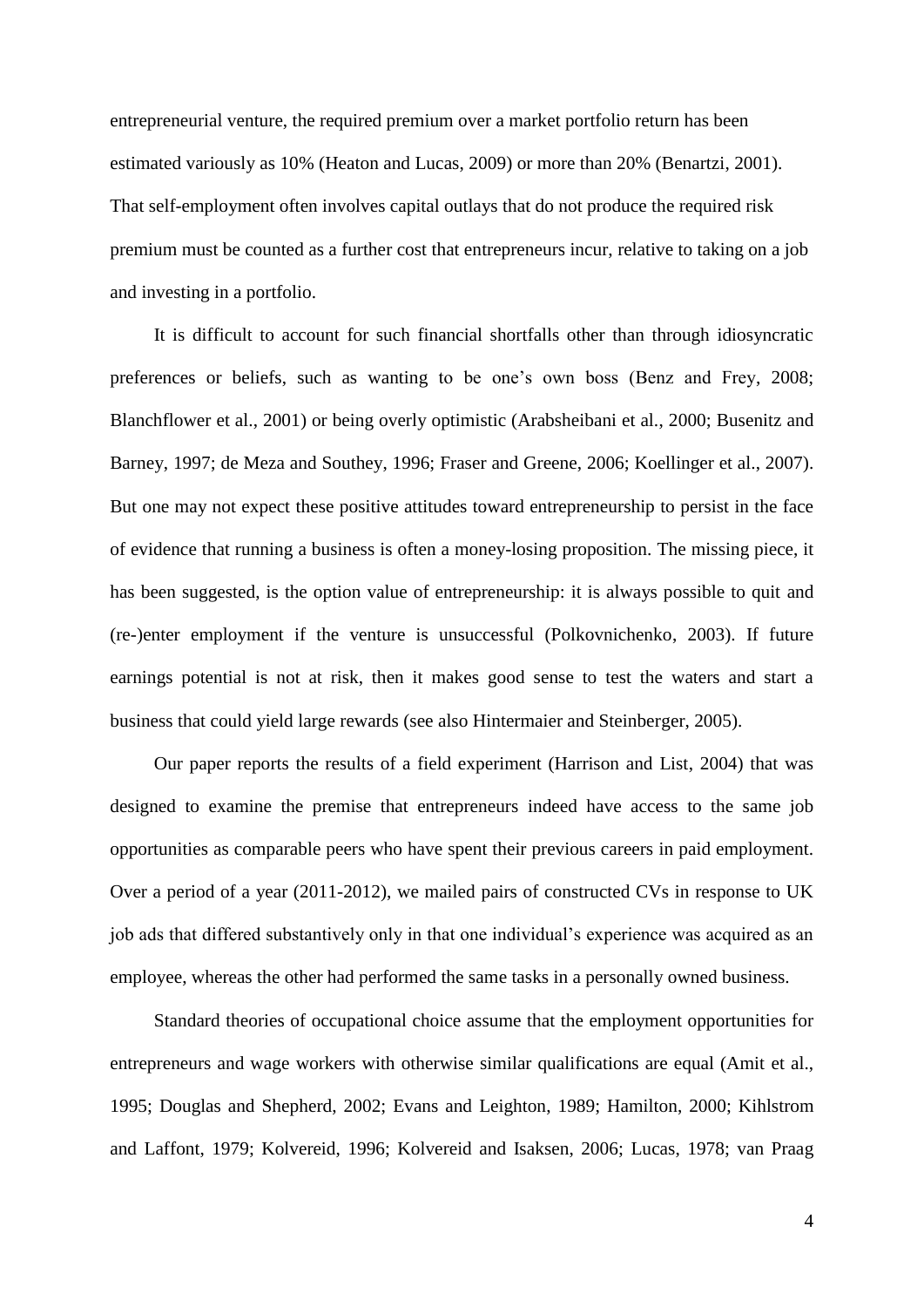and van Ophem, 1995). If this assumption is true, we should not find differences in employer responses to CVs of entrepreneurs and non-entrepreneurs in our field experiment.

To the best of our knowledge, this study is the first to test the equal-employmentopportunity assumption directly. This inquiry is interesting for three reasons. First, it is of practical interest whether starting a business instead of pursuing a classic career in employment has consequences for future labor market opportunities. Second, this setting is a prime candidate for a field experiment, which can reveal employer preferences that would be difficult to elicit through direct questioning. Third, testing the assumption that entrepreneurs and employees with otherwise similar qualifications have identical job market opportunities is important for the theory of occupational choice and for the interpretation of empirical results that suggest lower incomes of entrepreneurs compared to wage workers (Bruce and Schuetze, 2004; Hamilton, 2000).

Before we detail the experimental design and results, we give an overview of previous research that explains earnings differentials between entrepreneurs and employees based on pecuniary and non-pecuniary motives for becoming and staying self-employed.

#### **2 Background literature**

#### **2.1 Investment and agency**

Under wealth maximization, the expected present value of future earnings should be the same inside and outside self-employment for a given individual and effort level, but occupational differences in how income varies with performance (the earnings profile) can lead to a cross-sectional earnings differential. In the investment view, the earnings profile of the self-employed is steeper, because physical and human capital investments are not shared with an employer. The entrepreneur is fully exposed to business outcomes, whether good or bad, whereas an employee is largely insulated. The agency view, in contrast, predicts that the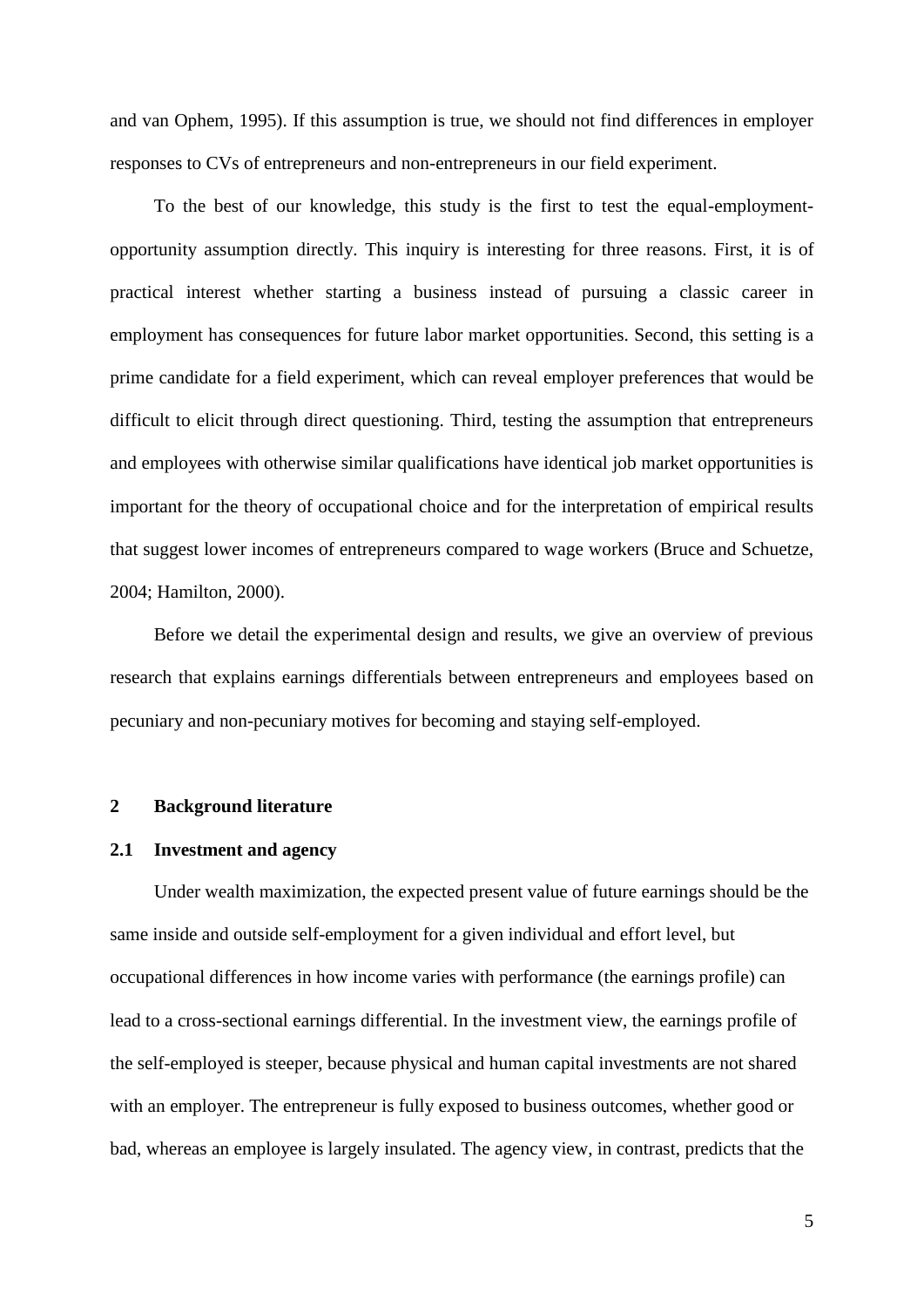earnings profile is steeper in employment, due to incentive pay to discourage shirking (Lazear and Moore, 1984).

Empirically, entrepreneurs only have higher incomes than the employed in the upper earnings quartile. That the effort level (hours worked) of entrepreneurs increases in ownership stake and firm size (Bitler et al., 2005) lends further support to the investment view. However, the investment view would actually indicate higher average earnings in self-employment (with greater individual variability), because entrepreneurs face stronger incentives. Hence it does not account for the earnings premium in employment that we observe in reality.

### **2.2 Matching, learning, and superstars**

Job seekers possess both observable and hidden skills and characteristics that may not even be apparent to themselves. From a matching and learning perspective, individuals seek an occupation in which they believe they have a comparative advantage (Roy, 1951), but may later drop out upon discovering that they are not well suited, once all the information is revealed (Jovanovic, 1982). However, this perspective is inconsistent with the previously cited evidence that many people stay in unrewarding entrepreneurial careers. Based on these models, we would expect that entrepreneurial earnings, after a sufficient period of learning, would approach and overtake employment income; but this is not the case.

Small differences in entrepreneurial ability can lead to large differences in earnings in industries where consumers are unwilling to substitute away from their preferred seller (MacDonald, 1988; Rosen, 1981). A classic example is art, where the willingness to pay for the leading master of a particular style may greatly exceed what lower-quality alternatives will fetch. Many fashion goods share this property to an extent. The higher the potential future rewards, the lower the initial pay that entrepreneurs will tolerate. At any point in time, entrepreneurial stars, those who earn high returns, exist side by side with newcomers trying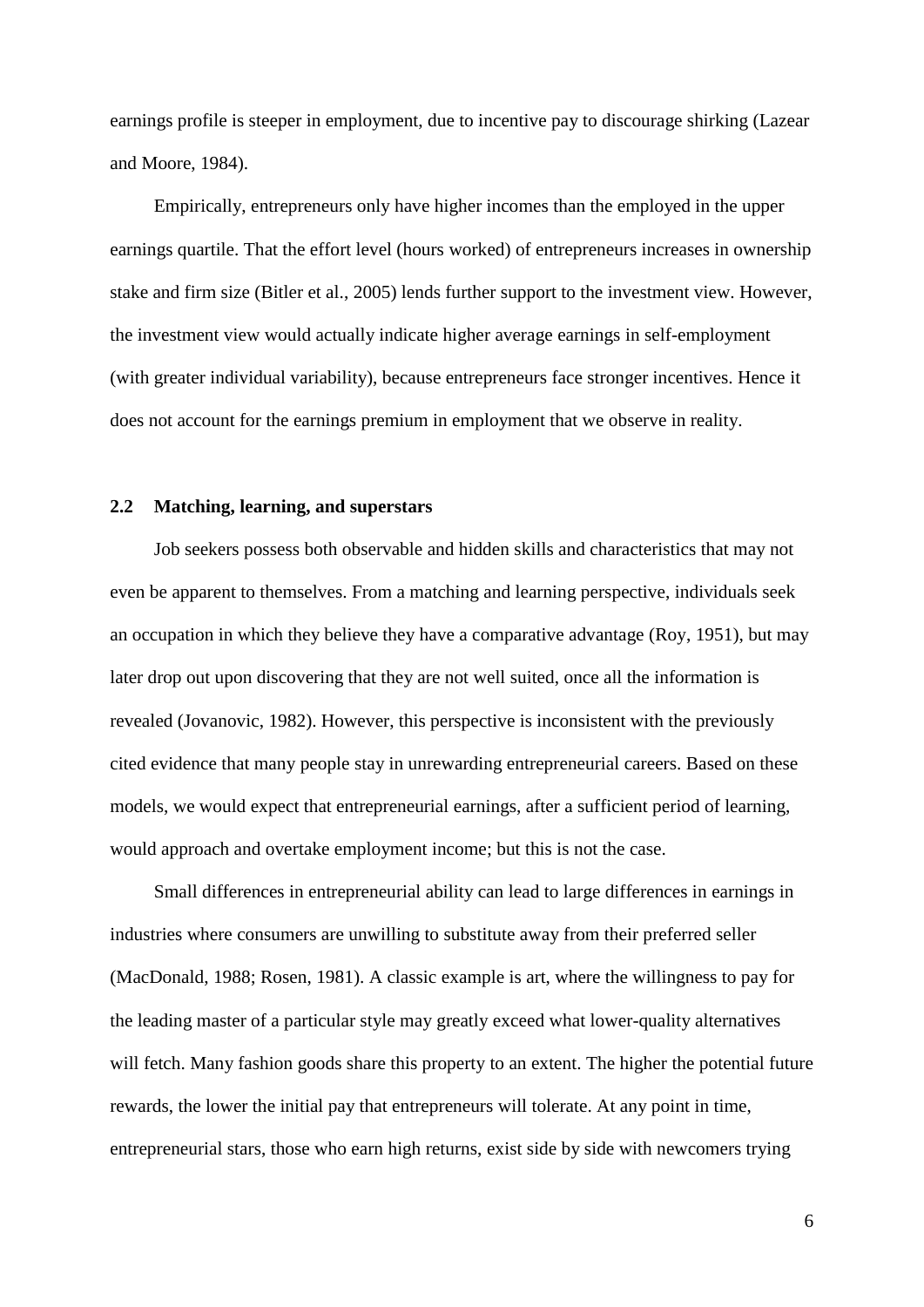their luck and making very little. Thus, the superstar rationale reinforces the tendency toward highly skewed earnings profiles that arise in investment and learning models. Similarly, this rationale cannot explain why average entrepreneurial incomes fail to catch up with wages in the long run, after time has shown who is a star.

#### **2.3 Non-pecuniary benefits**

The persistent income gap in some countries between the self-employed and the otherwise employed would be readily explained by the intangible benefits, such as independence and self-realization, that only entrepreneurship can yield. Compared with nonentrepreneurs, entrepreneurs rate pay (48% vs. 37%) and security (57% vs. 32%) as less important factors in their work arrangement (Taylor, 1996). However, job satisfaction and the notion of "doing what one likes" are important incentives for entrepreneurs (Benz and Frey, 2008), as is "being one's own boss" (Evans and Leighton, 1989). Part of the appeal of independence is flexible working hours, although Hyytinen and Ruuskanen (2007) report that entrepreneurs in fact work longer effective hours and have less leisure time than employees.

Entrepreneurs report a higher level of job satisfaction than non-entrepreneurs, independently of income (Parker, 2009), despite the fact that some are self-employed involuntarily, because they cannot find a job. The determinants of job satisfaction for the selfemployed, according to one study (Benz and Frey, 2008), are primarily autonomy and interesting tasks. The idea of procedural utility, proposed by Frey et al. (2004), reflects that workers not only value outcomes but also the conditions and processes that lead to them. In particular, people like to perform tasks that satisfy their need for autonomy (self-organizing actions), relatedness (a feeling of being connected, part of a group) and competence (controlling the environment, being effective). Benz and Frey (2008) claim that procedural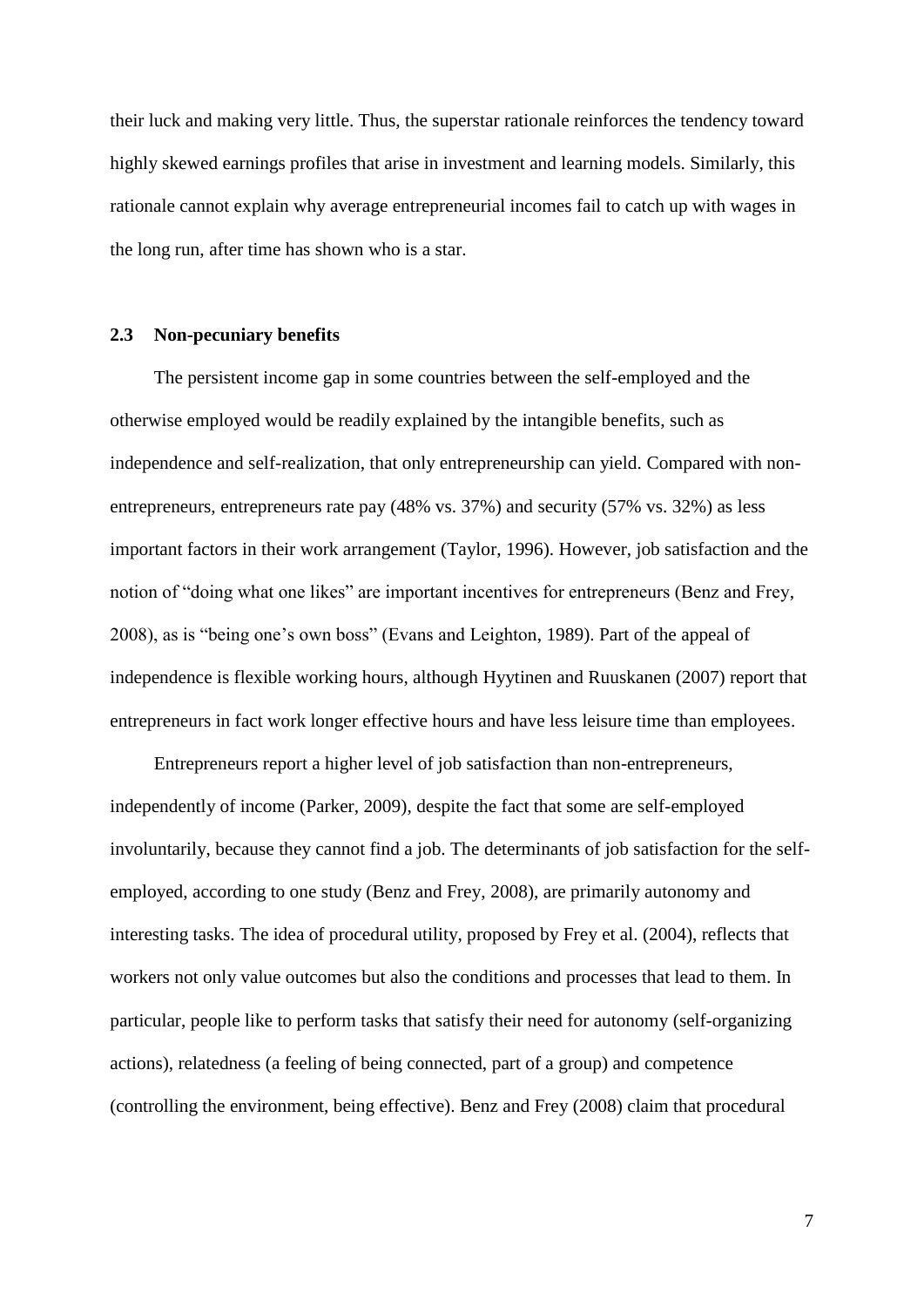utility can explain up to 80% of the higher job satisfaction of self-employed workers, while wage, job security and career opportunities explain only a small part of the difference.

#### **2.4 Risk attitude and cognitive bias**

Heterogeneous risk tolerance could also explain why some individuals choose to become and stay self-employed despite low earnings. Evidence that the self-employed are indeed less risk-averse is inconclusive (Begley and Boyd, 1987; Parker, 2009; Stewart and Roth, 2001). There is somewhat clearer support for the idea that entrepreneurs are more willing to operate in uncertain environments, i.e., are less ambiguity-averse (Begley and Boyd, 1987; Parker, 2009; Wennekers et al., 2005).

Risky choices can arise from a desire for skewness (the extent to which extremely high incomes can be earned in rare cases). Such a preference has been demonstrated for individuals who switch to self-employment (Astebro et al., 2009) and for independent inventors (Astebro, 2003; Kraus and Litzenberger, 1976), a population that is strongly related to entrepreneurs. High tolerance for skewness is likely related to the common tendency to overestimate small probabilities while underestimating large probabilities.

Other cognitive biases, such as overconfidence and over-optimism, play a role in encouraging entrepreneurs to take risks they may not perceive correctly (Arabsheibani et al., 2000; Baron, 1998; Koellinger et al., 2007; Parker, 2009) and continue to start businesses even though returns are low and industry exit rates are high (Astebro et al., 2007; Bitler et al., 2005; de Meza and Southey, 1996).

#### **2.5 Personal fit and discrimination**

Certain characteristics and preferences of entrepreneurs work better in the start-up environment than in traditional employment (Markman and Baron, 2003; Tett and Burnett,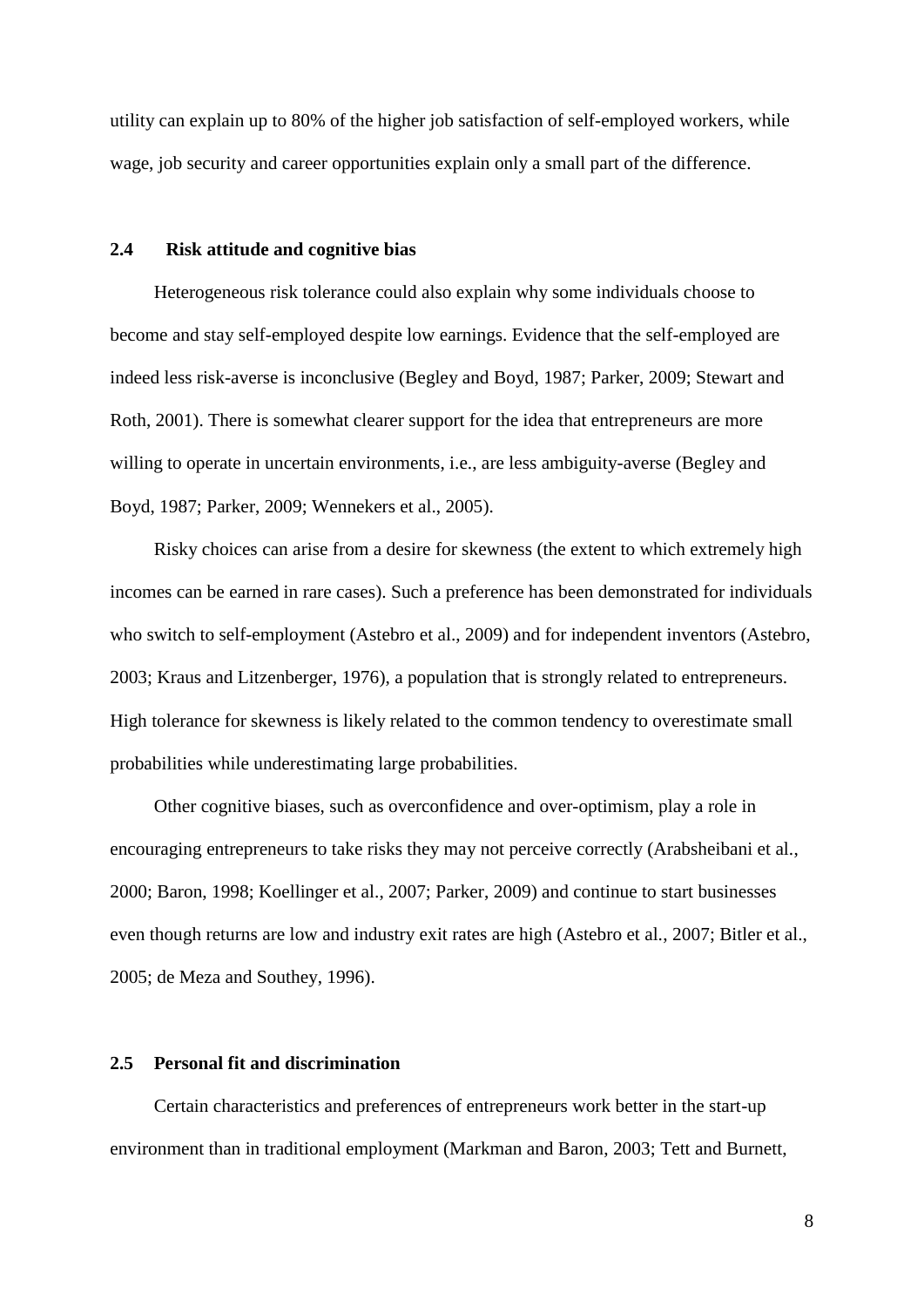2003; Zhao et al., 2010). A past decision to enter self-employment may therefore signal to employers traits they may not desire, such as a high tolerance for risk and a preference for independence. Former entrepreneurs may be regarded as less manageable and adaptable, especially within established firms with fairly rigid protocols and hierarchical structures. Furthermore, employees in large companies may accumulate different skills and knowledge than in a similar job in self-employment, for example, as a result of different training schemes, a different corporate culture, or different customers. To the extent that companies value the skills and experiences that are specifically gained in large enterprises, entrepreneurs will be disadvantaged in the labor market if employers have the alternative to hire someone who has this specific human capital that entrepreneurs lack. This line of reasoning suggests that entrepreneurs could face difficulties in reentering the job market and that they may not be solely responsible for the decision to remain self-employed.

Disadvantages may not only arise from the employer's objective considerations of what a prior entrepreneurial career says about a candidate but could alternatively take the form of discrimination. In ordinary language, we usually refer to taste-based discrimination (List, 2007; Riach and Rich, 1991), which is to be distinguished from statistical discrimination (Arrow, 1973; Phelps, 1972). Taste-based discrimination reflects a prejudice against some attribute: in this case, employers not wanting to give a fair chance to candidates who used to be entrepreneurs.

Statistical discrimination occurs when missing information is inferred in a way that unfairly disadvantages the applicant. Recruiters are likely to rely on generalizations and stereotypes, based on characteristics they can observe: "most self-employed applicants have failed, and this is probably one of them" (when the applicant is, perhaps, a parent who quit a previous job to have a more flexible schedule). Such a reaction involves an objective use of the available information, yet may lead to mistaken judgments in particular cases.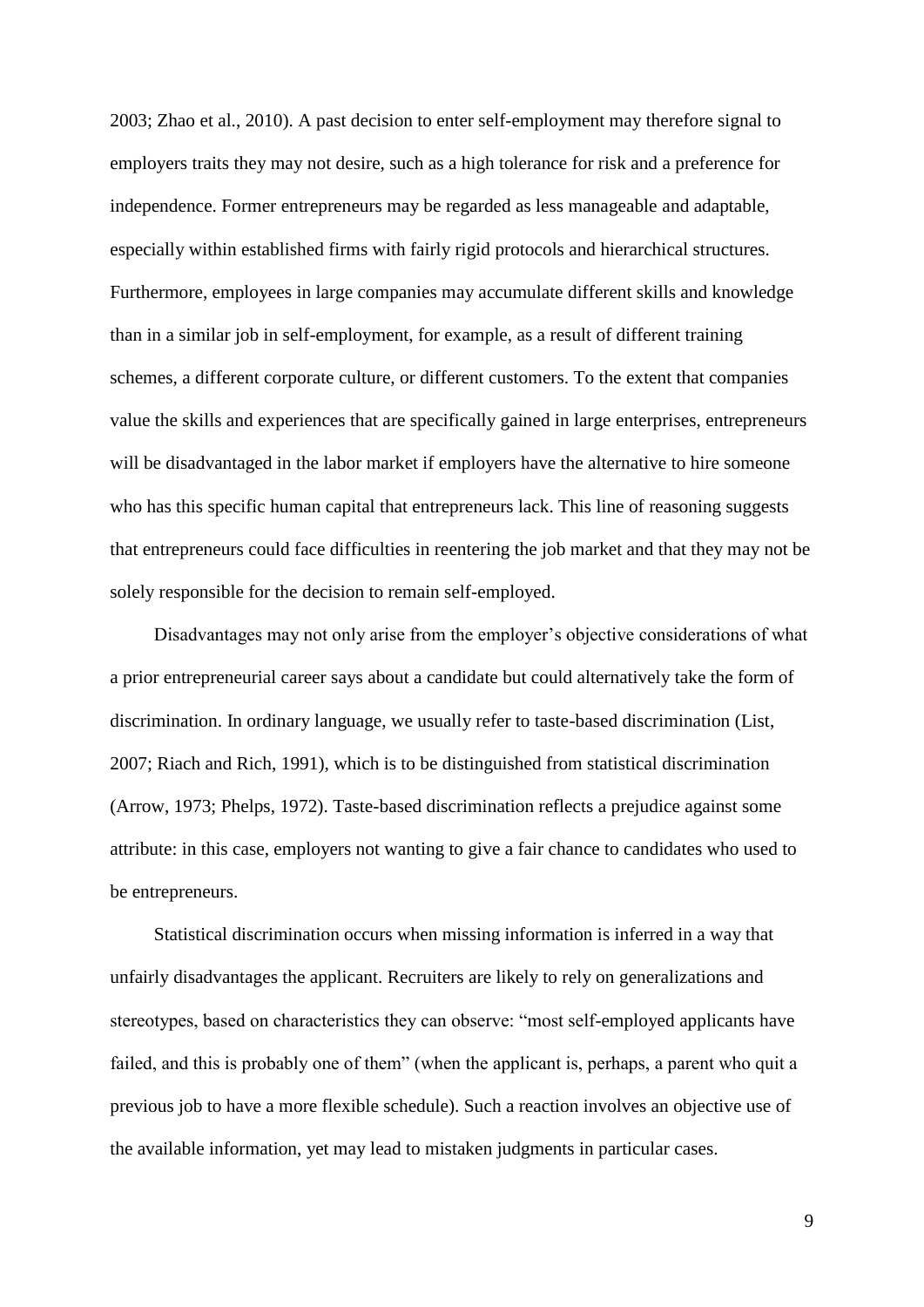#### **3 Materials and Methods**

#### **3.1 Field experiments and correspondence testing**

Field experiments are used in a variety of markets to study discrimination, for example in housing (Ahmed and Hammarstedt, 2008; Baldini and Federici, 2011; Bosch et al., 2010; Hanson and Hawley, 2011), online auctions (Shohat and Musch, 2003), cars (Ayres and Sigelman, 1995), or insurance (Spencer et al., 2010). Studies of labor market discrimination typically focus on gender (Booth and Leigh, 2010; Neumark et al., 1996), race (Banerjee et al., 2009; Heath and Cheung, 2006; Kaas and Manger, 2012; Pager et al., 2009; Wood et al., 2009), age (Gringart and Helmes, 2001; Petit, 2007), or sexual orientation (Drydakis, 2009; Weichselbaumer, 2003).

Although these studies vary significantly in the treatment they test for, they generally use similar experimental designs. Two methodologies can be distinguished: a personal approach and an impersonal approach. Audit testing involves in-person interviews by coached participants with constructed backgrounds that differ only on selected dimensions. To eliminate individual appearance and bearing as a source of variability, correspondence testing is conducted in an arm's length manner, via mailed applications (for a detailed comparison between audit and correspondence testing, see Pager, 2007, and Riach and Rich, 2002). Our field experiment uses correspondence testing. Two applications that are comparable in experience, skills and education, but vary in the one aspect of interest, were sent in response to each job vacancy. Employer responses were recorded and analyzed.

Recent studies employing the correspondence testing method include testing for racial discrimination in the UK (Bertrand and Mullainathan, 2004), Germany (Kaas and Manger, 2012) and Sweden (Carlsson and Rooth, 2007); for caste and religion in India (Banerjee et al., 2009); for age in Western Australia (Gringart and Helmes, 2001) and France (Riach and Rich, 2006); and for gender and sexual orientation in Austria (Weichselbaumer, 2003).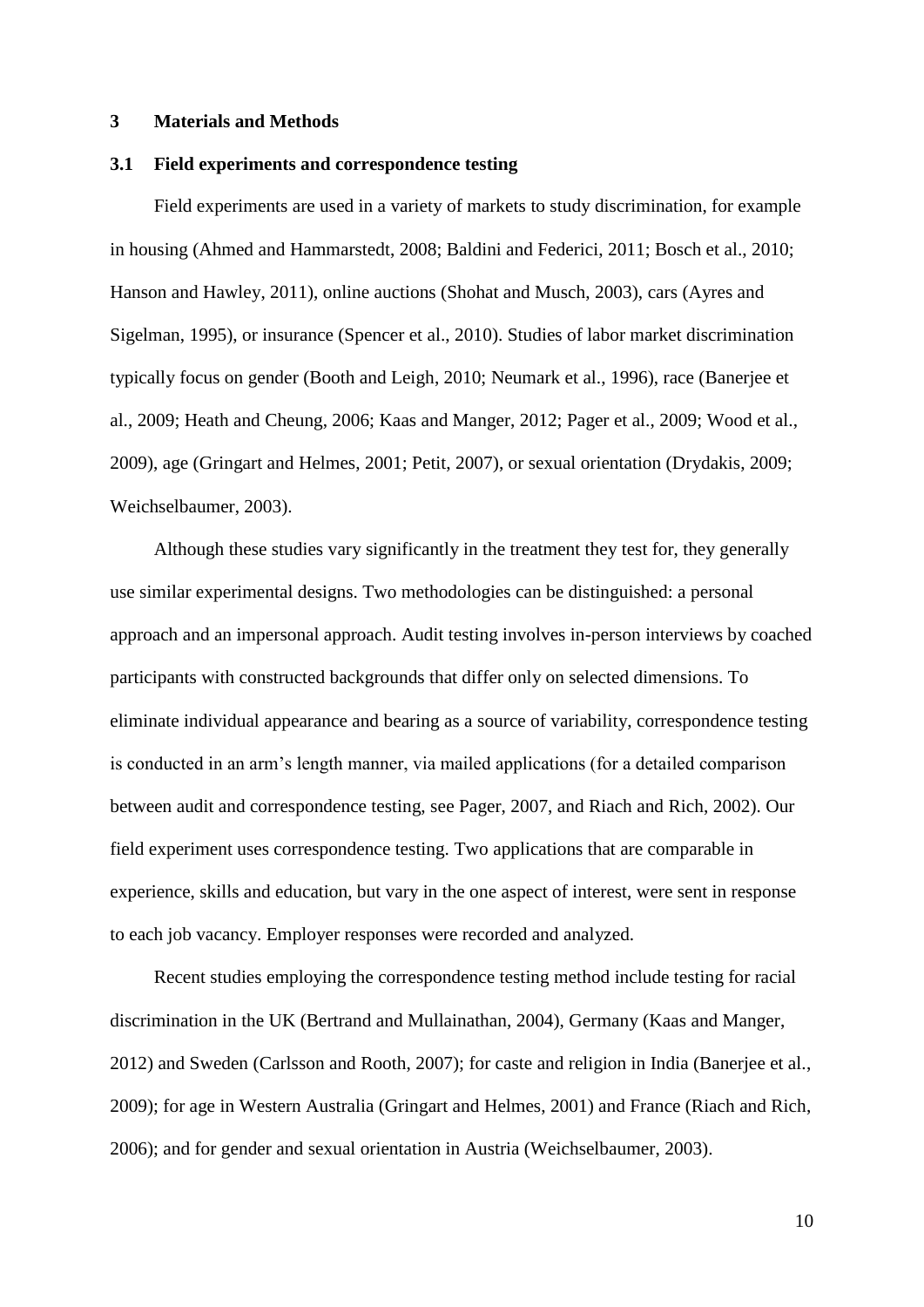#### **3.2 Experimental setting**

Our field experiment was conducted in the UK because applications in the UK only require a CV, whereas it is customary in many other countries to include references, certificates, and other documents in the initial application. While many field experiments that investigate biases in the labor market focus on entry-level or low-skill jobs (e.g. Booth and Leigh, 2010; Drydakis, 2009; Kaas and Manger, 2012; Pager et al., 2009), the nature of our research question required us to create applicants with considerable work experience in a profession in which both regular employment and self-employment are not uncommon. We chose human resources management as a target occupation for two reasons.

First, in order to design plausible applications, and to match them to appropriate vacancies, we needed to have a detailed understanding of the typical career trajectories, skills and experiences found in the profession, which were given in human resource management. Second, vacancies for the chosen profession and level had to open up with sufficient frequency to enable the collection of a reasonably sized dataset. This was also the case for human resource management.

Second, we chose to focus on a sector were self-employment occurs frequently and individuals with experience in working on their own account are not automatically perceived as "odd cases." UK labor market statistics show that approximately 10% of HR professionals are self-employed, so it can be assumed that recruiters have some experience with applicants who have such backgrounds. A scan of the position advertisements on online job boards revealed that a large number of vacancies for HR professionals were in the consulting business. Hence, the profile of the applicants was designed to match both HR positions in consulting and non-consulting firms. The UK labor market statistics also show that selfemployment is relatively high, at 25%, in the occupation group "professional, scientific and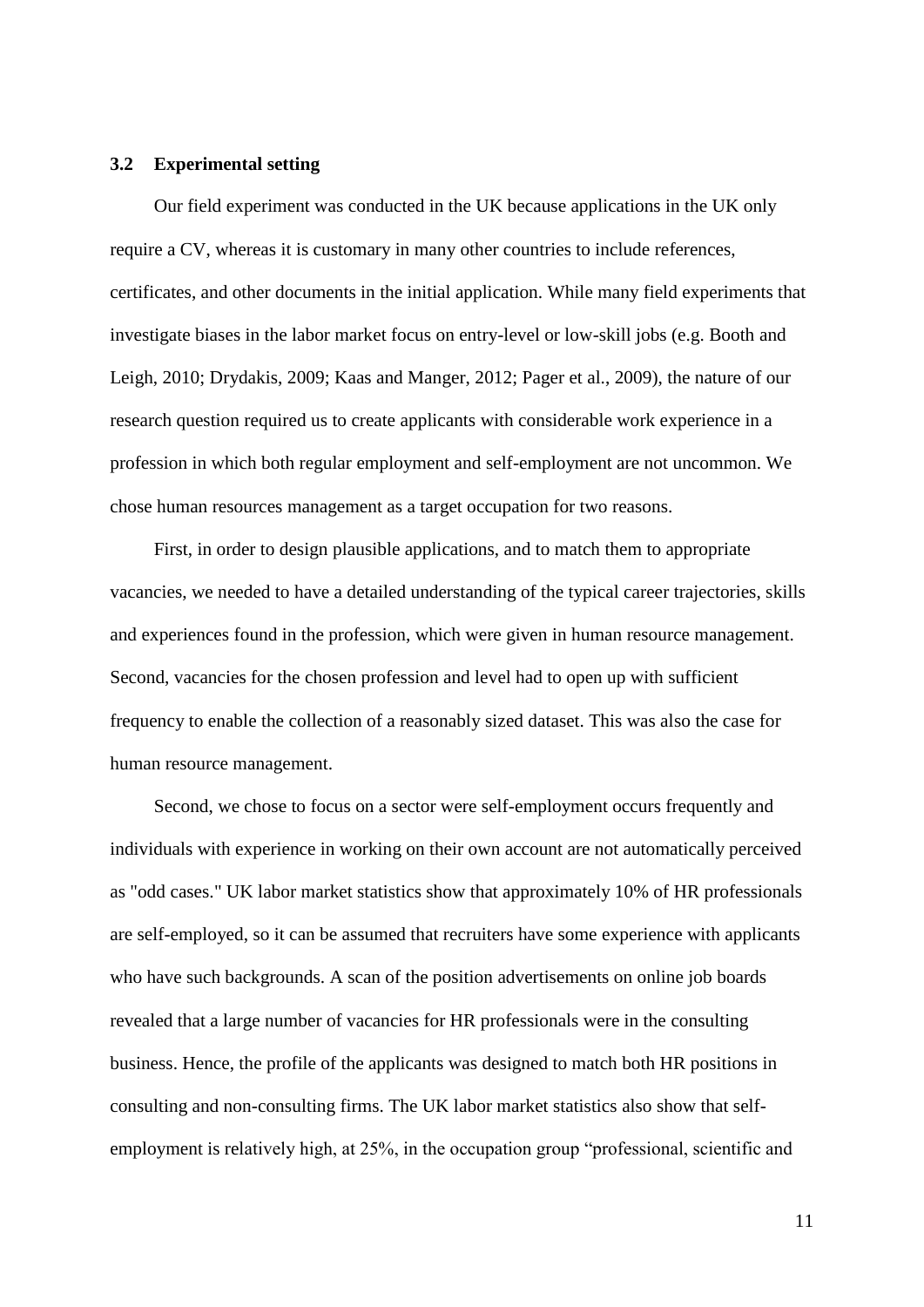technical activities," which includes management and other consultancies (European Commission, 2011). Because the consulting sector seems to have a particularly high incidence of self-employment (except for construction and agriculture, in which HR positions are rare), we tracked each vacancy as consulting or non-consulting to test for potential differences with respect to experience with applications from entrepreneurs. Thus, our experimental setting consulting and non-consulting HR jobs in the UK labor market. The same set of applications was sent in response to each vacancy.

#### **3.3 Applications**

#### *3.3.1 Curriculum Vitae*

All applications included a CV and a cover letter (see Appendix A and Appendix B for examples). To emulate a typical British CV, we studied online job boards and social media. We identified the design and range of content as well as the most relevant professional experiences, achievements, study programs, and affiliations listed. Unlike standard CVs in other countries, a British CV contains a personal statement in which the applicant gives an executive summary of the most important skills, experience, and characteristics. We constructed two master CVs, with the career trajectory up to the latest position at the bottom and the latest position and personal statement at the top.

To ensure comparability, the skills and training acquired during the first seven years, listed at the bottom of the CV, were the same, including the level of responsibility for projects and employees at different career stages. Moreover, the pace at which the applicants had been promoted or switched jobs varied only slightly. Both types of applicants had worked at medium-sized and large firms that still exist and existed during the time the applicants were supposed to have been working there. The locations of the companies were chosen so that the applicants had no unusual episodes of moving far away in their histories.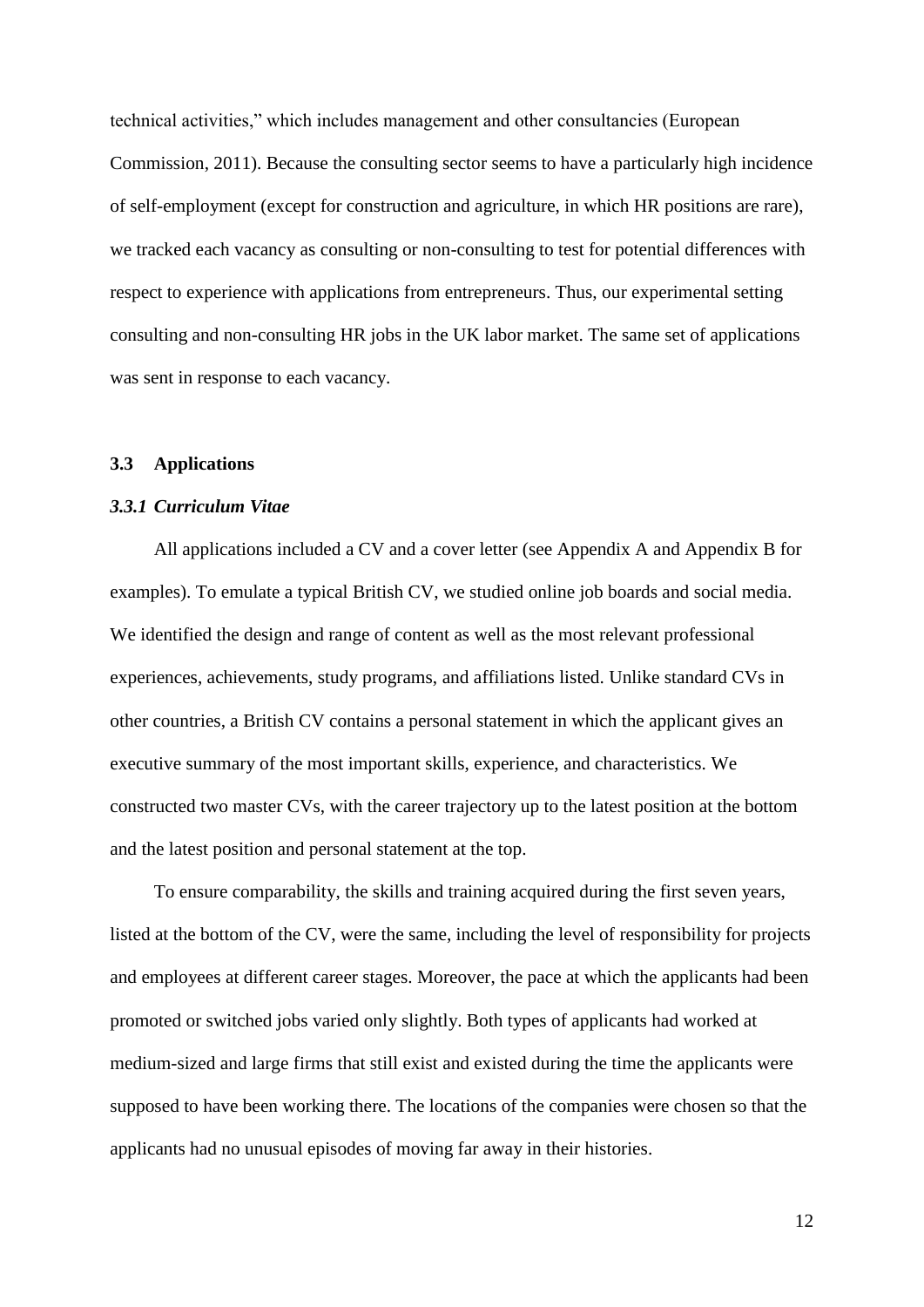Both types of applicants completed a Bachelor of Science in psychology and a Master of Science in human resource management. The universities chosen offer these study tracks and have a similar reputation (University Guide, 2011). The CVs show two affiliations. While both are members of the Chartered Institute for Personnel and Development (CIPD), a qualification frequently asked for in job offers, one is additionally affiliated with a psychological society, the other with a career management association. All affiliations are common among HR professionals, as can be observed from real CVs posted on online social networks such as XING or LinkedIn.

The main variation between the two CVs was in the top part. After having moved through a total of three roles through promotions or employer changes, the fourth job title was either "Project Manager" in a known HR consultancy or "HR Consultant and Business Leader" in a personally owned consultancy. The job description and main achievements within this latest position are again very much alike, so that the only significant difference is that one has been employed and the other self-employed. The personal statement was matched to the latest position and underlined the fact of self-employment. This design ensured that the applicants remained comparable in their experience, while the difference in their occupational status was apparent at first glance.

To guarantee that the academic and professional backgrounds would be evaluated as similar, reviews were conducted with HR experts and people with extensive knowledge of the UK labor market and language. Finally, we randomized the female and male applicant names, and the design of the CV's (bottom and top, and the right-handed or left-handed CV design) throughout the data collection. This strict randomization ensures that gender, name, the specific details of past work experience and education, and the design of the CVs, all of which may influence the response rates, are not correlated with the self-employment status of the applicants. Hence, our design contained two variations (self-employed vs. employee) in four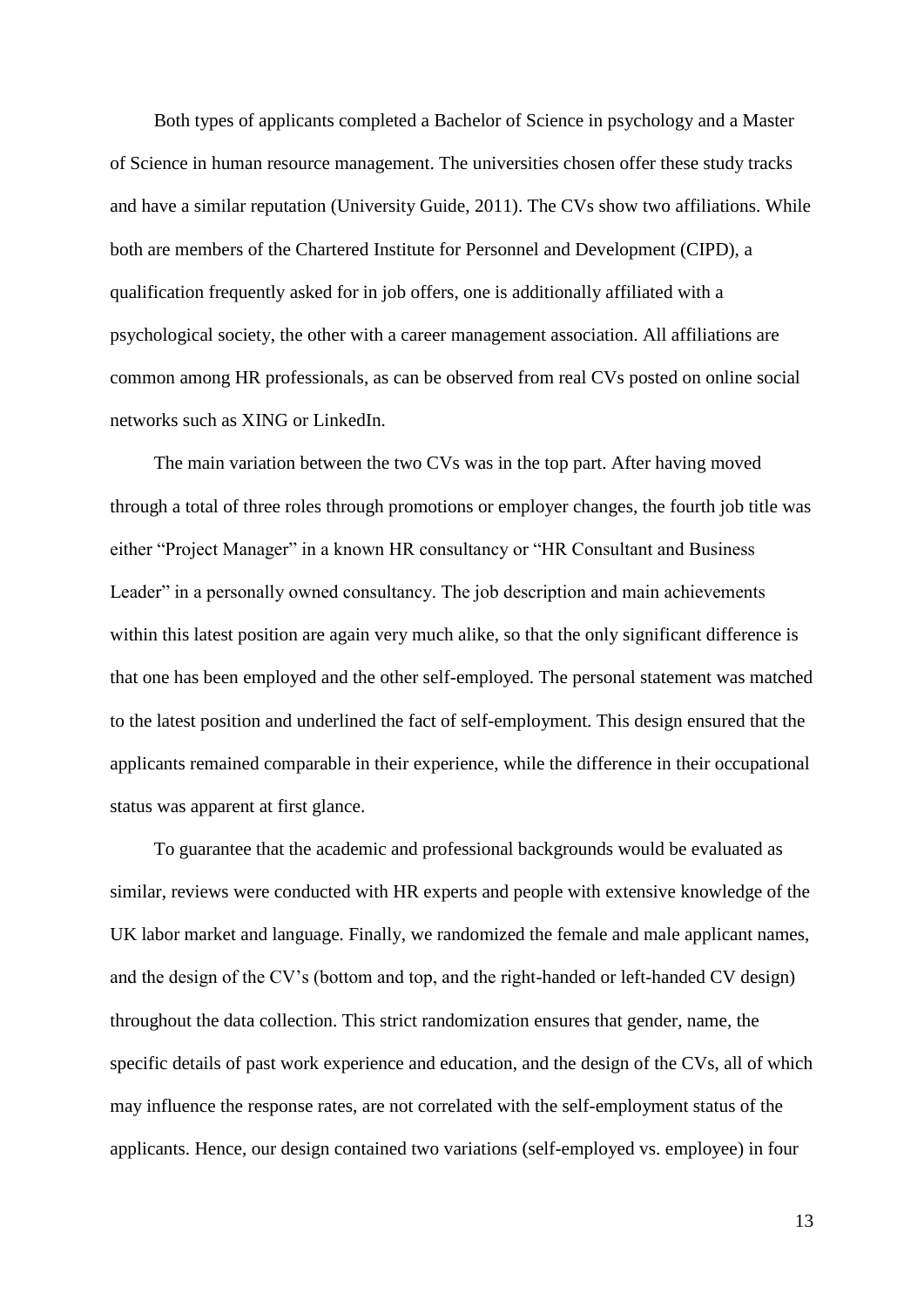aspects of the CV (name, gender, background, CV design), resulting in a total of 16 different CVs, each of which was checked for language and content by UK experts.

#### *3.3.2 Cover letter*

We compared various sets of cover letters and CVs from British job boards, online handbooks, and ghostwriters, and identified four main parts of a cover letter: (1) a statement of the job offer one is applying for, (2) a description of one's strengths and main achievements, (3) a statement of why one is a good match for the position at hand, and (4) a brief description of one's career path. Thus, two cover letters containing these four parts were constructed by two independent writers. This procedure ensured a personal style while simultaneously disclosing the same amount of information. One cover letter stated explicitly that the applicant had been self-employed. The cover letters were matched with the corresponding CVs and the applicants' personal details. Again, all cover letters were checked for language and content by UK labor market experts.

#### **3.4 Applicants**

Our job candidates varied in two main aspects: gender and occupational status. Thus, we created four fictitious applicants, female or male and self-employed or employed elsewhere. We selected names based on a list of the most common British surnames (British Surnames, 2011). These names were matched with common first names in such a way that would avoid creating an awkward combination, e.g., alliterations such as "James Jones" were avoided. The result was two pairs of applicants, Catherine Evans and George Wright and, respectively, Ann-Marie Jones and Richard Harris. In half of the applications, the first pair was self-employed and the latter was not, while in the other half the designation was reversed.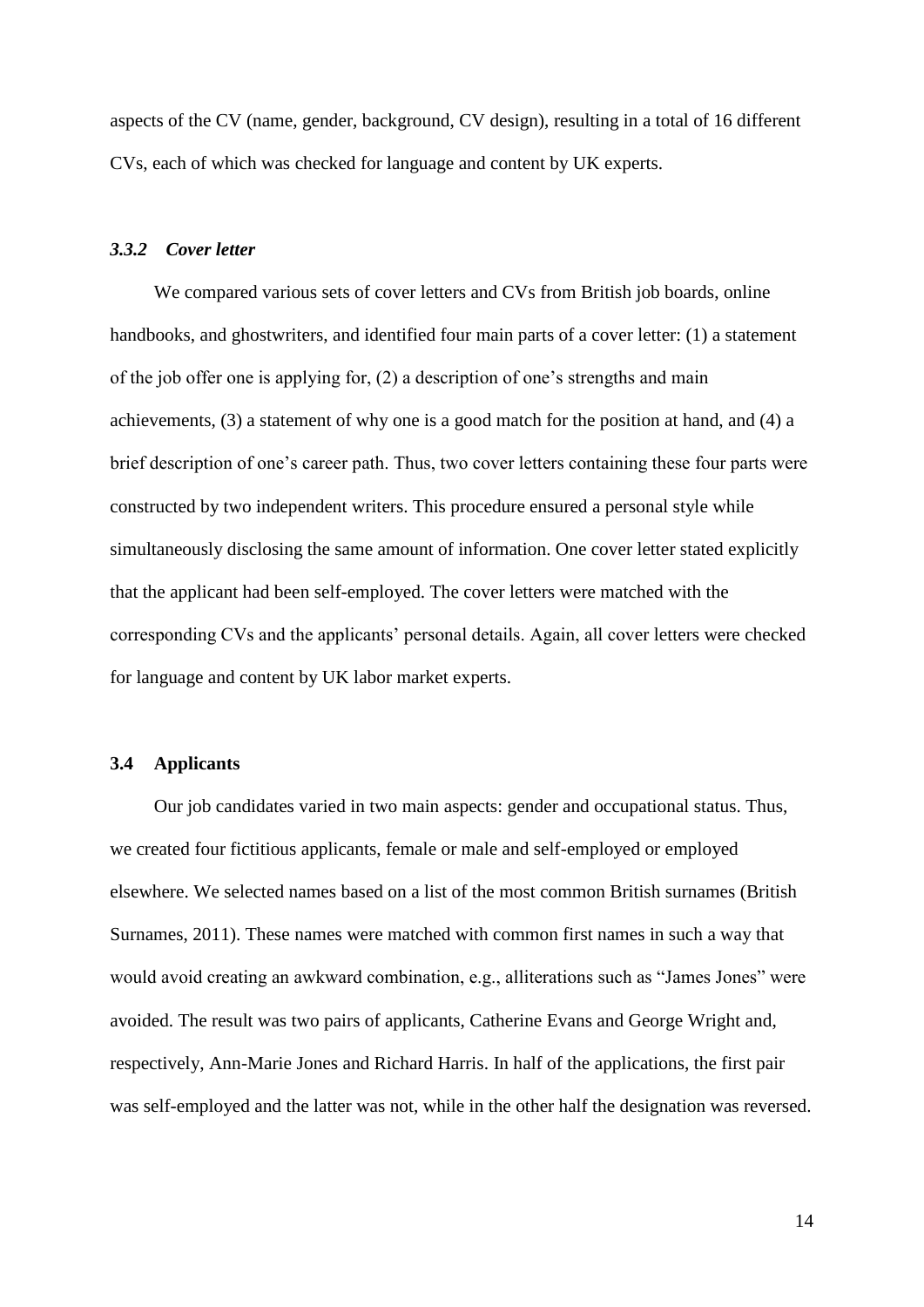The applications were sent out in pairs of either male self-employed and female employed elsewhere or female self-employed and male employed elsewhere. Both pairs were given an address in Manchester in a proper neighborhood, according to a guide from monster.co.uk (Monster, 2011). The street names and postal codes exist; only the street numbers are fictitious, being higher than the highest real street number. Further contact details included the applicant's e-mail address and phone number.

Online guides and personal experience indicate that no correspondence in the first phase of the job application process is handled via postal address. Therefore, we expected no mail to be sent to the fictitious addresses. The e-mail addresses were created with two of the largest free e-mail providers and they consisted of variations of the names of the applicants. Finally, we purchased online phone numbers with a Manchester area code and a voice-mail installation, to record responses via phone. We expected that recruiters would always state their names and company and who they were trying to reach when leaving a voice-mail message.

#### **3.5 Application procedure**

In our experimental design, we wanted to include a variation of the job type to test whether, in a profession where self-employment is encountered frequently, reactions to selfemployed applicants would differ from a profession with less exposure. Hence, we sent a similar number of applications to consulting and non-consulting firms.

A comparison of the vacancies revealed that some HR jobs carry management responsibilities, such as HR manager or HR project manager, while others do not necessarily involve responsibility for a team, such as HR business partners, HR consultants, and HRrelated specialists. The construction of the CVs allowed for applications to both types of positions, i.e., manager and non-manager positions.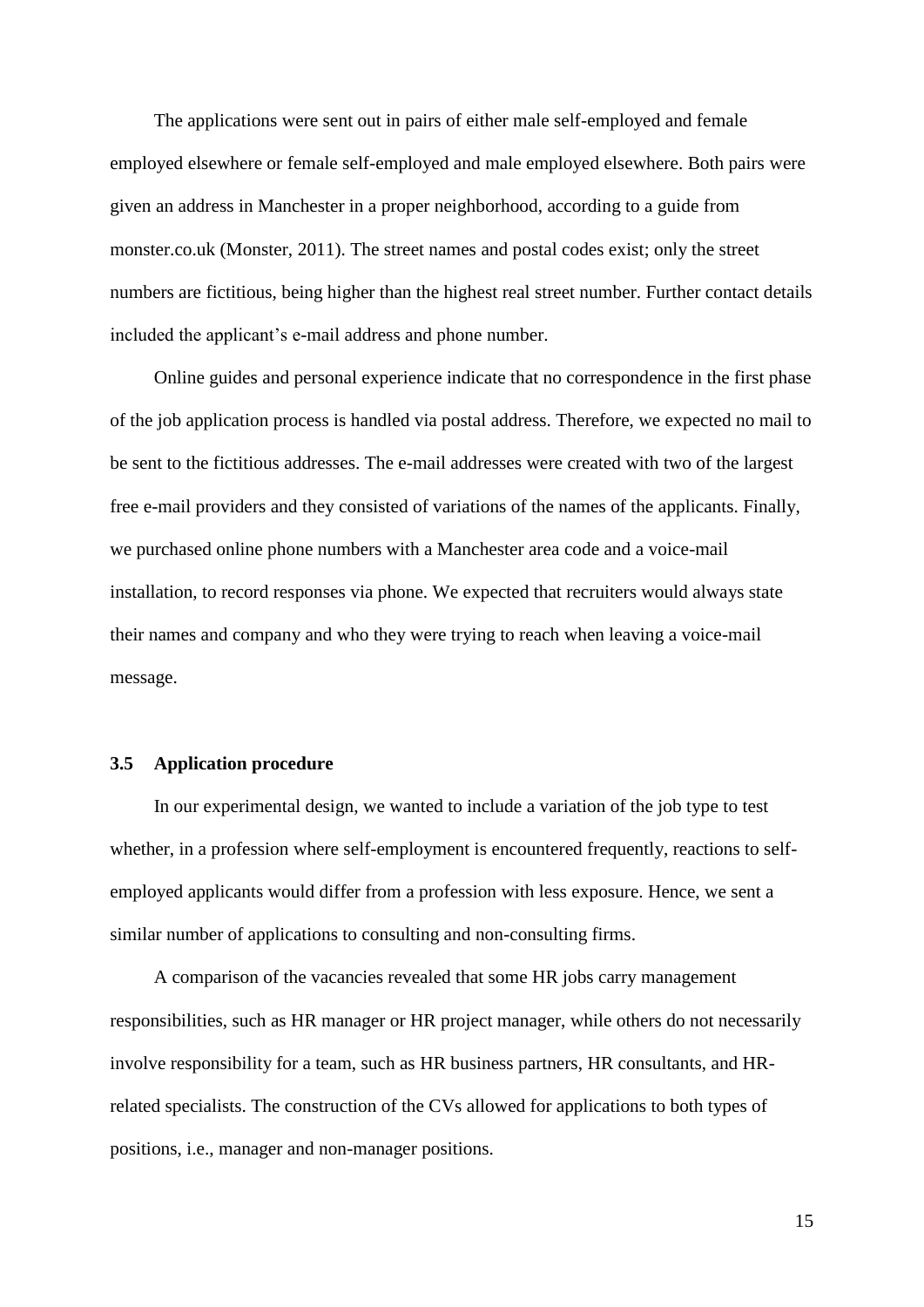We searched for open job offers on the Internet, primarily on two major online job boards, namely simplyhrjobs.co.uk and monster.co.uk, and all applications were sent electronically via the job board or via email. Although most applications for non-consulting jobs could be processed via the two job boards, consultancies either advertised their open positions exclusively on special consultancy job boards, such as top-consultant.com, or relied on the job seekers to search on their company websites for vacancies. The application procedure for jobs posted on the consulting job board was comparable to the non-consulting job boards. Consulting companies that only advertised their positions on their own websites required the use of an online application system. All online application systems allowed uploading of a cover letter, so that there was no difference in the information supplied between the three application procedures, i.e., e-mail, job board, and online application system.

We sent 100 applications to 50 job vacancies in 2011 and another 96 applications to 48 job vacancies in 2012. We aimed to apply to an equal number of manager / non-manager and consulting / non-consulting positions, but were ultimately constrained by the available postings, so the proportions deviated somewhat (see results section). We ensured that the 16 different CVs were randomized across these positions (see Appendix C for the experimental matrix). Each vacancy received two applications as determined by the experimental matrix. The CVs and cover letters were kept unchanged from their blue prints as much as possible; however, we included matching references to specific capabilities if explicitly asked for in the job description, e.g., experience in a certain business area or language skills. To avoid identification of the pairs, the applications were sent at different times: one in the morning and the other in the afternoon. Each job application was recorded along with information about the position (title, salary, permanent / temporary) and the firm (name, location, consulting / non-consulting).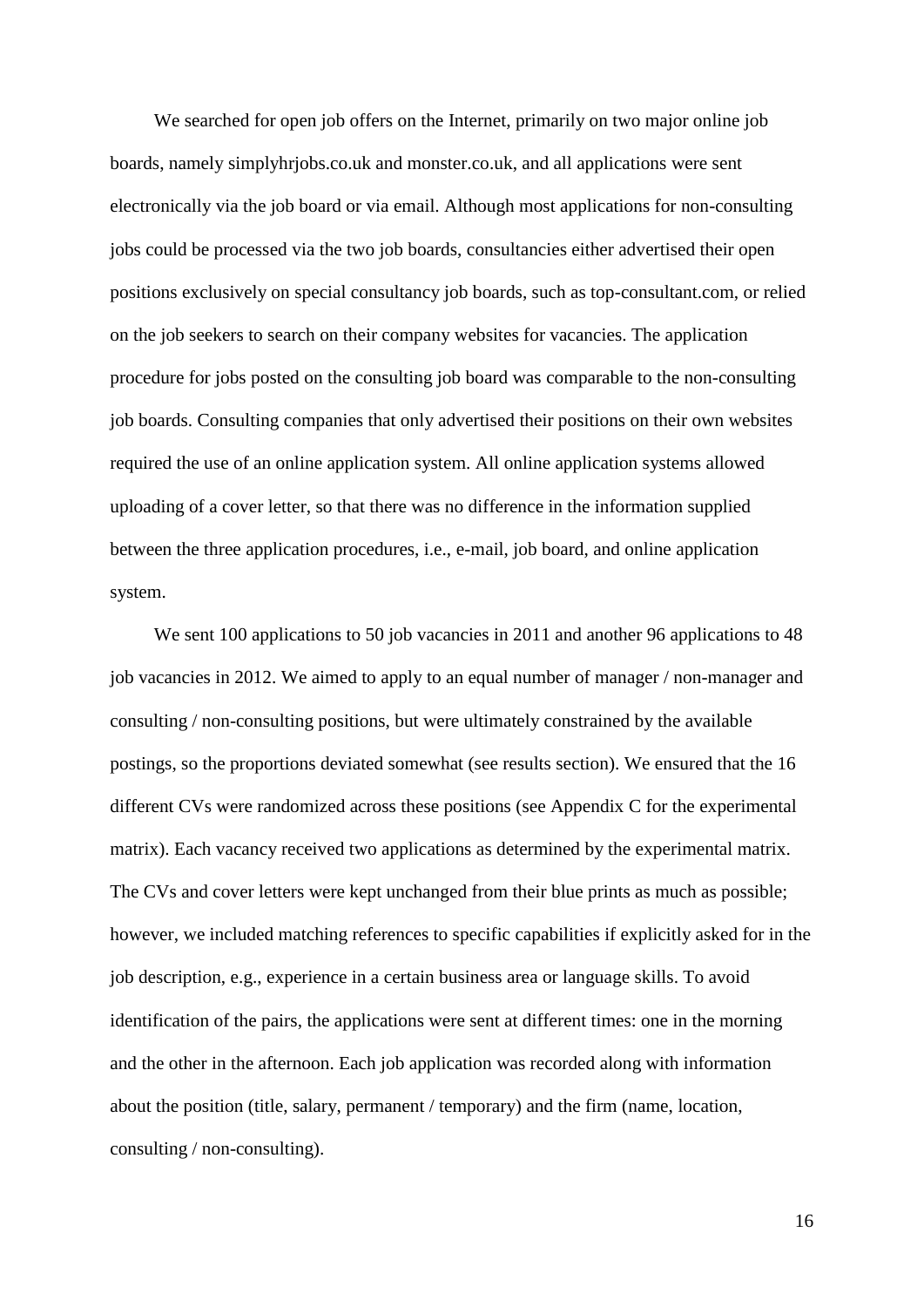A major challenge we encountered during the application process was the prevalent use of recruitment agencies as mediators between the firm and the applicants. These recruitment agencies did not provide the firm's name and only gave limited information about the job. Avoiding all positions handled by recruiting agencies would have forced us to exclude too many vacancies. Therefore, we have incomplete information about the employer in some cases. We ensured that any contact person in an agency only received one pair of applications.

#### **3.6 Measuring responses**

For every application we sent out, the response or non-response was recorded. Negative responses were never communicated via phone. Therefore, a voice mail was always categorized as an "invite." An e-mail usually asked for an interview, for more specific information (e.g., regarding salary expectations and notice period), or stated a rejection. These responses were recorded correspondingly as either "invite" or "negative."

Some agencies had a special response policy. If the applicant did not receive a call or email response within a week, he could consider himself rejected. For these applications, a negative indirect response was recorded after the expiration of the mentioned period. Responses to postal addresses were not expected nor could they be processed, as the addresses were fictitious.

In the event of a positive response, the recruiters were informed politely and in a timely manner that the applicant is no longer interested. Only two applications were sent to each company, and it is likely that they only accounted for a very small share of the applications each company received, keeping the costs for the companies reasonably low.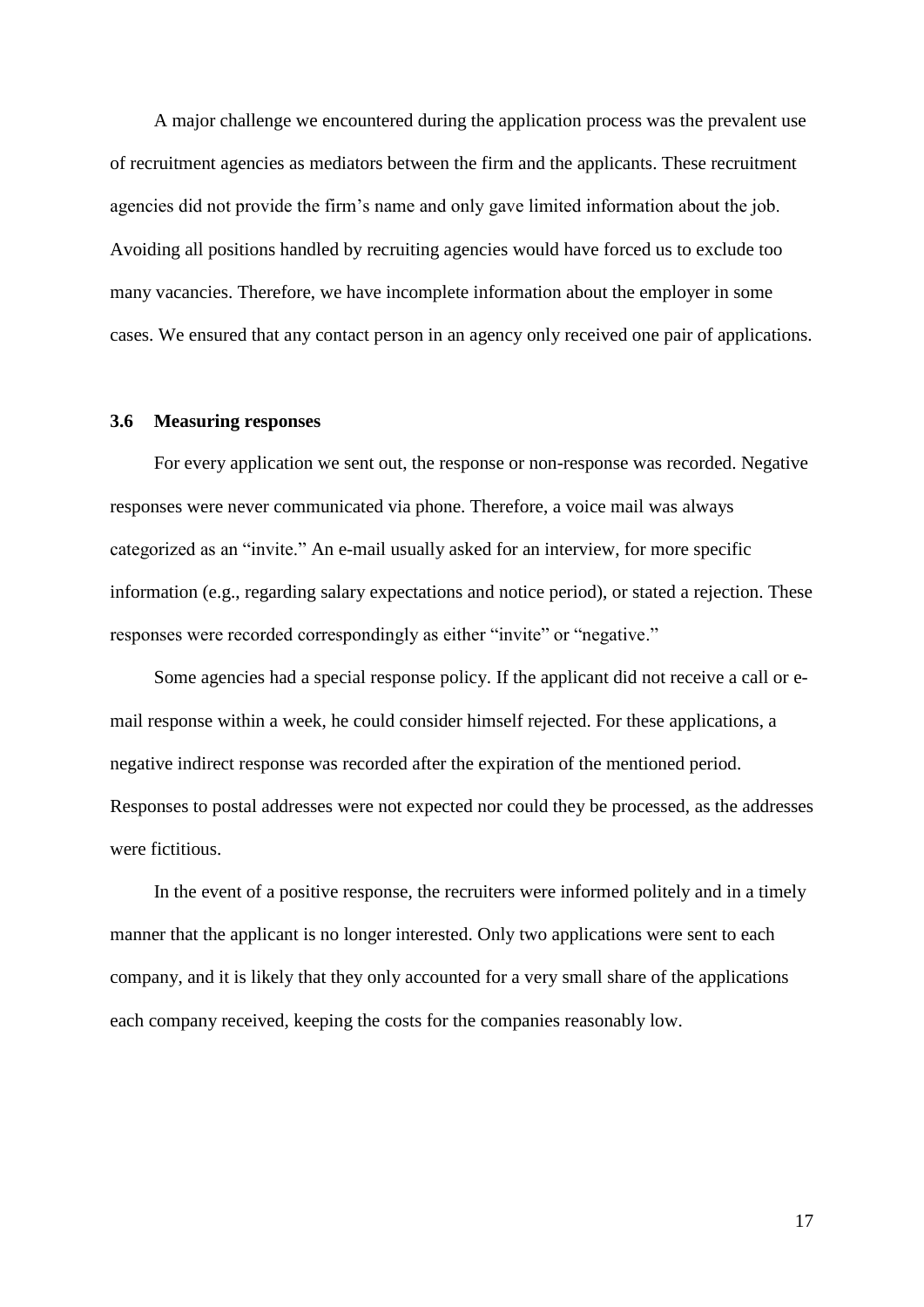#### **4 Results**

#### **4.1 Descriptives and correlations**

Of the 196 applications that were sent out in total, four applications had to be excluded from the analysis because the position was placed "on hold" during the application process. Our analysis is thus based on 192 observations.

Table 1 summarizes the distribution of applications. The 192 applications have an equal number of males ( $n = 96$ ) and females ( $n = 96$ ), and self-employed ( $n = 96$ ) and wage workers  $(n = 96)$ . Furthermore, we distinguish between positions in the consulting  $(n = 68)$  and nonconsulting  $(n = 124)$  sectors, positions including management responsibility  $(n = 102)$  and excluding management responsibility ( $n = 90$ ), positions in London ( $n = 122$ ) and outside London ( $n = 70$ ), and recruitment by agency ( $n = 136$ ) and not by agency ( $n = 66$ ).

#### INSERT TABLE 1 ABOUT HERE

--------------------

--------------------

Table 2 reports the response rates and chi-squared tests for the different sub-categories of the sample. The number of observations is displayed in brackets below the corresponding percentage rates. Columns (1) and (2) contain the negative responses, distinguishing between no reaction and indirect / direct negative responses. Column (3) shows the positive responses, and column (4) collects the outcomes of the chi-squared tests for (1), (2), and (3).

The following three columns present the cases in which both applicants (column (5)), only the self-employed person (column (6)), or only the person employed elsewhere (column (7)) received a positive response. Column (8) reports a measure of net discrimination for selfemployed applicants (Kaas and Manger, 2012; Riach and Rich, 2002). A positive net discrimination ratio means the self-employed applicants receive less positive responses and vice versa.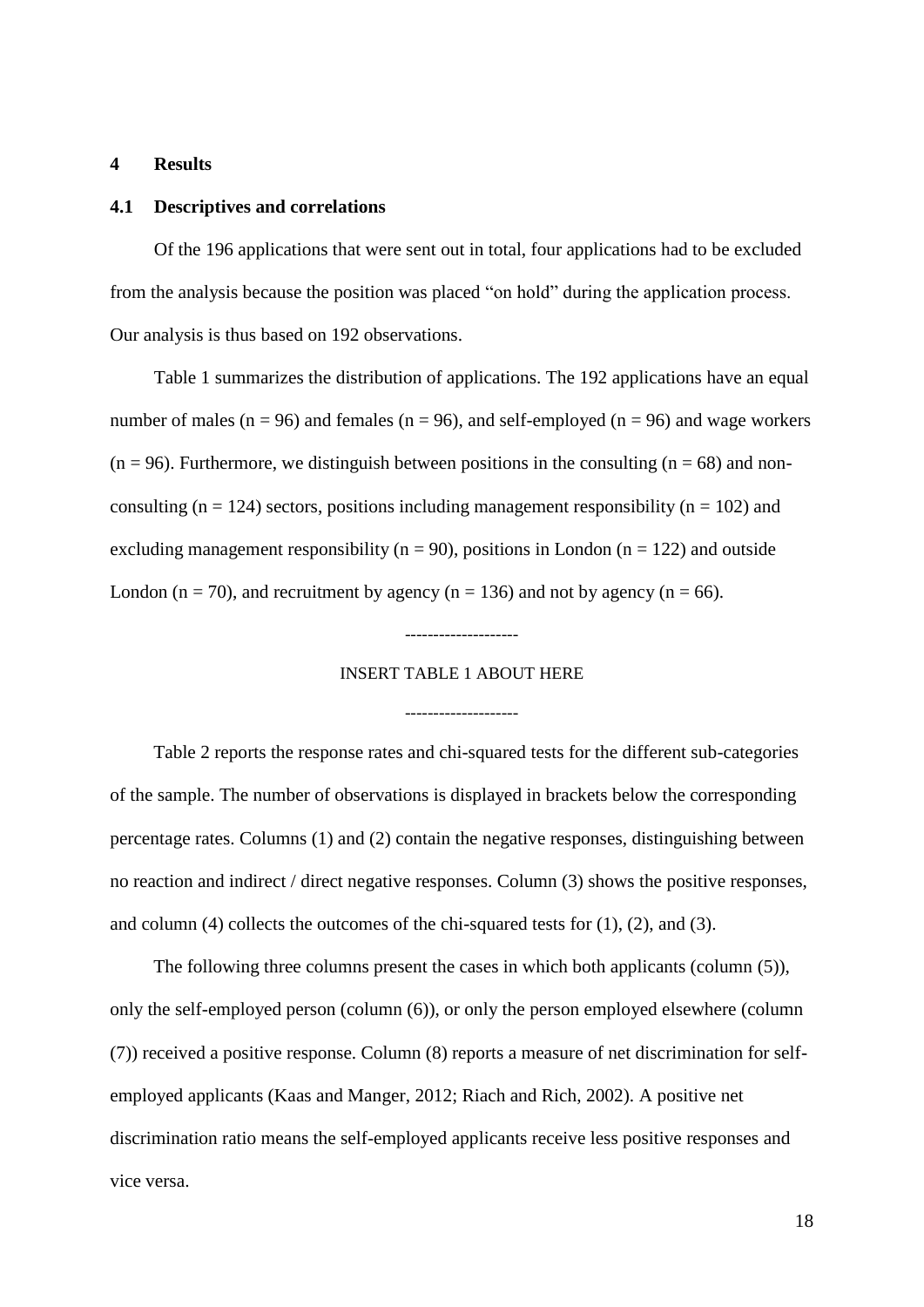Half of all applications received a response. In total, 39% were rejections and 11% invites. Across all vacancies, less than 1% of self-employed applicants received a positive response, while 6% of the regular employees did. This yields a net discrimination for selfemployed applicants of 45%. The findings further reveal that the positive response rate for the self-employed is consistently lower. Differences with respect to gender, sector, managerial responsibility, location, and recruitment method also exist, but the self-employed applicant always receives a lower fraction of positive responses.

## INSERT TABLE 2 ABOUT HERE

-----------------------

--------------------

Table 3 shows correlations between the experimental variables. Due to the observed correlations, in the following regressions, we control for gender, sector, managerial responsibility, agency recruitment, place of position, name, and the order in which the applications were sent out.

#### INSERT TABLE 3 ABOUT HERE

-----------------------

---------------------

#### **4.2 Regression Results**

We estimate a probit model to assess the effect of the various applicant-dependent and vacancy-dependent variables on the likelihood of receiving a positive response from the firms. Table 4 shows that self-employed applicants and women are at a significant disadvantage. In addition, applications in the consulting sector have a better chance of a positive response, while an invitation is much less likely for positions with managerial responsibility.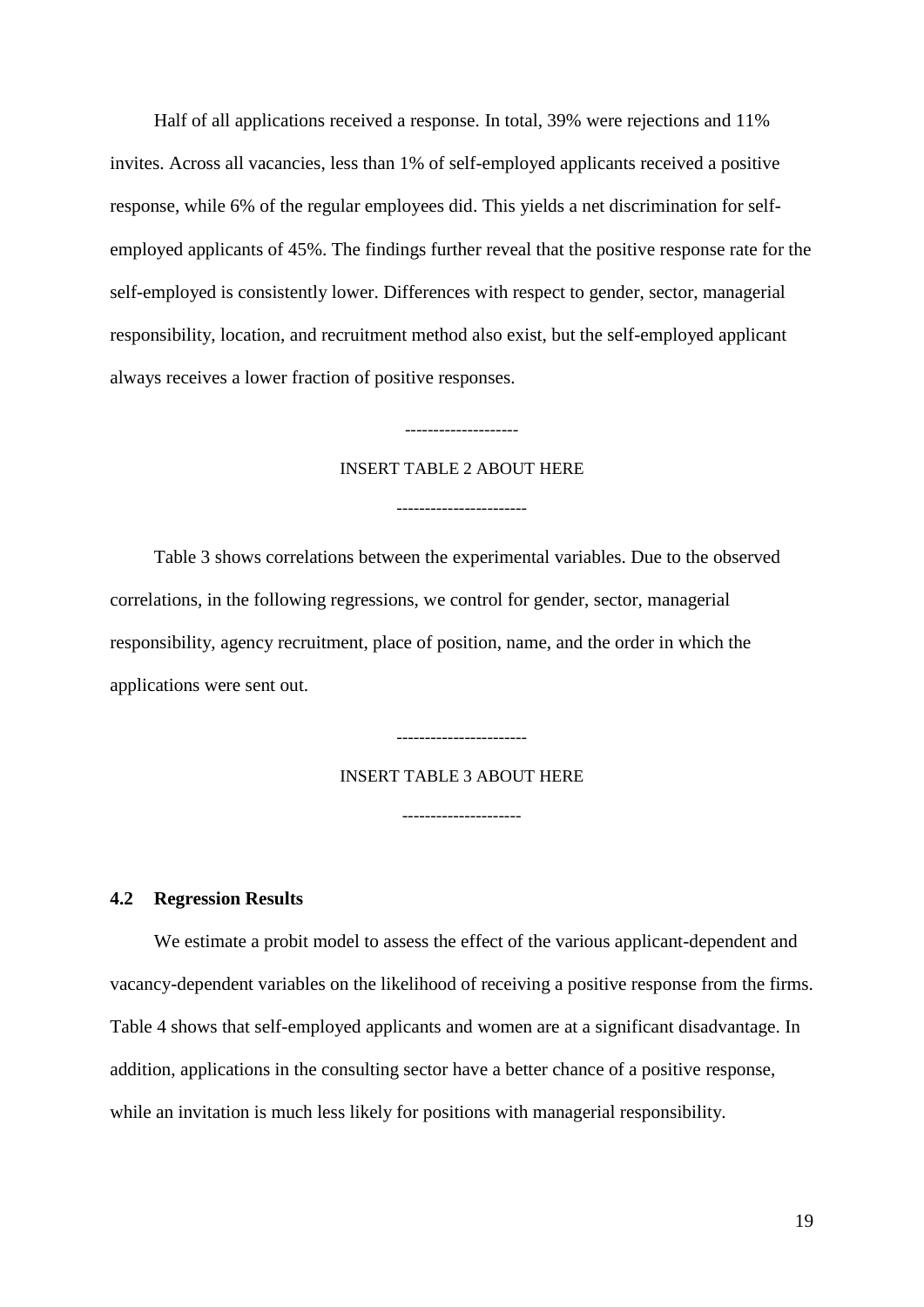#### INSERT TABLE 4 ABOUT HERE

-----------------------

-----------------------

As a robustness check, we calculated a probit regression including only those observations that actually received a negative reaction. In other words, we excluded the observations that did not receive a reply and that were previously treated as rejections. The results in Table 5 are similar to those in Table 4.

#### INSERT TABLE 5 ABOUT HERE

-----------------------

-----------------------

Finally, we estimated the separate probit models for male and female applicants, positions in the consulting and non-consulting sectors, with and without management responsibility, with and without agency recruitment, and for positions in and outside London. We find a significantly higher likelihood of a negative response when the self-employed applicants are male and apply for positions with managerial responsibility, via a recruitment agency, and in London. In all cases, however, being self-employed reduces the chance of receiving a positive response from a potential new employer.

#### **5 Discussion**

#### **5.1 Practical and theoretical implications**

Our results leave little room to doubt that entrepreneurs experience adverse treatment in the observed part of the UK labor market. We see three possible explanations for this finding. First, the low rate of positive responses received by entrepreneurs could be due to undesirable discrimination. In other words, employers dislike hiring former entrepreneurs for no objective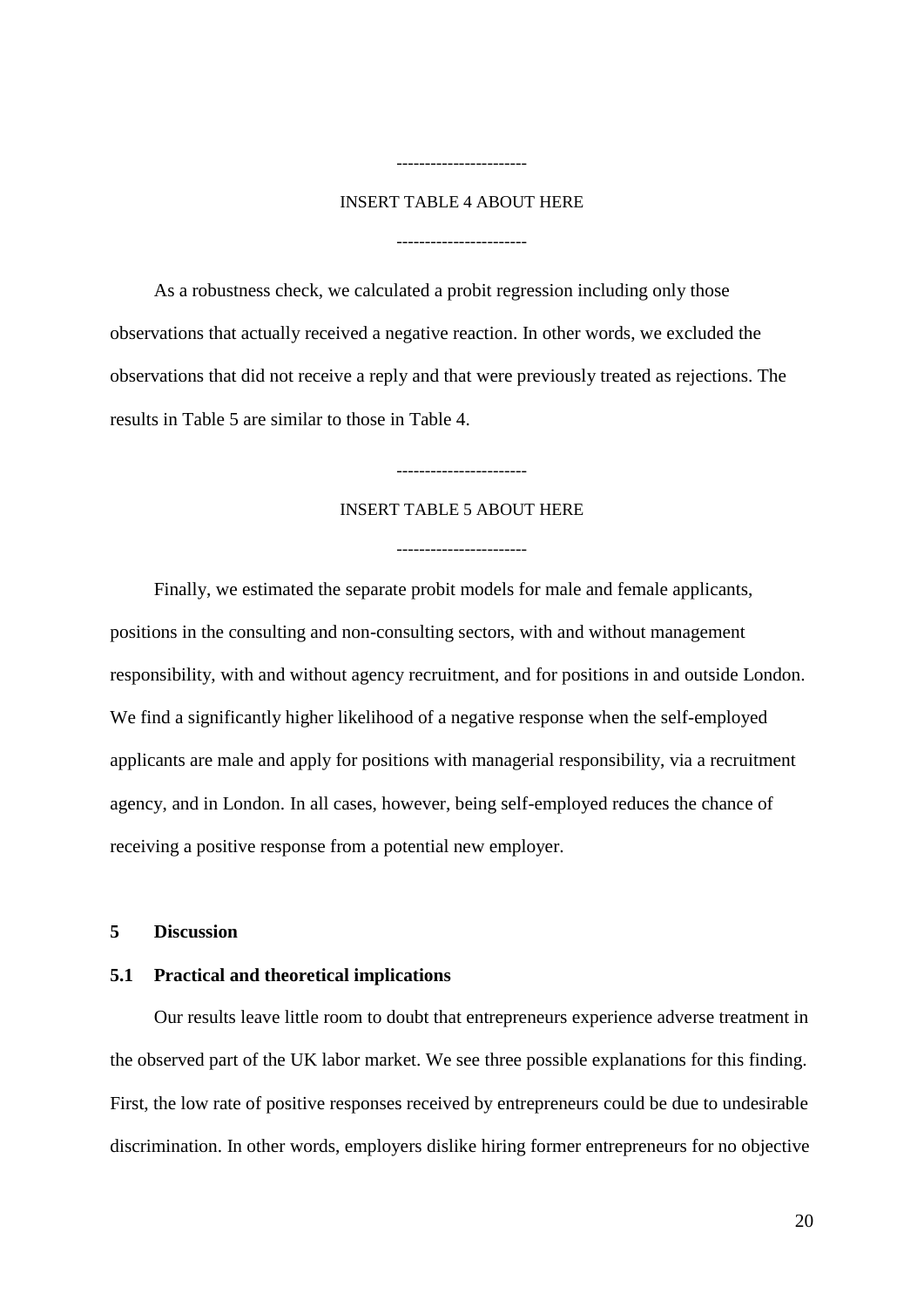reason. Second, self-employment may be a somewhat valid signal for employers that the candidate would not "fit" the organization. Some of the qualities that may lead to entrepreneurial success, such as a bias for change, risk-taking, and taking control, or the tendency to adopt unusual points of view, are not necessarily conducive to traditional company careers. Third, entrepreneurs may lack skills that can only be gained in employment, particularly in larger companies. For example, formal training is more frequently offered in large than in small enterprises (Alliger et al., 1997; de Kok and Uhlaner, 2001; Tracey et al., 1995). Furthermore, the type of customers HR consultants work with might differ between small entrepreneurial firms and established businesses with a brand name. Consequently, employees of a major company may have valuable skills and personal networks that someone with a self-employment background may lack.

To the extent that our results are due to undesirable discrimination, the discrimination is likely of the statistical type: certain stereotypes about the self-employed may consistently cause them to be overlooked, even though there are, in reality, many different circumstances that could have led to their situation. Typical examples would be a temporary need for flexible hours, disruption in employment because of spousal relocation or an economic downturn, or having pursued a promising business idea for its own sake, rather than personal independence. Some former entrepreneurs could be perfectly viable or even exceptional employees, but are excluded from job opportunities together with their peers.

This is where policy concerns potentially arise. Socially desirable decisions, such as experimentation with entrepreneurial ideas or dedicating time to one's family, should not be discouraged by the knowledge that it would be difficult to reenter traditional employment. These barriers could represent a significant cost of entrepreneurship. On the business side, recruiting biases against the self-employed may systematically select against the innovative capabilities these workers could bring and that are in principle much sought-after. Such biases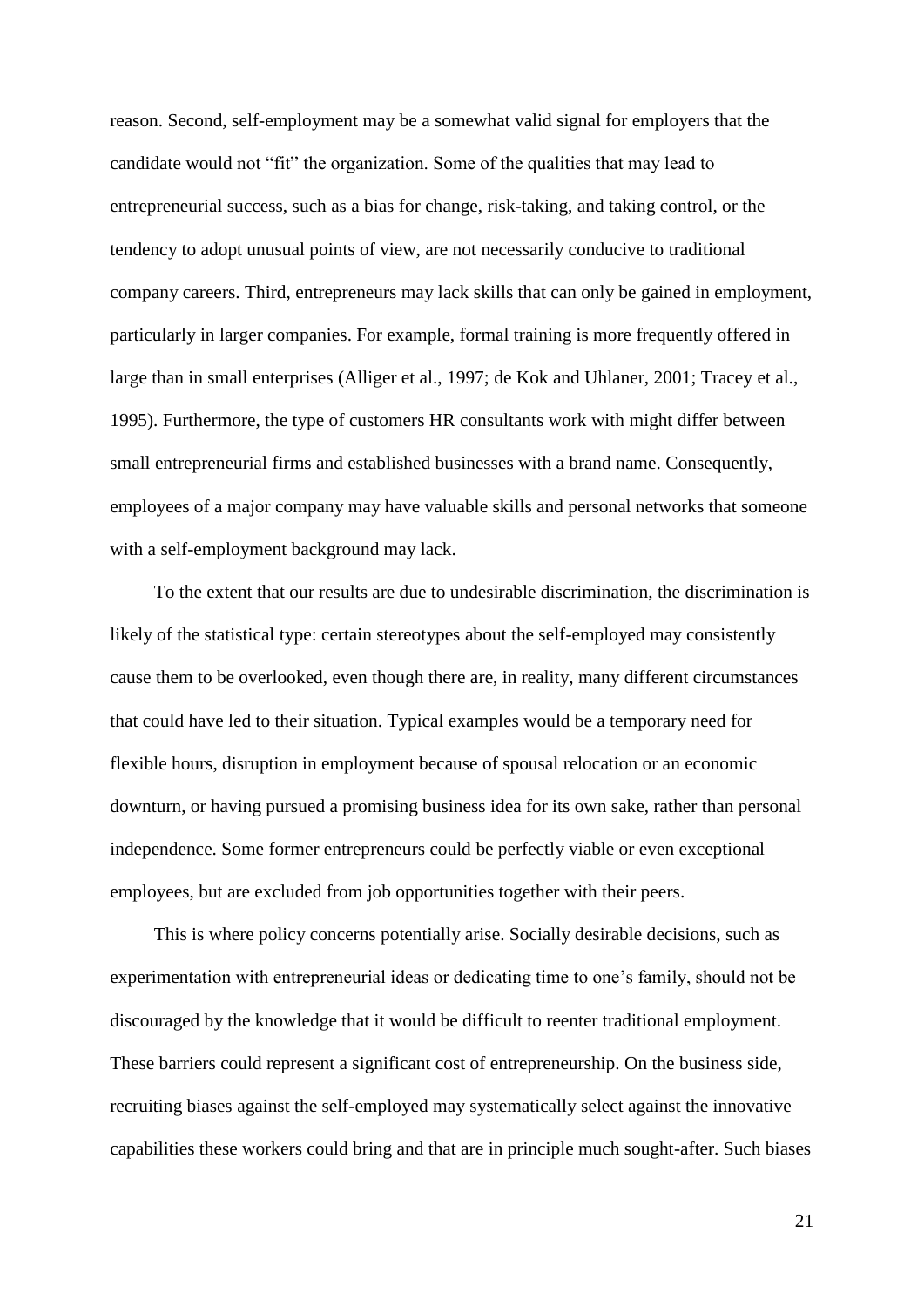arise to some extent from the need for narrow criteria in automated searches, given the large volume of applications for some positions.

The quality of recruiting is inherently difficult to benchmark and evaluate, as those who were hired cannot be compared by subsequent performance with those who were not. (In any case, the "innovativeness" of a workforce is difficult to quantify and attribute properly to human resources vs. company culture.) It is therefore possible that biases will go unaddressed, unless a conscious effort is made to promote the consideration of former entrepreneurs for positions. As with gender or racial discrimination, this is, from the company standpoint, not so much a fairness issue as an opportunity to create comparative advantage by selecting from a strong, but relatively neglected, pool of potential employees. In the case of the selfemployed, this pool is likely to offer unique capabilities that are difficult to obtain elsewhere. Up to a point, the rewards from more flexible search strategies that can identify entrepreneurs who are also a good fit with the company surely compensate for additional time commitments in recruiting.

While the negative employer reactions to entrepreneurs that we find in our data can be rationalized, the primary interest for the theoretical literature is that they exist at all. Our findings imply that we cannot assume that a reference wage, which is constructed for a given entrepreneur based on observable characteristics other than the occupational status itself, is in fact a wage that the entrepreneur could attain in the labor market. Empirical estimates that imply that entrepreneurs bypass better income opportunities in traditional employment (Hamilton, 2000) must therefore be treated with caution – even though there are some plausible and documented reasons why entrepreneurs might do so (e.g., non-pecuniary benefits, attitudes and beliefs).

There is also a general need for labor market and entrepreneurship models to reflect the role of "personal fit" (Roessler and Koellinger, 2012). In practice, occupational choice may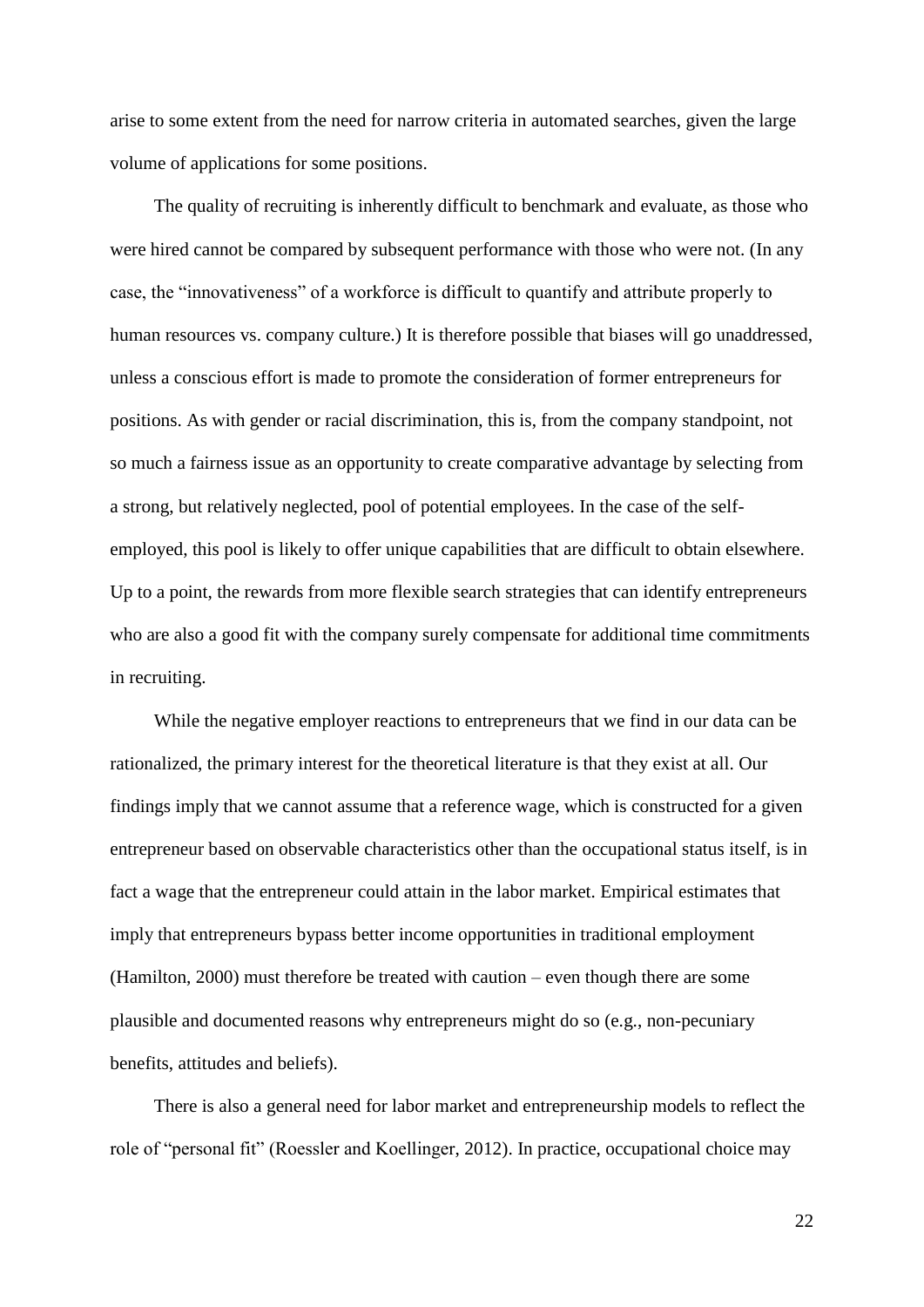not be as much of a choice as we represent it to be. When we endow agents with productivities that are independent of the work environment, theories are at odds with empirical realities and may be missing important relationships. Our experiment indicates that it is not only the supply side of the labor market (the entrepreneurs) whose choices are sensitive to personal qualities but also the demand side (the employers), who can infer such information from career histories.

#### **5.2 Limitations**

Our choice to investigate the research question by means of a field experiment was driven by three main considerations. First, field data on the application attempts and success rates of entrepreneurs are difficult to find. Second, an experimental design is favorable to a design that relies on self-reports because these reports may be biased for a variety of reasons (Smith, 1982). Furthermore, self-reports typically correlate with unobserved variables that also influence the outcome. An experimental design helps mitigate this unobserved variables bias by means of experimental control and randomization. Third, field experiments are preferable to laboratory experiments for our specific research question because we want to observe the job market opportunities of entrepreneurs in real life. Hence, external validity is important in our study, and field experiments fare very favorably in this aspect (Harrison and List, 2004; Levitt and List, 2009).

However, because field experiments are conducted in a natural setting, it is often difficult to repeat them to verify results (Levitt and List, 2009). We addressed this potential concern by collecting our data in the same way in the same natural setting in two batches (in 2011 and 2012). The results we report above are based on the pooled data from both batches. However, a separate analysis by batch shows qualitatively identical results, thus providing replication.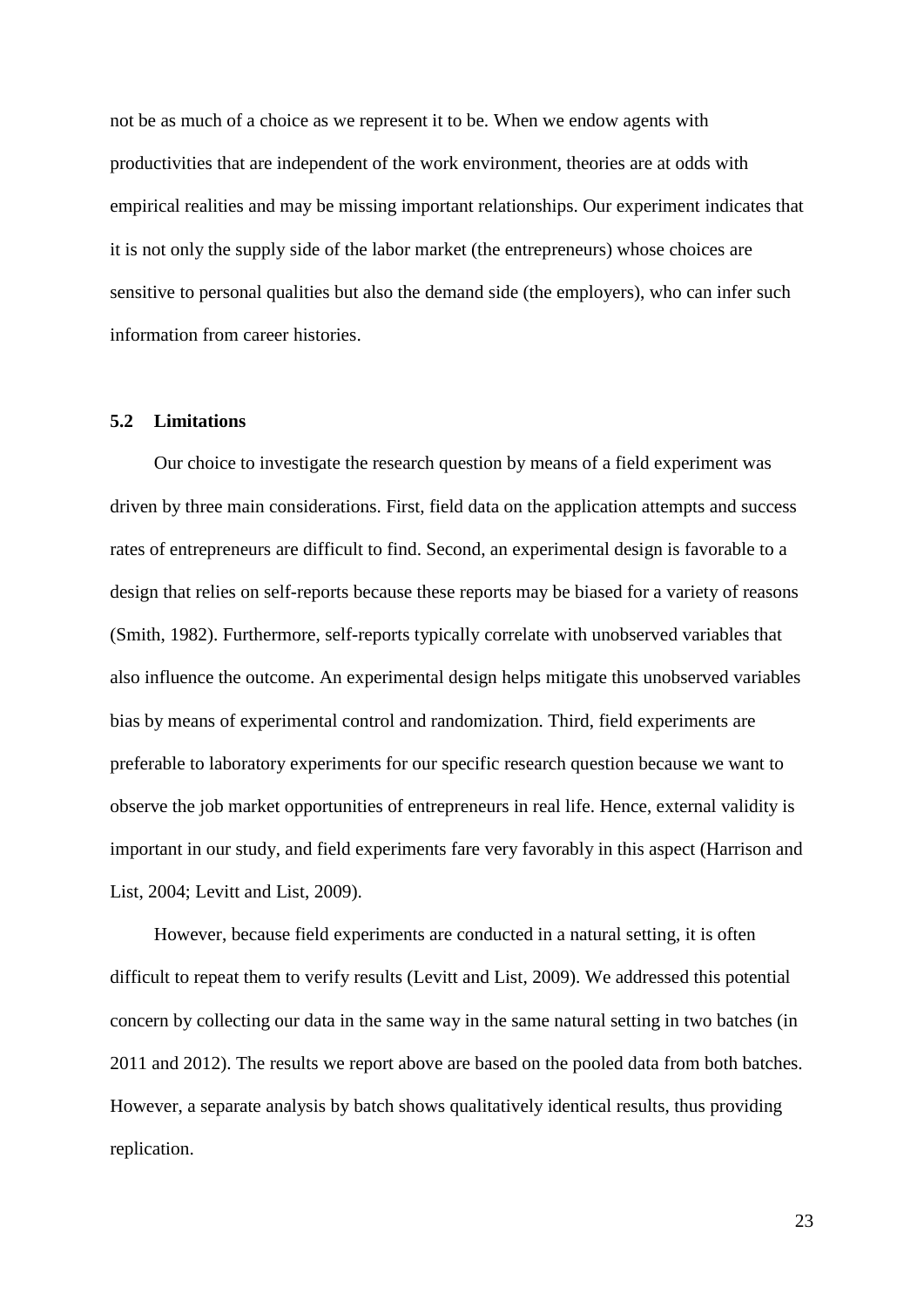Furthermore, another potential limitation of field experiments is that some specifics of the treatment cannot be controlled (Harrison and List, 2004). For example, one aspect we could not ensure in this study is the review of two applications of a pair by the same recruiter. However, we applied strict randomization to minimize such challenges (for more issues in field experiments, see Campbell, 1957; Campbell and Stanley, 1966; Cook and Campbell, 1979; Meyer, 1995).

Moreover, correspondence testing is subject to criticism. The vacancies that require a written application at the first stage of the recruitment process are usually "white-collar" jobs. For manual, low-wage jobs, an interview in person or on the phone is more common. This factor limits the potential validity of this study to a specific range of professions. In addition, receiving a positive response on a written application does not immediately translate into receiving a job offer, as further stages of the recruitment process, such as a personal interview, are yet to come. Additionally, the rejection of an applicant at this early stage is not entirely comparable to rejection at a later stage.

Furthermore, correspondence testing does not expose all facets of discrimination, only the decisive form of denying an applicant the opportunity to compete for a job (Riach and Rich, 1991). Because our experiment only recorded invitations to a job interview, the very first stage of the application process, we technically cannot conclude that the applicant would be hired. However, it was our objective to test the chances of former entrepreneurs in this impersonal phase of the application process, which arguably represents the greatest barrier to receiving fair consideration for a position.

Two additional limitations exist with regard to the job search. First, because we only looked for vacancies on certain online job boards and consultancy homepages, firms that do not use these media are excluded from the dataset. Large non-consulting companies that post to their own employment websites are not part of the study. This selection could only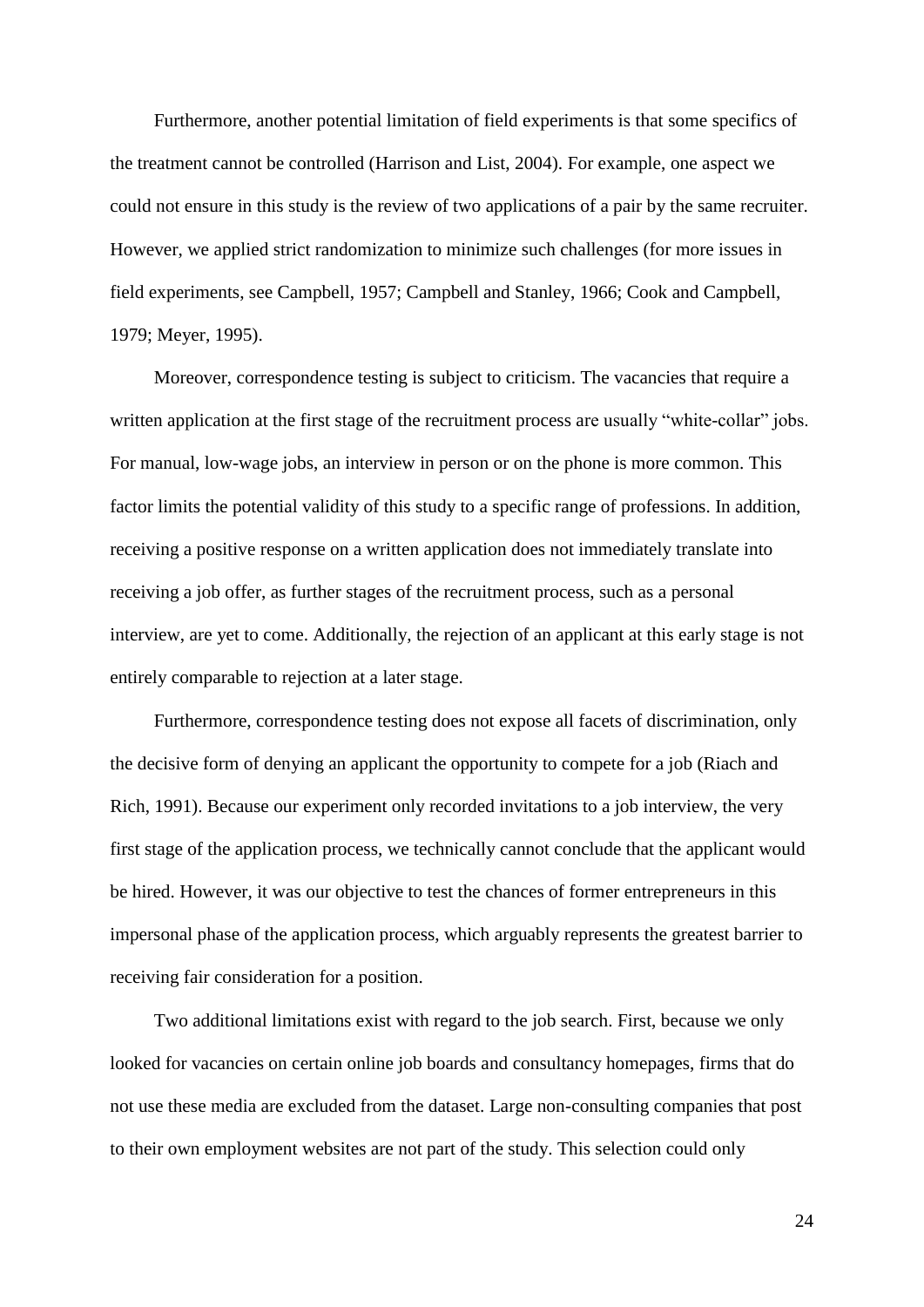influence our findings if companies that advertise on their private websites discriminate against entrepreneurs to a different extent than companies that utilize job boards or if entrepreneurs have a different job search channel preference than non-entrepreneurs. We have no reason to believe that this is the case.

Second, we must consider the effect of recruitment agencies on the hiring process. On job boards, most online vacancies for experienced HR positions are posted by professional recruitment agencies that are hired by the company for help with the search. These agencies conduct the first scan of the applications and forward the most suitable candidates. While this factor can be regarded as a problem for the experiment, as firms do not directly evaluate the applications, recruitment agencies play an important role in the UK job market and their impact should not be ignored. The hiring companies give clear instructions as to which criteria applicants of interest must meet. Furthermore, most companies maintain long-term relationships with the agencies, which allow them to become well aware of the wishes of their clients and to act as true representatives for the HR personnel of the hiring firm.

Finally, we report results for a specific type of job in the UK labor market. While restricting the scope of our study is important to limit the number of possible explanations of our findings, future studies are needed to test whether our results can be replicated in different environments.

#### **6 Conclusion**

We show through a field experiment set in the UK labor market that entrepreneurs face difficulties in switching back to traditional employment. Employing the method of correspondence testing, two fictitious applications reflecting equal qualifications were submitted in response to each of 98 vacancies. We manipulated gender and self-employment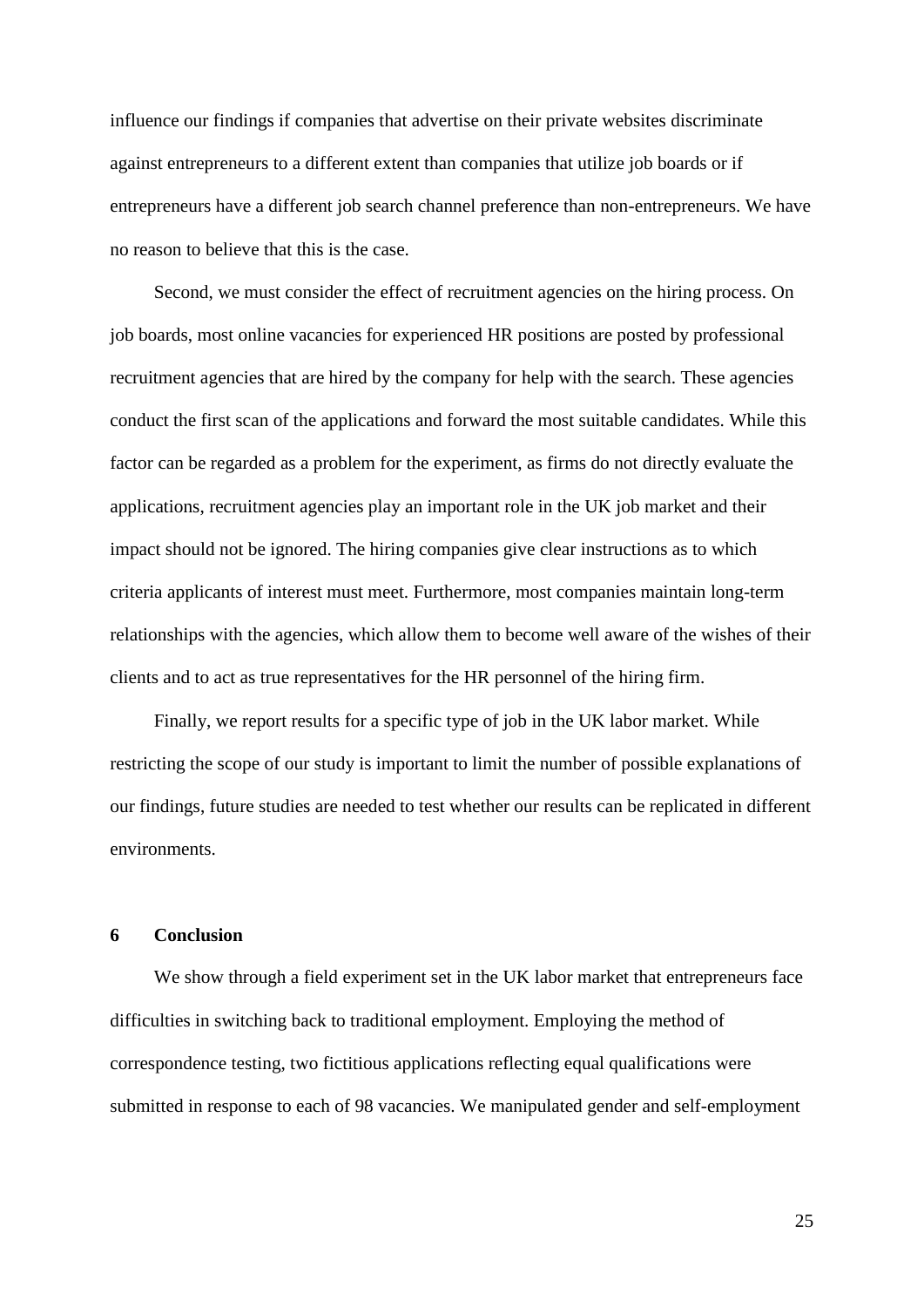status of the two candidates, randomizing all other elements of the applications. The selfemployed individual was found to systematically attract fewer interview invitations.

Our result suggests that the choice to become an entrepreneur can result in an involuntary lock-in, a factor that should be taken into account in planning one's future career. The result also suggests that a significant share of companies deliberately choose not to hire former entrepreneurs. This preference could reflect previous negative experiences they had with hiring entrepreneurs, but it could also reflect discrimination, which could hurt the innovative capacity of companies in the long run. In any case, our result provides a new perspective on why entrepreneurs remain self-employed (Bruce and Schuetze, 2004; Hamilton, 2000) by demonstrating that the commonly assumed outside options are not necessarily available to them.

#### **REFERENCES**

- Ahmed, A.M., Hammarstedt, M. (2008). 'Discrimination in the rental housing market: A field experiment on the internet', *Journal of Urban Economics*, Vol. 64, pp. 362-372.
- Alliger, G.M., Tannenbaum, S.I., Bennett Jr., W., Traver, H., Shotland, A. (1997). 'A metaanalysis of the relations among training criteria', *Personnel Psychology*, Vol. 50, pp. 341-358.
- Amit, R., Muller, E., Cockburn, I. (1995). 'Opportunity costs and entrepreneurial activity', *Journal of Business Venturing*, Vol. 10, pp. 96-106.
- Arabsheibani, G., de Meza, D., Maloney, J., Pearson, B. (2000). 'And a vision appeared unto them of a treat profit: Evidence of self-deception among the self-employed', *Economic Letters*, Vol. 67, pp. 35-41.
- Arrow, K.J. (1973). 'The theory of discrimination', in Ashenfelter O. and Rees A. (eds.), *Discrimination in Labor Markets*, Princeton University Press, Princeton, pp. 3-33.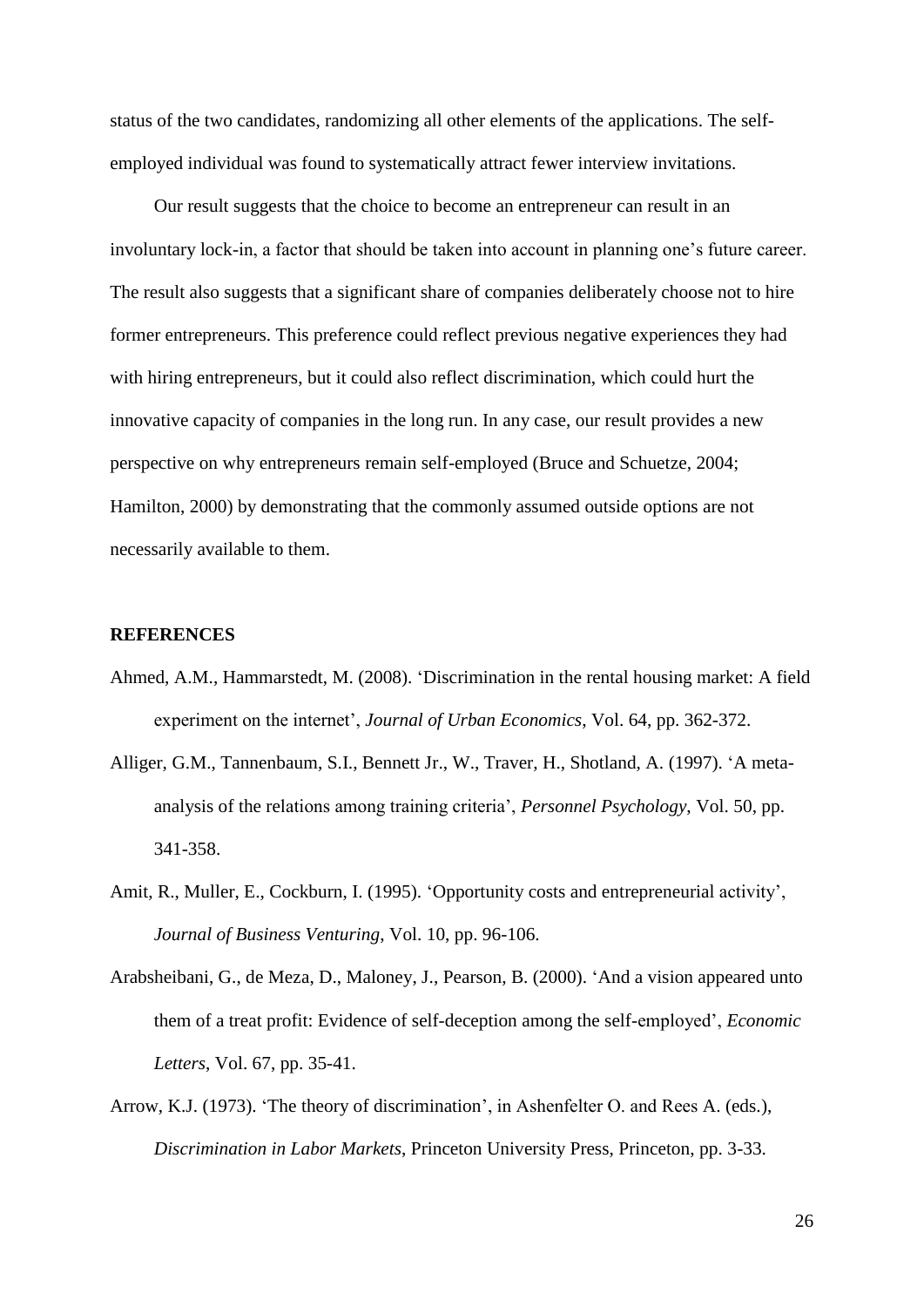- Astebro, T. (2003). 'The return to independent invention: Evidence of unrealistic optimism, risk seeking or skewness loving?' *The Economic Journal*, Vol. 113, pp. 226-239.
- Astebro, T., Jeffrey, S.A., Adomdza, G.K. (2007). 'Inventor perseverance after being told to quit: The role of cognitive biases', *Journal of Behavioral Decision Making*, Vol. 20, pp. 253-272.
- Astebro, T., Mata, J., Santos-Pinto, L. (2009). *'Preference for skew in gambling, lotteries and entrepreneurship'*, Paper presented at DRUID Summer Conference 2009, Copenhagen Business School, 17 – 19 June 2009.
- Ayres, I., Siegelman, P. (1995). 'Race and gender discrimination in bargaining for a new car', *American Economic Review*, Vol. 85, pp. 304-321.
- Baldini, M., Federici, M. (2011). 'Ethnic discrimination in the Italian rental housing market', *Journal of Housing Economics*, Vol. 20, pp. 1-14.
- Banerjee, A., Bertrand, M., Datta, S., Mullainathan, S. (2009). 'Labor market discrimination in Delhi: Evidence from a field experiment', *Journal of Comparative Economics*, Vol. 37, pp. 14-27.
- Baptista, R., Lima, F., Preto, M.T. (2012). 'How former business owners fare in the labor market? Job assignment and earnings', *European Economic Review*, Vol. 56, pp. 263- 276.
- Baron, R.A. (1998). 'Cognitive mechanisms in entrepreneurship: Why and when entrepreneurs think differently than other people', *Journal of Business Venturing*, Vol. 13, pp. 275-294.
- Begley, T.M., Boyd, D.P. (1987). 'Psychological characteristics associated with performance in entrepreneurial firms and smaller businesses', *Journal of Business Venturing*, Vol. 2, pp. 79-93.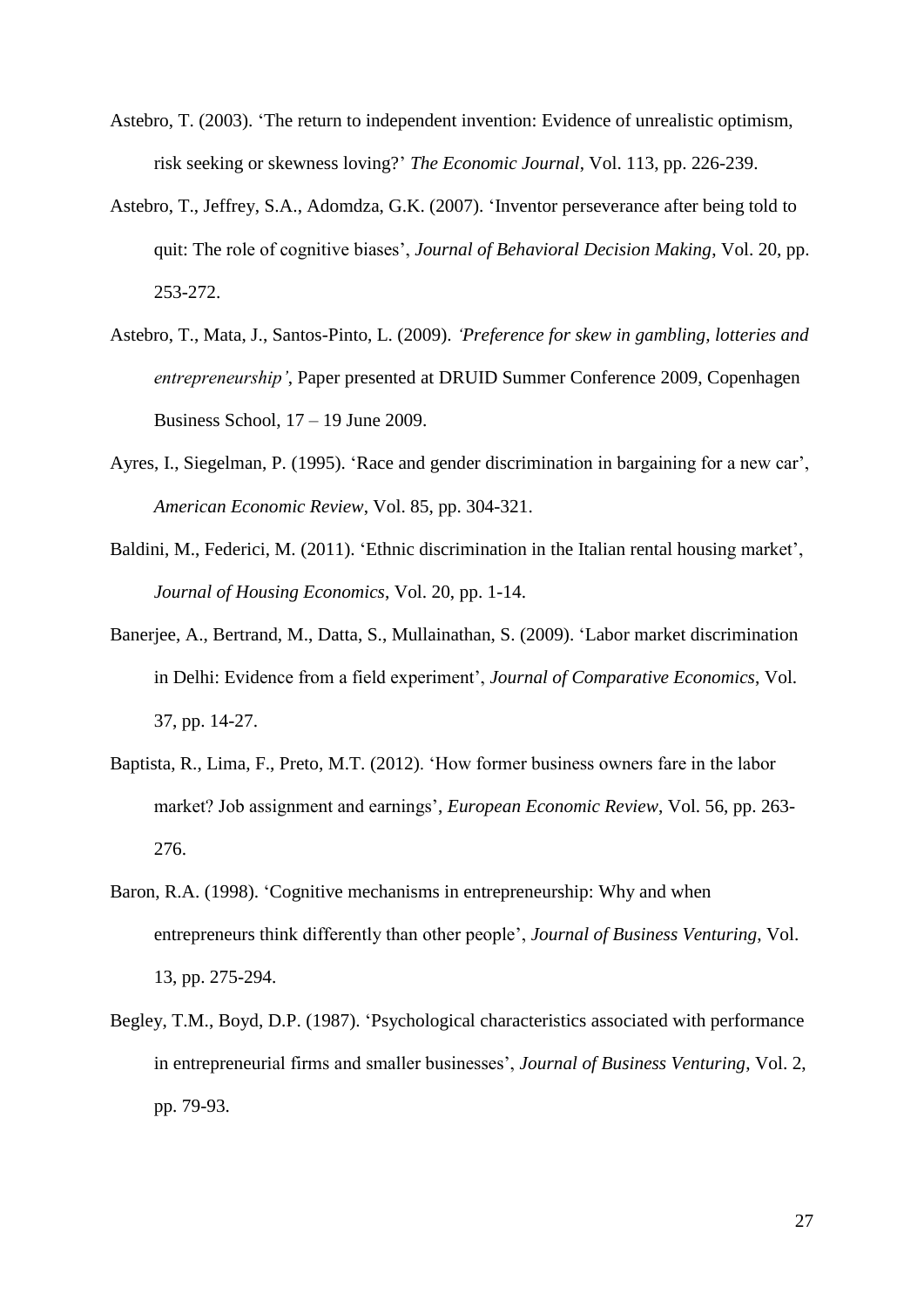- Benartzi, S. (2001). 'Excessive extrapolation and the allocation of 401 (k) accounts to company stock', *The Journal of Finance*, Vol. 56, pp. 1747-1764.
- Benz, M., Frey, B. (2008). 'The value of doing what you like: evidence from the selfemployed in 23 countries', *Journal of Economic Behavior & Organization*, Vol. 68, pp. 445-455.
- Bertrand, M., Mullainathan, S. (2004). 'Are Emily and Greg more employable than Lakisha and Jamal? A field experiment on labor market discrimination', *American Economic Review*, Vol. 94, pp. 991-1013.
- Bitler, M.P., Moskowitz, T.J., Vissing-Jorgensen, A. (2005). 'Testing agency theory with entrepreneur effort and wealth', *The Journal of Finance*, Vol. 60, pp. 539-576.
- Blanchflower, D.G., Oswald, A., Stutzer, A. (2001). 'Latent entrepreneurship across nations', *European Economic Review*, Vol. 45, pp. 680-691.
- Booth, A., Leigh, A. (2010). 'Do employers discriminate by gender? A field experiment in female-dominated occupations', *Economics Letters*, Vol. 107, pp. 236-238.
- Bosch, M., Carnero, M.A., Farré, L. (2010). 'Information and discrimination in the rental housing market: Evidence from a field experiment', *Regional Science and Urban Economics*, Vol. 40, pp. 11-19.
- British Surnames (2011). '*Top British Surnames'*, retrieved 20.09.2012 from: http://www.britishsurnames.co.uk/lists/
- Bruce, D., Schuetze, H.J. (2004). 'The labor market consequences of experience in selfemployment', *Labour Economics*, Vol. 11, pp. 575-598.
- Busenitz, L., Barney, J. (1997). 'Differences between entrepreneurs and managers in large organizations: Biases and heuristics in strategic decision making', *Journal of Business Venturing*, Vol. 12, pp. 9-30.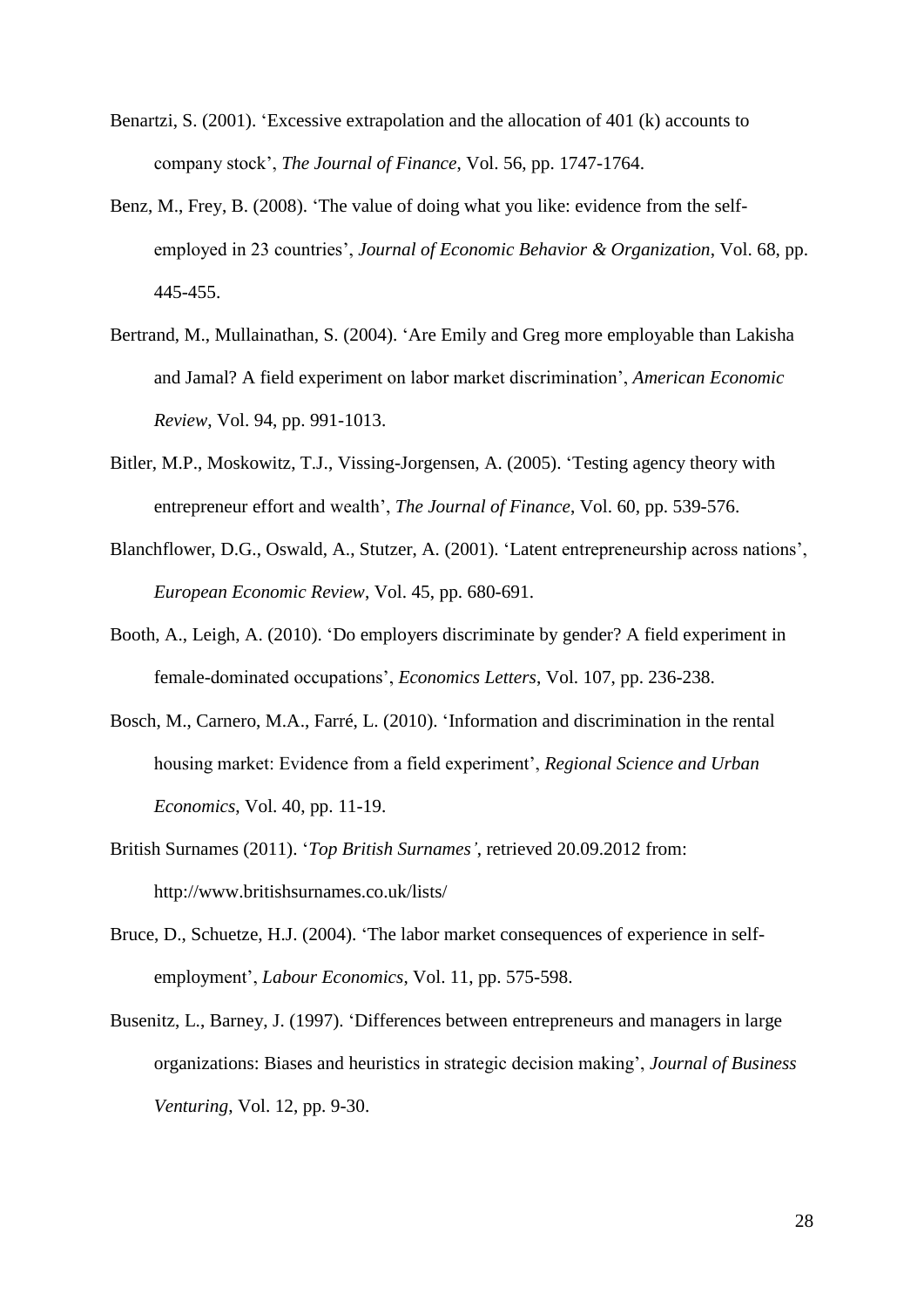- Campbell, D.T. (1957). 'Factors relevant to the validity of experiments in social settings', *Psychological Bulletin*, Vol. 54, pp. 297-312.
- Campbell, D.T., Stanley, J.C. (1966). *'Experimental and Quasi-Experimental Designs for Research'*, 18<sup>th</sup> ed., Rand McNally, Chicago.
- Carlsson, M., Rooth, D. (2007). 'Evidence of ethnic discrimination in the Swedish labor market using experimental data', *Labour Economics*, Vol. 14, pp. 716-729.
- Clark, K., Drinkwater, S. (1998). 'Ethnicity and self-employment in Britain', *Oxford Bulletin of Economics and Statistics*, Vol. 60, pp. 383-407.
- Cook, T.D., Campbell, D.T. (1979). '*Quasi Experimentation: Design and Analysis Issues for Field Settings'*, Rand McNally, Chicago.
- de Kok, J., Uhlaner, L.M. (2001). 'Organization context and human resource management in the small firm', *Small Business Economics*, Vol. 17, pp. 273-291.
- de Meza, D., Southey, C. (1996). 'The borrower's curse: Optimism, finance and entrepreneurship', *The Economic Journal*, Vol. 106, pp. 375-386.
- Douglas, E.J., Shepherd, D.A. (2002). 'Self-employment as a career choice: Attitudes, entrepreneurial intentions, and utility maximization', *Entrepreneurship Theory and Practice,* Vol. 26, pp. 81-90.
- Drydakis, N. (2009). 'Sexual orientation discrimination in the labour market', *Labour Economics*, Vol. 16, pp. 364-372.
- European Commission (Eurostat, 2011). *'Employment and Unemployment (LFS)'*, Data/Database, Retrieved 20.09.2012 from: http://epp.eurostat.ec.europa.eu/portal/page/portal/employment\_unemployment\_lfs/data /database
- Evans, D.S., Leighton, L.S. (1989). 'Some empirical aspects of entrepreneurship', *American Economic Review*, Vol. 79, pp. 519-535.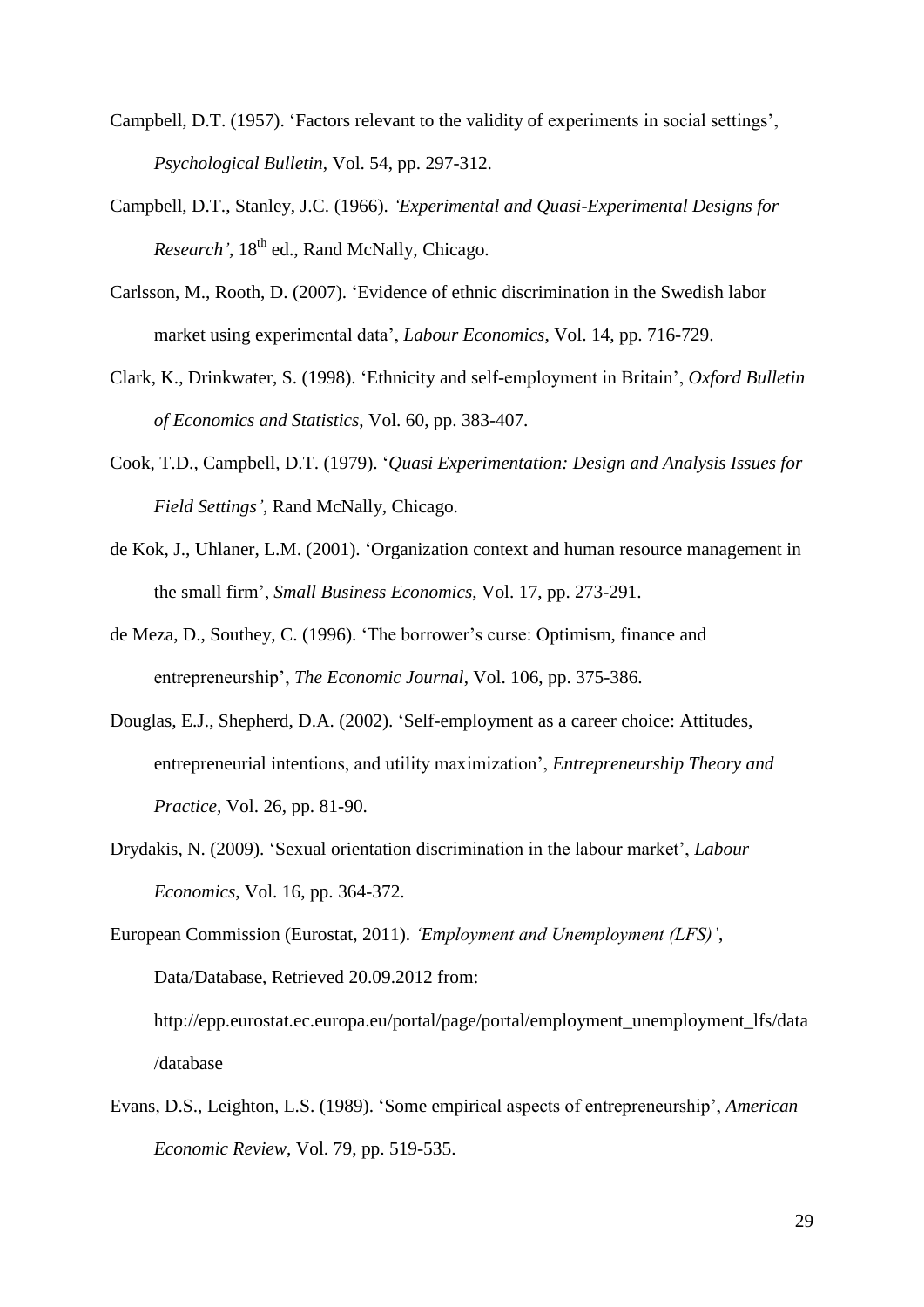- Fairlie, R. (2005). 'Entrepreneurship and earnings among young adults from disadvantaged families', *Small Business Economics*, Vol. 25, pp. 223-236.
- Fraser, S., Greene, F.J. (2006). 'The effects of experience on entrepreneurial optimism and uncertainty', *Economica*, Vol. 73, pp. 169-192.
- Frey, B., Benz, M., Stutzer, A. (2004). 'Introducing procedural utility: Not only what but also how matters', *Journal of Institutional and Theoretical Economics*, Vol. 160, pp. 377- 401.
- Gringart, E., Helmes, E. (2001). 'Age discrimination in hiring practices against older adults in Western Australia: The case of accounting assistants', *Australasian Journal on Ageing*, Vol. 20, pp. 23-28.
- Hamilton, B.H. (2000). 'Does entrepreneurship pay? An empirical analysis of the returns to self-employment', *Journal of Political Economy*, Vol. 108, pp. 604-631.
- Hanson, A., Hawley, Z. (2011). 'Do landlords discriminate in the rental housing market? Evidence from an internet field experiment in US cities', *Journal of Urban Economics*, Vol. 70, pp. 99-114.
- Harrison, G.W., List, J.A. (2004). 'Field experiments', *Journal of Economic Literature*, Vol. 42, pp. 1009-1055.
- Heath, A., Cheung, S.Y. (2006). *'Ethnic penalties in the labour market: Employers and discrimination'*, Department for Work and Pensions, Research Report No. 341, Corporate Document Services, Leeds.
- Heaton, J., Lucas, D. (2009). *'Capital structure, hurdle rates, and portfolio choice interactions in an entrepreneurial firm'*, Paper presented at the conference Household Finance and Macroeconomics, Madrid, 15 – 16 October 2009, Paper retrieved 20.09.12 from: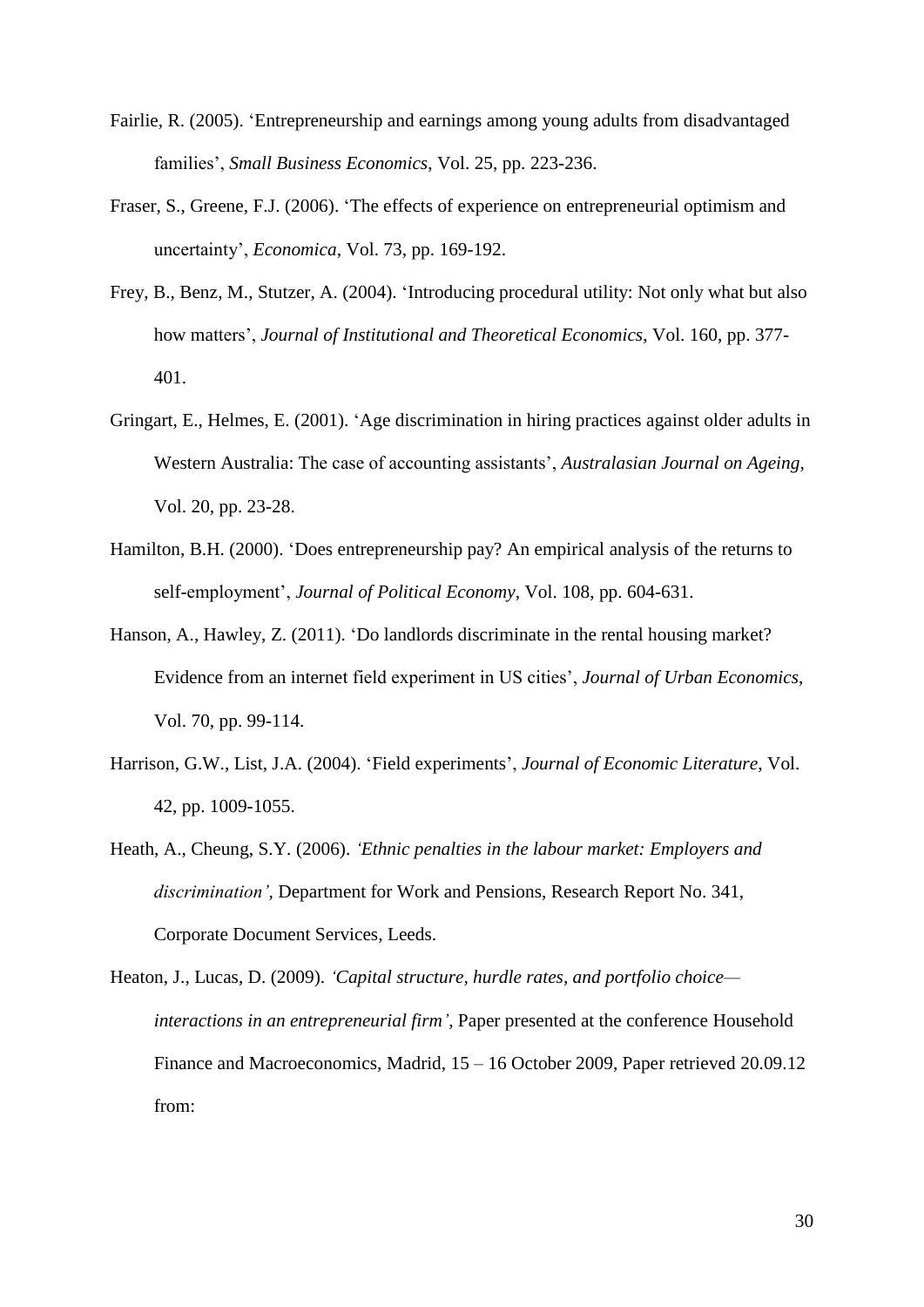http://www.bde.es/webbde/es/secciones/sobreelbanco/Conferencias/Household\_Finan\_ 8eed83b880bff11.html

- Hintermaier, T., Steinberger, T. (2005). 'Occupational choice and the private equity premium puzzle', *Journal of Economic Dynamics & Control*, Vol. 29, pp. 1765-1783.
- Hyytinen, A., Rouvinen, P. (2008). 'The labour market consequences of self-employment spells: European evidence', *Labour Economics*, Vol. 15, pp. 246-271.
- Hyytinen, A., Ruuskanen, O. (2007). 'Time use of the self-employed', *Kyklos*, Vol. 60, pp. 105-122.
- Jovanovic, B. (1982). 'Selection and the evolution of industry', *Econometrica*, Vol. 50, pp. 649-670.
- Kaas, L., Manger, C. (2012). 'Ethnic discrimination in Germany's labour market: A field experiment', *German Economic Review*, Vol. 13, pp. 1-20.
- Kaiser, U., Malchow-Møller, N. (2011). 'Is self-employment really a bad experience? The effects of previous self-employment on subsequent wage-employment wages', *Journal of Business Venturing*, Vol. 26, pp. 572–588.
- Kidd, M.P. (1993). 'Immigrant wage differentials and the role of self-employment in Australia', *Australian Economic Papers*, Vol. 32, pp. 92-115.
- Kihlstrom, R.E., Laffont, J.J. (1979). 'A general equilibrium entrepreneurial theory of firm formation based on risk aversion', *Journal of Political Economy*, Vol. 87, pp. 719-749.
- Koellinger, P., Minniti, M., Schade, C. (2007). ''I think I can, I think I can': overconfidence and entrepreneurial behavior', *Journal of Economic Psychology*, Vol. 28, pp. 502-527.
- Kolvereid, L. (1996). 'Organizational employment versus self-employment: Reasons for career choice intentions', *Entrepreneurship Theory and Practice*, Vol. 20, pp. 23-31.
- Kolvereid, L., Isaksen, E. (2006). 'New business start-up and subsequent entry into selfemployment', *Journal of Business Venturing*, Vol. 21, pp. 866-885.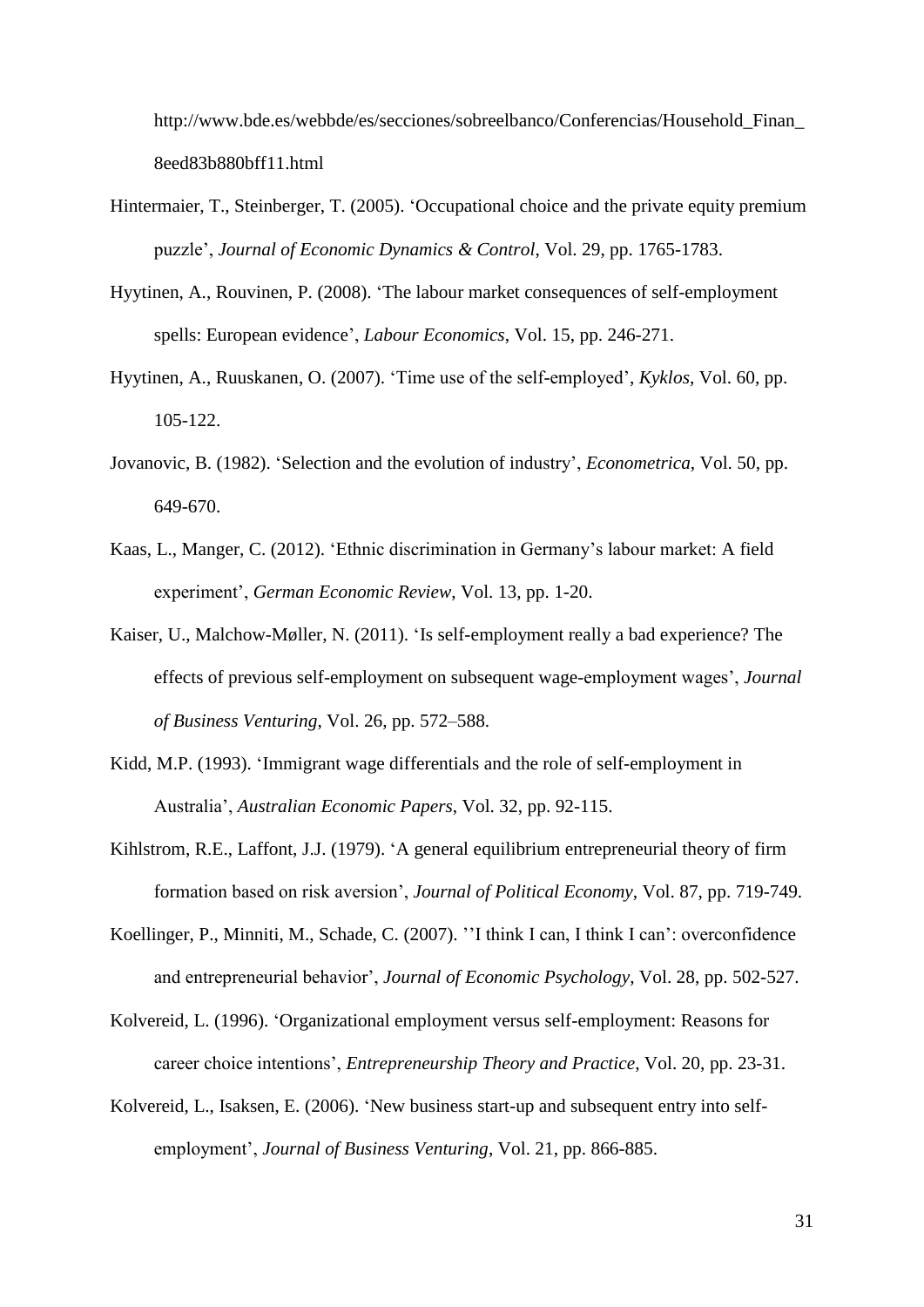- Kraus, A., Litzenberger, R. (1976). 'Skewness preference and the valuation of risk assets', *Journal of Finance*, Vol. 31, pp. 1085-1100.
- Lazear, E.P., Moore, R.L. (1984). 'Incentives, productivity, and labor contracts', *Quarterly Journal of Economics*, Vol. 99, pp. 275-296.
- Levitt, S.D., List, J.A. (2009). 'Field experiments in economics: The past, the present, and the future', *European Economic Review*, Vol. 53, pp. 1-18.
- List, J.A. (2007). 'Field experiments: A bridge between lab and naturally-occurring data', *The B.E. Journal of Economic Analysis and Policy*, Vol. 5, DOI: 10.2202/1538-0637.1747.
- Lucas, R.E. (1978). 'On the size distribution of business firms', *Bell Journal of Economics*, Vol. 9, pp. 508-523.
- MacDonald, G.M. (1988). 'The economics of rising stars', *American Economic Review*, Vol. 78, pp. 155-166.
- Markman, G.D., Baron, R.A. (2003). 'Person-entrepreneurship fit: why some people are more successful as entrepreneurs than others', *Human Resource Management Review*, Vol. 13, pp. 281-301.
- Meyer, B.D. (1995). 'Natural and Quasi-experiments in economics', *Journal of Business & Economic Statistics*, Vol. 13, pp. 151-161.
- Monster (2011). *'A guide to living in Manchester'*, Retrieved 20.09.2012 from: http://careeradvice.monster.co.uk/searching-for-jobs/local-job-advice/jobs.aspx
- Moskowitz, T.J., Vissing-Jorgensen, A. (2002). 'The returns to entrepreneurial investment: A private equity premium puzzle', *American Economic Review*, Vol. 92, pp. 745-778.
- Neumark, D., Bank, R.J., van Nort, K.D. (1996). 'Sex discrimination in restaurant hiring: An audit study', *Quarterly Journal of Economics*, Vol. 111, pp. 915-941.

OECD (1986). *'Employment Outlook 1986'*, OECD Publications, Paris.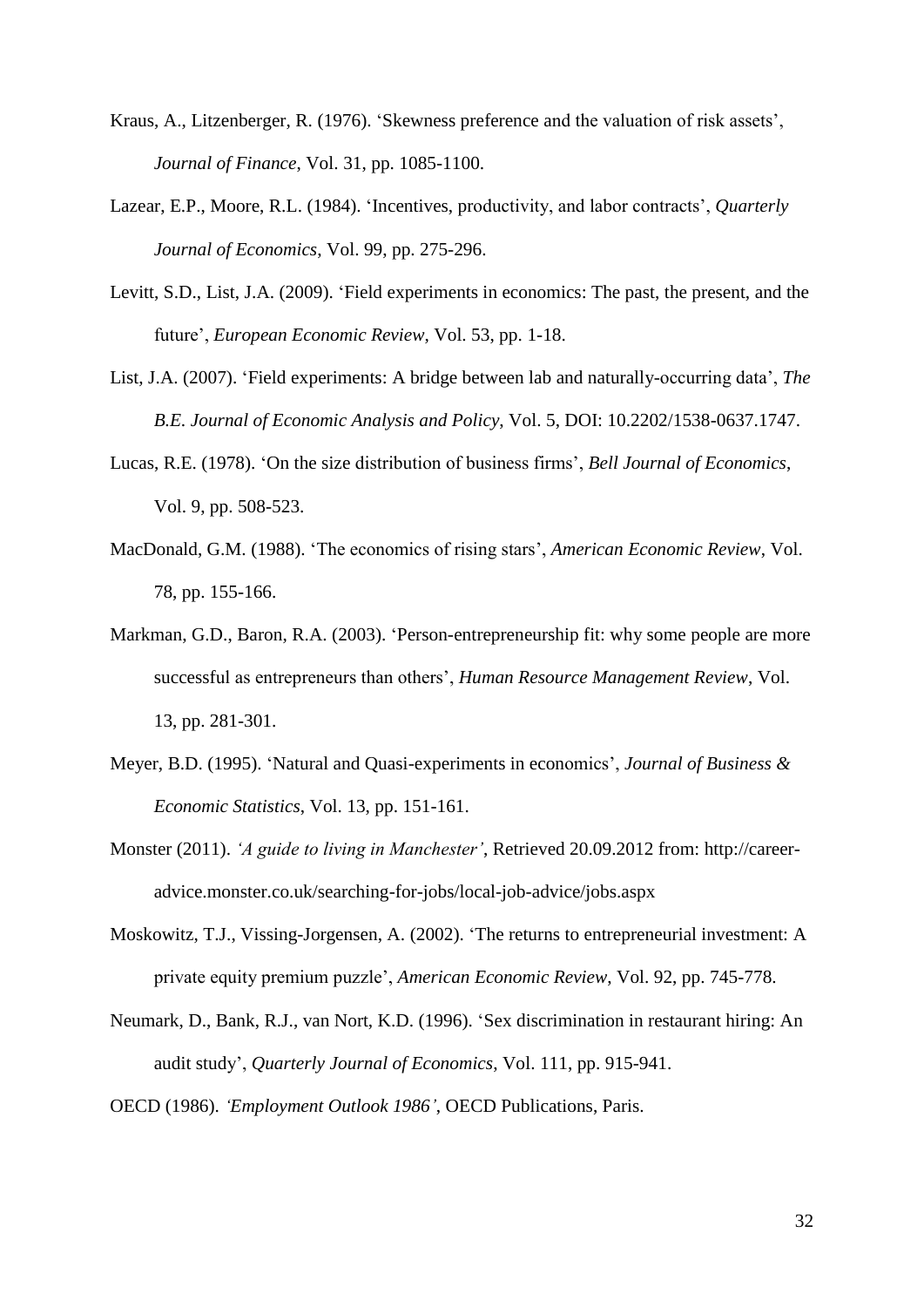- Pager, D. (2007). 'The use of field experiments for studies of employment discrimination: Contributions, critiques, and directions for the future', *The Annals of the American Academy of Political and Social Sciences*, Vol. 609, pp. 104-133.
- Pager, D., Western, B., Bonikowski, B. (2009). 'Discrimination in a low-wage labor market: A field experiment', *American Sociological Review*, Vol. 74, pp. 777-799.
- Parker, S. (2009). 'Evidence about the determinants of entrepreneurship', in Parker S. (ed.), *Economics of Entrepreneurship*, Cambridge University Press, Cambridge, pp. 106-163.
- Petit, P. (2007). 'The effects of age and family constraints on gender hiring discrimination: A field experiment in the French financial sector', *Labour Economics*, Vol. 14, pp. 371- 391.
- Phelps, E.S. (1972). 'The statistical theory of racism and sexism', *American Economic Review*, Vol. 62, pp. 659-661.
- Polkovnichenko, V. (2003). 'Human capital and the private equity premium', *Review of Economic Dynamics*, Vol. 6, pp. 831-845.
- Riach, P.A., Rich, J. (1991). 'Testing for racial discrimination in the labour market', *Cambridge Journal of Economics*, Vol. 15, pp. 239-256.
- Riach, P.A., Rich, J. (2002). 'Field experiments of discrimination in the market place', *The Economic Journal*, Vol. 122, pp. 480-518.
- Riach, P.A., Rich, J. (2006). *'An experimental investigation of age discrimination in the French labour market'*, IZA - Institute for the Study of Labor, Discussion Paper No. 2522.
- Roessler, C., Koellinger, P.D. (2012). 'Entrepreneurship and organization design', *European Economic Review*, Vol. 56, pp. 888-902.
- Rosen, S. (1981). 'The economics of superstars', *American Economic Review*, Vol. 71, pp. 845-858.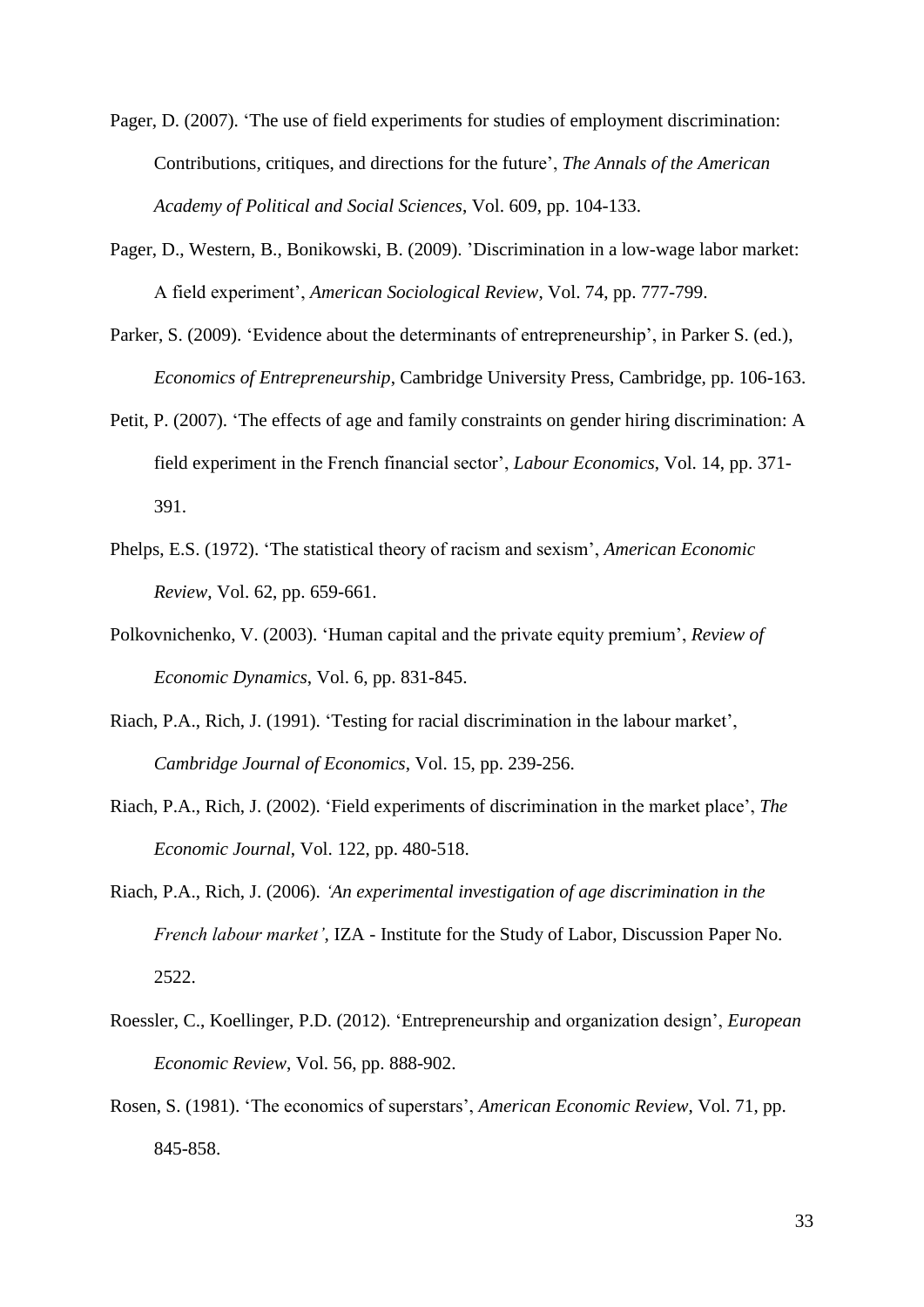- Roy, A.D. (1951). 'Some thoughts on the distribution of earnings', *Oxford Economic Papers*, Vol. 3, pp. 135-146.
- Shohat, M., Musch, J. (2003). 'Online auctions as a research tool: A field experiment on ethnic discrimination', *Swiss Journal of Psychology*, Vol. 39, pp. 1164-1180.
- Smith, V.L. (1982). 'Microeconomic systems as an experimental science', *American Economic Review*, Vol. 72, pp. 923-955.
- Spencer, M.S., Chen, J., Gee, G.C., Fabian, C.G., Takeuchi, D.T. (2010). 'Discrimination and mental health-related service use in a national study of Asian Americans', *American Journal of Public Health*, Vol. 100, pp. 2410-2417.
- Stewart, W.H., Roth, P.L. (2001). 'Risk propensity differences between entrepreneurs and managers: A meta-analytic review', *Journal of Applied Psychology*, Vol. 86, pp. 145- 153.
- Taylor, M.P. (1996). 'Earnings, independence or unemployment: Why become selfemployed?' *Oxford Bulletin of Economics and Statistics*, Vol. 58, pp. 253-267.
- Tett, R.P., Burnett, D.D. (2003). 'A personality trait-based interactionist model of job performance', *Journal of Applied Psychology*, Vol. 88, pp. 500-517.
- Tracey, J.B., Tannenbaum, S.I., Kavanagh, M.J. (1995). 'Applying trained skills on the job: The importance of the work environment', *Journal of Applied Psychology*, Vol. 80, pp. 239-252.
- The Guardian (2011). *'University League Table'*, The Guardian University Guide, Retrieved 20.09.2012 from:

http://www.guardian.co.uk/education/universityguide

van Praag, C.M., van Ophem, H. (1995). 'Determinants of willingness and opportunity to start as an entrepreneur', *Kyklos*, Vol. 48, pp. 513-540.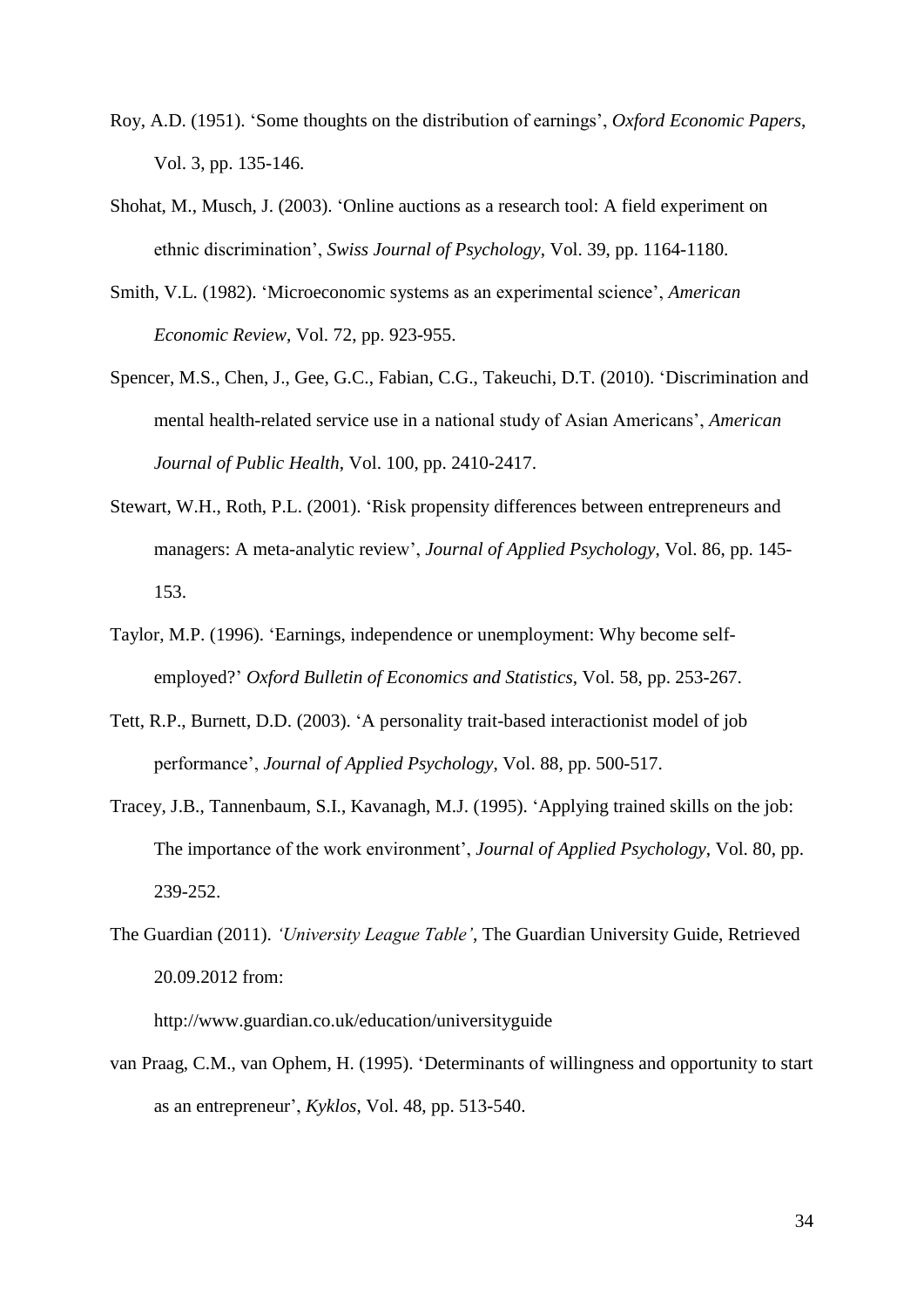- Weichselbaumer, D. (2003). 'Sexual orientation discrimination in hiring', *Labour Economics*, Vol. 10, pp. 629-642.
- Wennekers, S., van Stel, A., Thurik, R., Reynolds, P. (2005). 'Nascent entrepreneurship and the level of economic development', *Small Business Economics*, Vol. 24, pp. 293-309.
- Wood, M., Hales, J., Purdon, S., Sejersen, T., Hayhallar, O. (2009). *'A test for racial discrimination in recruitment practices in British cities'*, Department for Work and Pensions, Research Report No. 607.
- Zhao, H., Seibert, S.E., Lumpkin, G.T. (2010). 'The relationship of personality to entrepreneurial intentions and performance: A meta analytic review', *Journal of Management*, Vol. 36, pp. 381-404.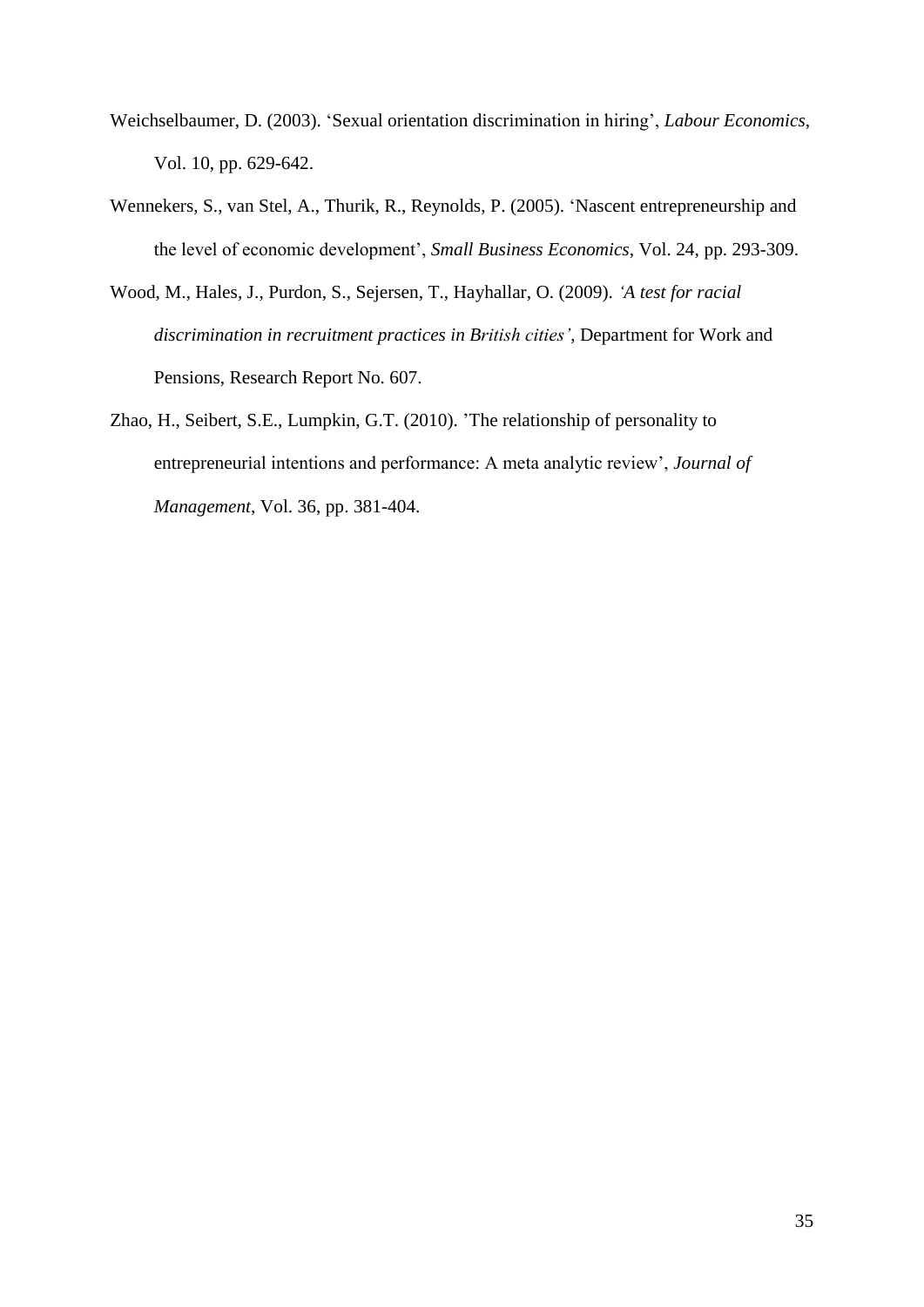|                |                | <b>SE</b> | Not SE | <b>Total</b> |
|----------------|----------------|-----------|--------|--------------|
| <b>Gender</b>  | Male           | 48        | 48     | 96           |
|                | Female         | 48        | 48     | 96           |
| <b>Sector</b>  | Consulting     | 34        | 34     | 68           |
|                | Non-consulting | 62        | 62     | 124          |
| <b>Manager</b> | Manager        | 51        | 51     | 102          |
|                | Non-Manager    | 45        | 45     | 90           |
| Location       | London         | 61        | 61     | 122          |
|                | Non-London     | 35        | 35     | 70           |
| Recruitment    | By agency      | 63        | 63     | 126          |
|                | Not by agency  | 33        | 33     | 66           |

 $a$  se = self-employed, not se = not self-employed.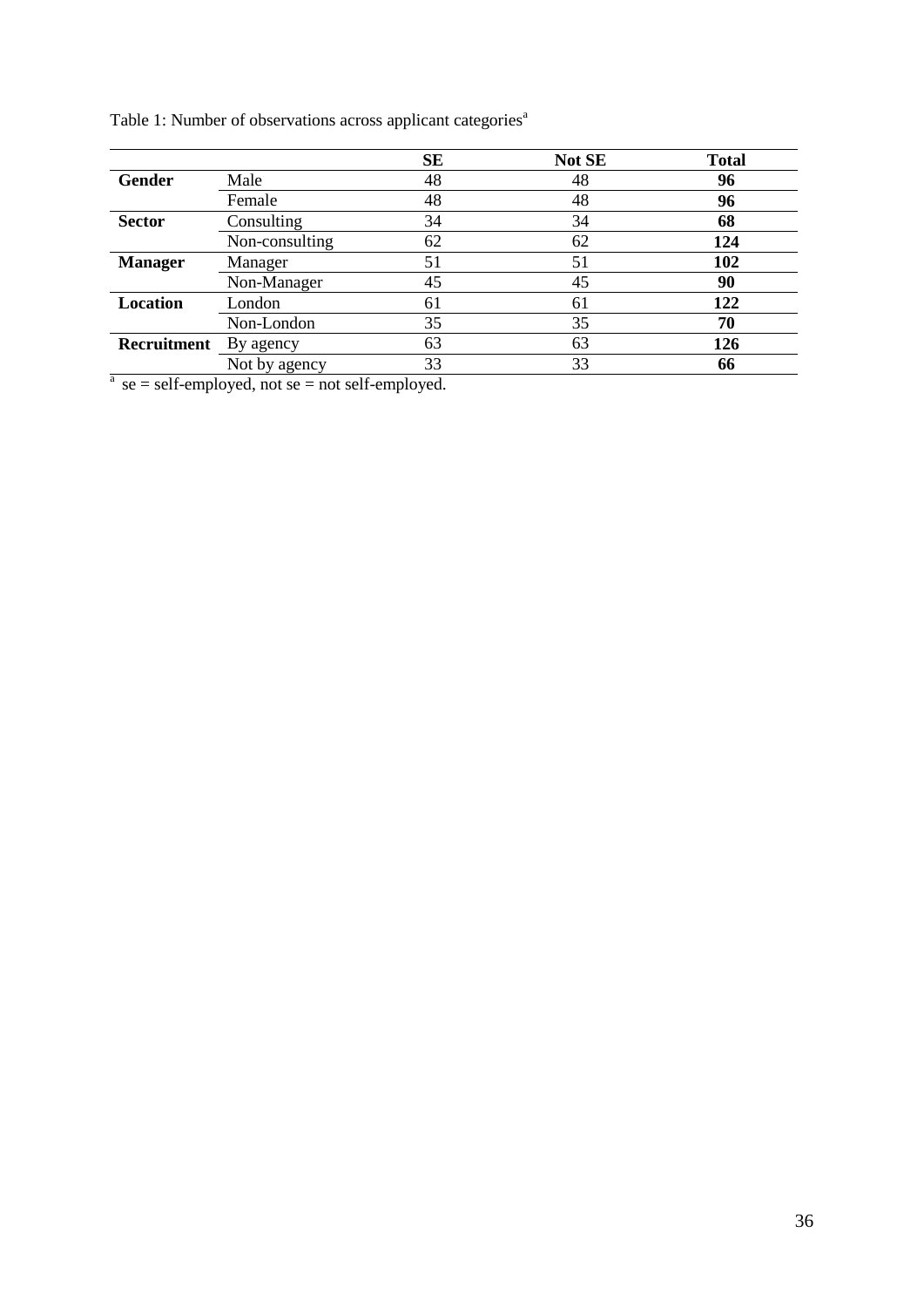|                                                                                                        |            | (1)      | (2)      | (3)      | (4)              | (5)         | (6)            | (7)         | (8)                   |
|--------------------------------------------------------------------------------------------------------|------------|----------|----------|----------|------------------|-------------|----------------|-------------|-----------------------|
|                                                                                                        |            | No       | Negative | Positive | Chi <sup>2</sup> | <b>Both</b> | Only se        | Only not se | <b>Net</b>            |
|                                                                                                        |            | response | response | response | $(1,2)$ $(3)$    | positive    | positive       | positive    | <b>Discrimination</b> |
|                                                                                                        |            |          |          |          |                  | response    | response       | response    | of se                 |
|                                                                                                        |            |          |          |          |                  |             |                |             | $[(7)-(6)]/(3)$       |
| <b>All vacancies</b>                                                                                   |            | 0.50     | 0.39     | 0.11     |                  | 0.02        | 0.01           | 0.06        | 0.45                  |
|                                                                                                        |            | (95)     | (75)     | (22)     |                  | (4)         | (2)            | (12)        |                       |
| Gender                                                                                                 | Male       | 0.46     | 0.38     | 0.16     |                  | 0.02        | 0.01           | 0.10        | 0.60                  |
|                                                                                                        |            | (44)     | (37)     | (15)     | 0.07             | (2)         | (1)            | (10)        |                       |
|                                                                                                        | Female     | 0.53     | 0.40     | 0.07     |                  | 0.02        | 0.01           | 0.02        | 0.14                  |
|                                                                                                        |            | (51)     | (38)     | (7)      |                  | (2)         | (1)            | (2)         |                       |
| <b>Sector</b>                                                                                          | Consulting | 0.31     | 0.47     | 0.22     |                  | 0.04        | 0.01           | 0.18        | 0.47                  |
|                                                                                                        |            | (21)     | (32)     | (15)     | 0.001            | (3)         | (1)            | (8)         |                       |
|                                                                                                        | Non-       | 0.60     | 0.35     | 0.05     |                  | 0.01        | 0.01           | 0.03        | 0.43                  |
|                                                                                                        | consulting | (74)     | (43)     | (7)      |                  | (1)         | (1)            | (4)         |                       |
| <b>Managerial</b>                                                                                      | Manager    | 0.52     | 0.39     | 0.09     |                  | 0.02        | $\theta$       | 0.05        | 0.56                  |
| responsibility                                                                                         |            | (53)     | (40)     | (9)      | 0.22             | (2)         | (0)            | (5)         |                       |
|                                                                                                        | Non-       | 0.47     | 0.39     | 0.14     |                  | 0.02        | 0.02           | 0.08        | 0.38                  |
|                                                                                                        | Manager    | (42)     | (35)     | (13)     |                  | (2)         | (2)            | (7)         |                       |
| Location                                                                                               | London     | 0.44     | 0.44     | 0.12     |                  | 0.02        | 0.01           | 0.07        | 0.57                  |
|                                                                                                        |            | (54)     | (54)     | (14)     |                  | (2)         | (1)            | (9)         |                       |
|                                                                                                        | Non-       | 0.59     | 0.30     | 0.11     | 0.99             | 0.03        | 0.01           | 0.04        | 0.25                  |
|                                                                                                        | London     | (41)     | (21)     | (8)      |                  | (2)         | (1)            | (3)         |                       |
| <b>Recruitment</b>                                                                                     | By agency  | 0.55     | 0.37     | 0.08     |                  | 0.01        | $\overline{0}$ | 0.06        | 0.80                  |
|                                                                                                        |            | (69)     | (47)     | (10)     |                  | (1)         | (0)            | (8)         |                       |
|                                                                                                        | Not by     | 0.40     | 0.42     | 0.18     | 0.03             | 0.05        | 0.03           | 0.06        | 0.17                  |
|                                                                                                        | agency     | (26)     | (28)     | (12)     |                  | (3)         | (2)            | (4)         |                       |
| $a$ se = self-employed, not se = not self-employed. Chi <sup>2</sup> significance level is two-tailed. |            |          |          |          |                  |             |                |             |                       |

Table 2: Response rates (numbers in parentheses), Chi<sup>2</sup> test and net discrimination by vacancy<sup>a</sup>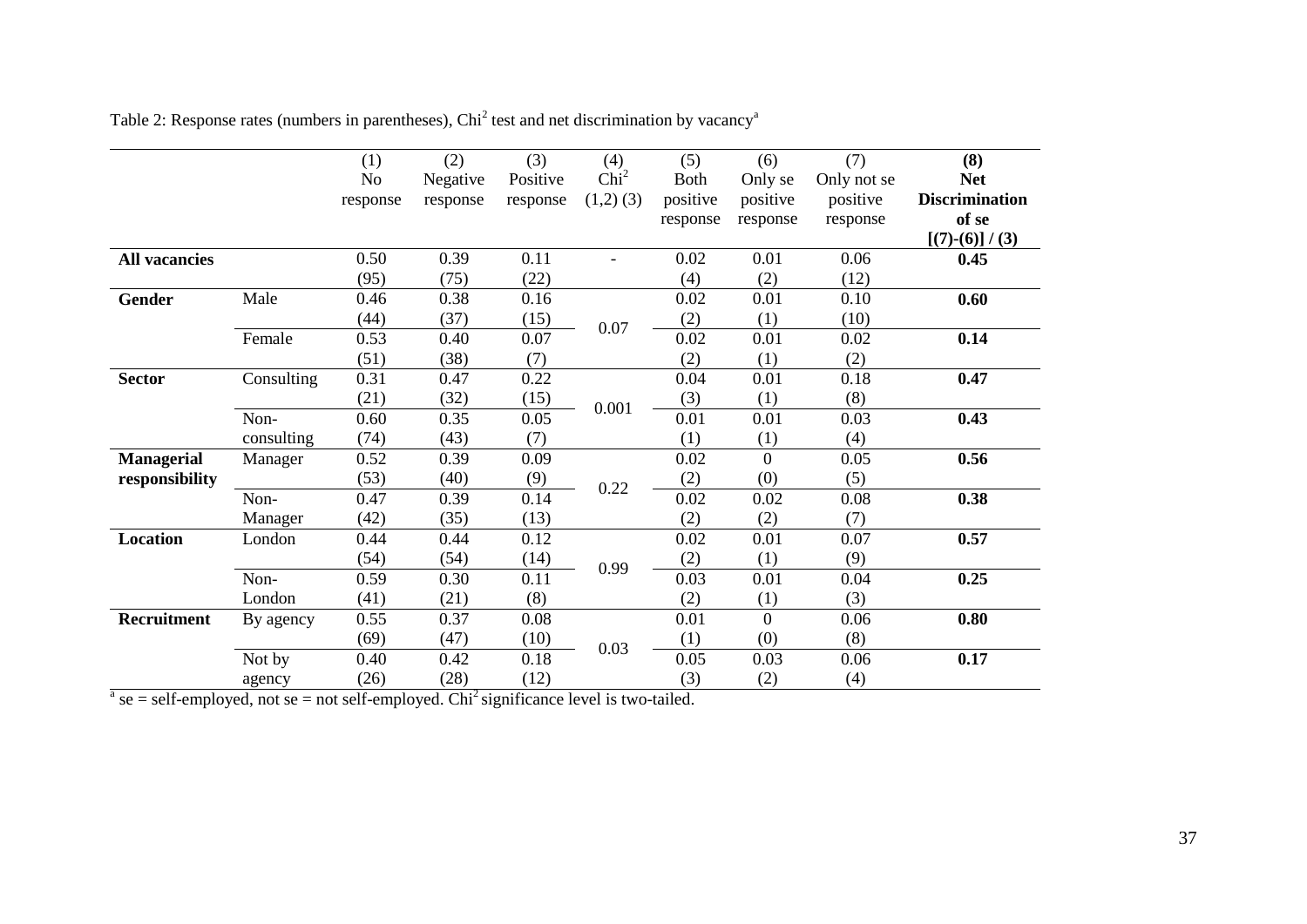| Table 3: Correlations <sup>a</sup> |
|------------------------------------|
|------------------------------------|

|           | response   | se       | gender     | sector           | manager        | agency   | place    | namel      | name2      | name3      | name4    | $cv_$ <sub>b</sub> ottom                                                                                                                         | design     |
|-----------|------------|----------|------------|------------------|----------------|----------|----------|------------|------------|------------|----------|--------------------------------------------------------------------------------------------------------------------------------------------------|------------|
| se        | $-0.16$ ** |          |            |                  |                |          |          |            |            |            |          |                                                                                                                                                  |            |
| gender    | $-0.13*$   | $\Omega$ |            |                  |                |          |          |            |            |            |          |                                                                                                                                                  |            |
| sector    | $0.25***$  | $\Omega$ | 0          |                  |                |          |          |            |            |            |          |                                                                                                                                                  |            |
| manager   | $-0.09$    | $\Omega$ | 0          | 0.04             |                |          |          |            |            |            |          |                                                                                                                                                  |            |
| agency    | $-0.15***$ | $\theta$ | 0          | $-0.34***$       | 0.02           |          |          |            |            |            |          |                                                                                                                                                  |            |
| place     | 0.0001     | $\Omega$ | 0          | $0.29***$        | $-0.15**$      | $-0.05$  |          |            |            |            |          |                                                                                                                                                  |            |
| namel     | $-0.09$    | 0        | $-0.58***$ | 0                | 0.01           | $-0.04$  | $-0.06$  |            |            |            |          |                                                                                                                                                  |            |
| name2     | $-0.06$    | 0        | $-0.58***$ | $\boldsymbol{0}$ | $-0.01$        | 0.04     | 0.06     | $-0.33***$ |            |            |          |                                                                                                                                                  |            |
| name3     | $-0.06$    | 0        | $0.58***$  | $\boldsymbol{0}$ | 0.01           | $-0.04$  | $-0.06$  | $-0.33***$ | $-0.33***$ |            |          |                                                                                                                                                  |            |
| name4     | $0.21***$  | $\Omega$ | $0.58***$  | $\boldsymbol{0}$ | $-0.01$        | 0.04     | 0.06     | $-0.33***$ | $-0.33***$ | $-0.33***$ |          |                                                                                                                                                  |            |
| cv_bottom | 0.03       | 0        | 0.04       | 0                | $\overline{0}$ | $\theta$ | $\theta$ | 0          | $-0.05$    | $\Omega$   | 0.05     |                                                                                                                                                  |            |
| design    | 0.07       | 0.04     | $\theta$   | $\boldsymbol{0}$ |                | $\theta$ | $\Omega$ | 0.02       | $-0.02$    | $-0.02$    | 0.02     | $-0.04$                                                                                                                                          |            |
| first     | $-0.07$    | $-0.04$  | $-0.21***$ | $\boldsymbol{0}$ |                | $\theta$ | $\Omega$ | $0.12*$    | $0.12*$    | $-0.12*$   | $-0.12*$ |                                                                                                                                                  | $-0.38***$ |
|           |            |          |            |                  |                |          |          |            |            |            |          | $a$ se = self-employed, name 1 = Ann-Marie Jones, name 2 = Catherine Evans, name 3 = George Wright, name 4 = Richard Harris, cv bottom = "Leeds" |            |

(see Appendix A and B), design = design1 (see Appendix A and B),  ${}^*p$  < 0.10,  ${}^*{}^*p$  < 0.05,  ${}^{*}{}^*{}^*p$  < 0.01.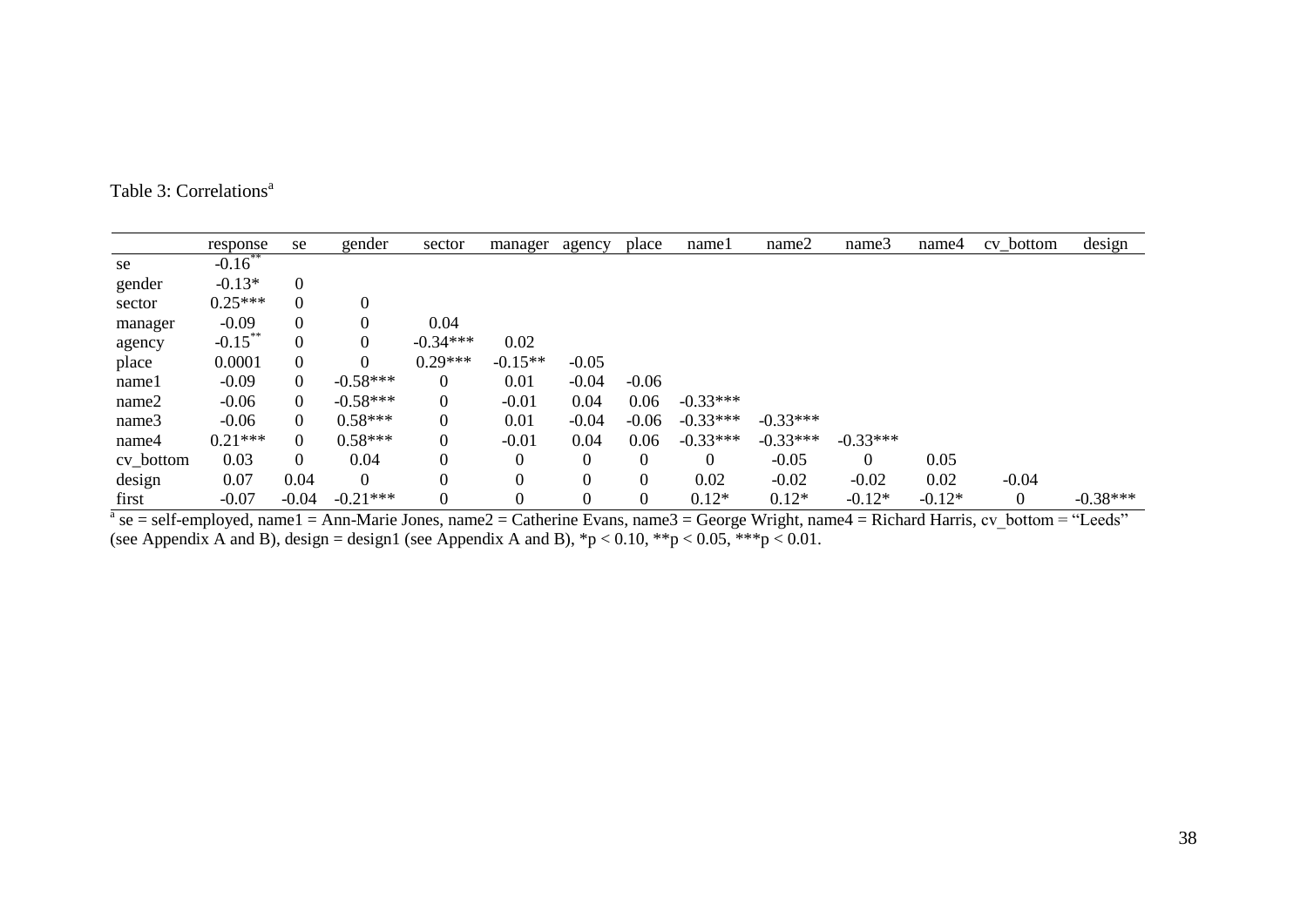|                                  | Coefficient              | p-value |
|----------------------------------|--------------------------|---------|
| Self-employed                    | $-0.67$                  | 0.02    |
| <b>Female</b>                    | $-0.67$                  | 0.07    |
| <b>Consulting</b>                | 1.11                     | 0.001   |
| <b>Managerial Responsibility</b> | $-0.46$                  | 0.11    |
| <b>Agency Recruitment</b>        | $-0.26$                  | 0.37    |
| London                           | $-0.59$                  | 0.08    |
| Name1                            | $-0.31$                  | 0.48    |
| Name3                            | $-0.71$                  | 0.05    |
| <b>First application</b>         | $-0.09$                  | 0.74    |
|                                  | <b>Model diagnostics</b> |         |
| <b>Number of observations</b>    | 192                      |         |
| <b>Pseudo</b> $\mathbb{R}^2$     | 0.23                     |         |
| LR Chi <sup>2</sup> $(6)$        | 31.28                    |         |
| Prob > Chi <sup>2</sup>          | 0.0003                   |         |
| Log likelihood                   | $-52.71$                 |         |

Table 4: Probit regression with application response as the dependent variable<sup>a</sup>

 $a<sup>a</sup>$  Name1 = Ann-Marie Jones, Name3 = George Wright. Reference categories are not self-employed, male, non-consulting, no managerial responsibility, no agency recruitment, outside London, name2 (Catherine Evans), name4 (Richard Harris), second application. The results are robust for the exclusion of control variables.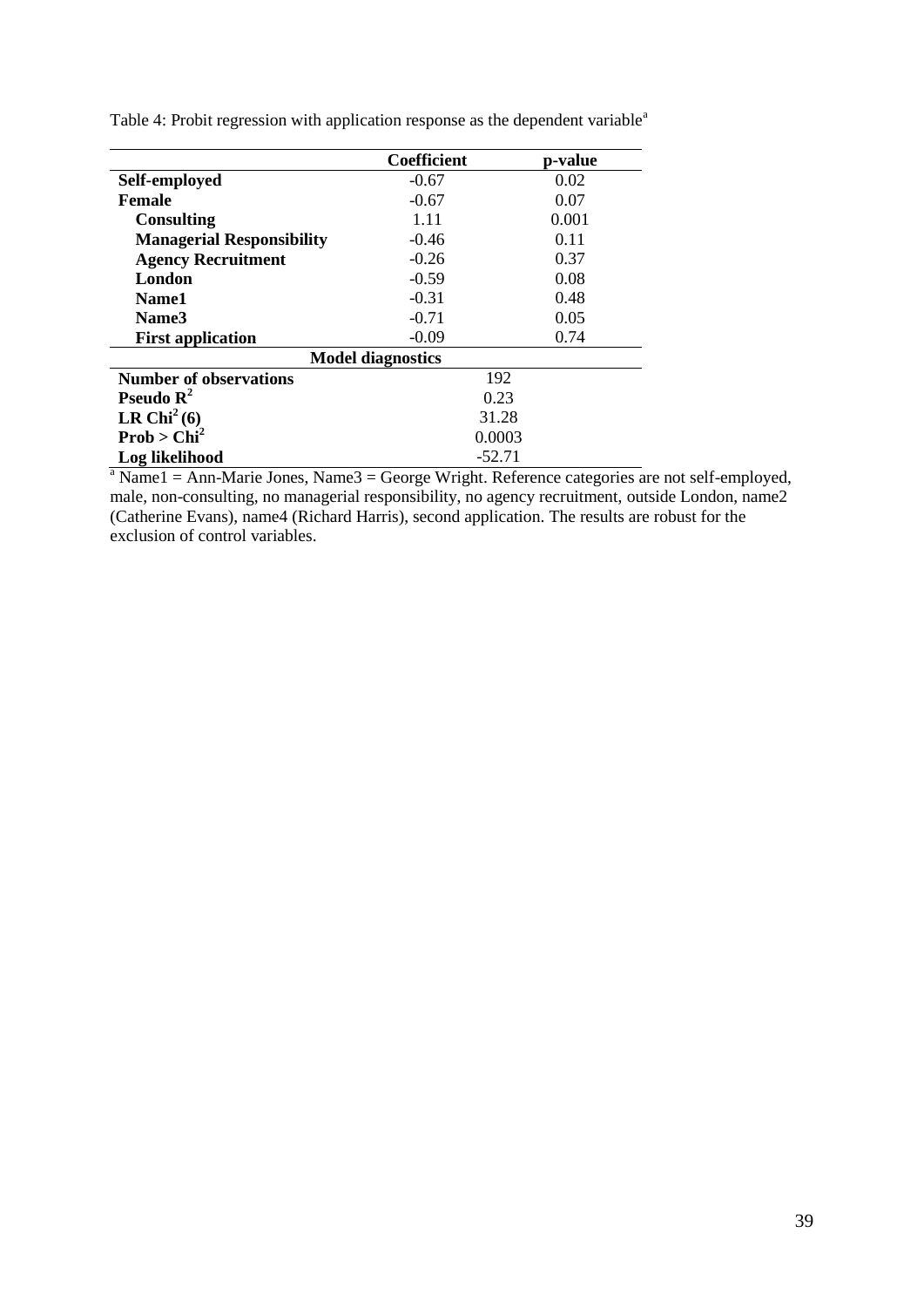Table 5: Robustness check, probit regression with application response (negative and positive) as the

dependent variable<sup>a</sup>

|                                  | <b>Coefficient</b>       | p-value |
|----------------------------------|--------------------------|---------|
| Self-employed                    | $-0.80$                  | 0.03    |
| Female                           | $-0.62$                  | 0.18    |
| <b>Consulting</b>                | 1.50                     | 0.003   |
| <b>Managerial Responsibility</b> | $-0.64$                  | 0.06    |
| <b>Agency Recruitment</b>        | $-0.29$                  | 0.38    |
| London                           | $-1.39$                  | 0.01    |
| <b>Name1</b>                     | $-0.05$                  | 0.93    |
| Name3                            | $-0.33$                  | 0.46    |
| <b>First application</b>         | 0                        | 0.99    |
|                                  | <b>Model diagnostics</b> |         |
| <b>Number of observations</b>    | 97                       |         |
| Pseudo $\mathbb{R}^2$            | 0.24                     |         |
| LR Chi <sup>2</sup> $(6)$        | 24.08                    |         |
| Prob > Chi <sup>2</sup>          | 0.003                    |         |
| Log likelihood                   | $-39.53$                 |         |

 $a<sup>a</sup>$  Name1 = Ann-Marie Jones, Name3 = George Wright. Reference categories are non-self-employed,

male, non-consulting, no managerial responsibility, no agency recruitment, outside London, name2

(Catherine Evans), name4 (Richard Harris), second application. The results are robust for the

exclusion of control variables.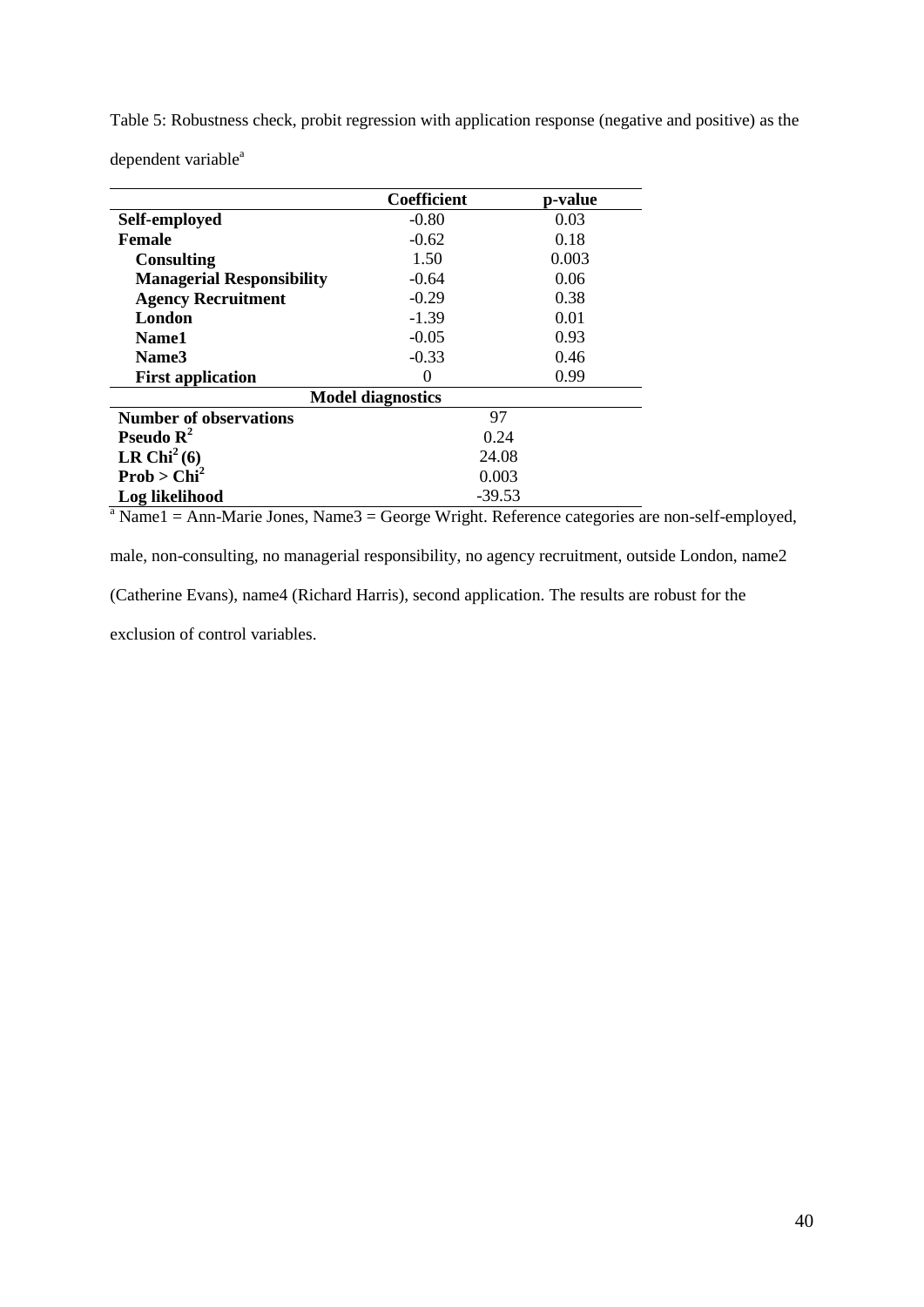# **APPENDIX**

# **Appendix A: CVs**

# **Appendix A.1: Sample CV self-employed, male, design 1, CV bottom "Leeds"**

**George P. Wright**

152 Reeves Rd Chorlton Manchester M21 8DB 0161 408 0419 georgepwright@hotmail.com

#### **Profile**

**A proactive, dynamic, results-driven Human Resources professional with broad experience in all areas of HR, both as HR-Manager and main consultant and owner of an HR-consultancy. A strong HR generalist with particular strengths including: performance management, change management, and HR consultancy. Combines professional expertise with excellent interpersonal and communication skills, an outstanding project management competence and a strong business acumen.**

### **Work Experience**

### **HR Consultant, Business Leader 2009 – 2011**

*[company name], Manchester*

Owned and managed a small consulting company consisting of a team of three consultants and supporting staff. Offered proactive support to a diverse set of clients over the full range of HR tasks. Provided direction and guidance during organisational changes, balancing the expectations and needs of the client organisations, their employees, stakeholders, and customers.

- Established standardised personnel selection procedures, including interviewing, testing and reference, and background checking in a variety of client companies across different industries.
- Supported a company-wide process of organisation development that addressed issues such as succession planning, superior workforce development, key employee retention, organisation design, and change management for a large telecommunications client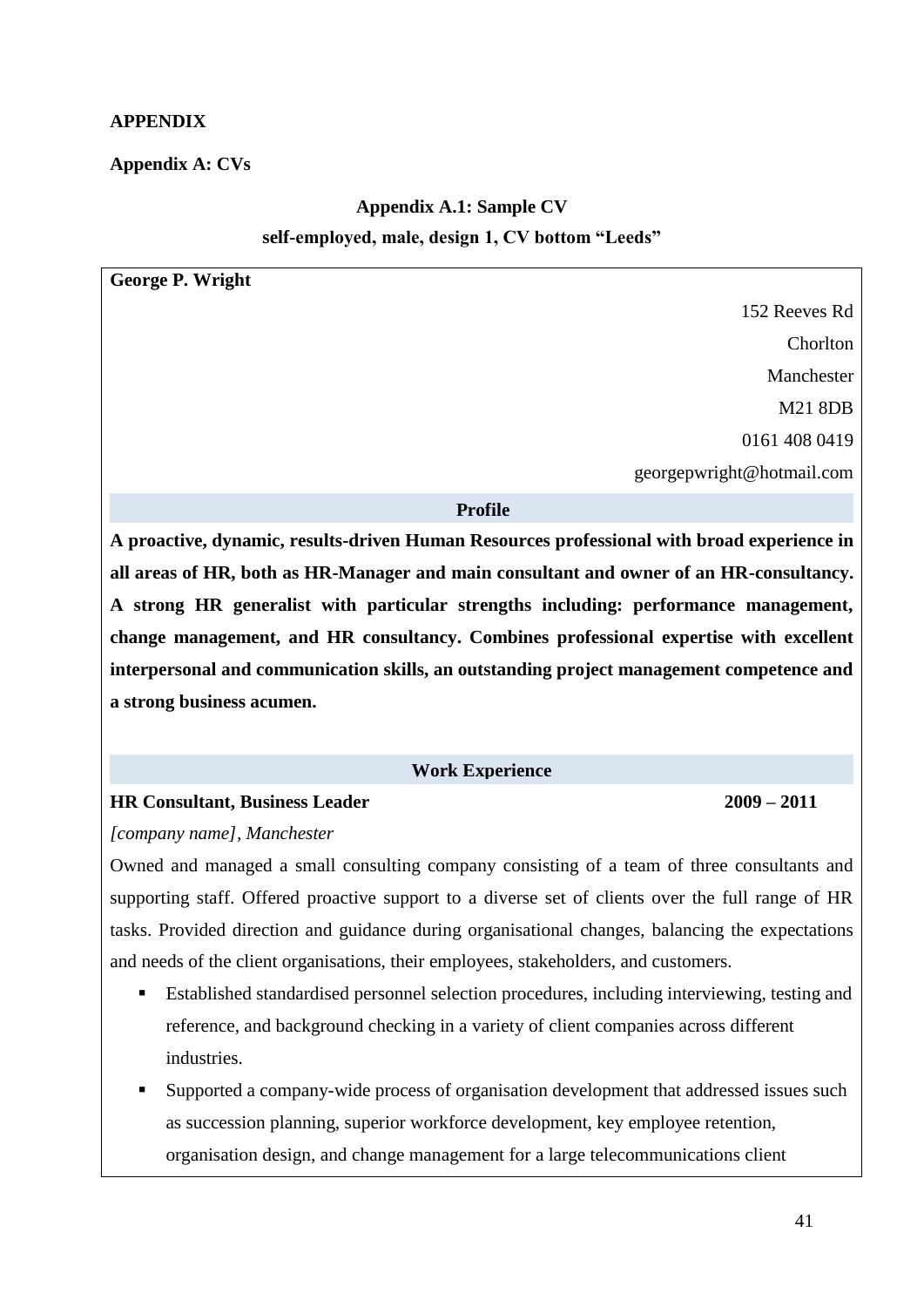company.

 Provided leadership, interviewing, and communication skills training to a range of different client groups.

# **HR Manager (Generalist role) 2006 – 2009**

# *[company name], Leeds*

Fulfilled HR generalist functions including recruitment and assessment, training, and management coaching. Key communicator between management and employees. Project leader on a number of initiatives for skill development and performance management.

- Established an in-house employee training system that addresses company training needs including training needs assessment, management development, the measurement of training impact, and training transfer.
- **Partnered with management to communicate Human Resources policies, procedures,** programmes, and laws.
- Played a key role in developing and executing performance management programmes, including 360° assessments.
- Formulated job descriptions for various positions and conducted wage and compensation surveys.
- Established HR departmental measurements that support the accomplishment of the company's strategic goals.

# **HR Generalist 2002 – 2006**

# **HR Assistant**

# *[company name], Leeds*

Carried out generalist HR duties such as employee recruitment and development, mediation and workplace conflict management, benefit administration, and employee record maintenance.

- Designed a new hire orientation programme that boosted productivity and cut workers' compensation costs.
- Assisted in the implementation of the performance management system that includes performance development plans and employee development programmes.
- Taught and supervised managers on the proper use of the performance management process.
- Recommended employee relations practices necessary to establish a positive employeremployee relationship and promote a high level of employee morale and motivation.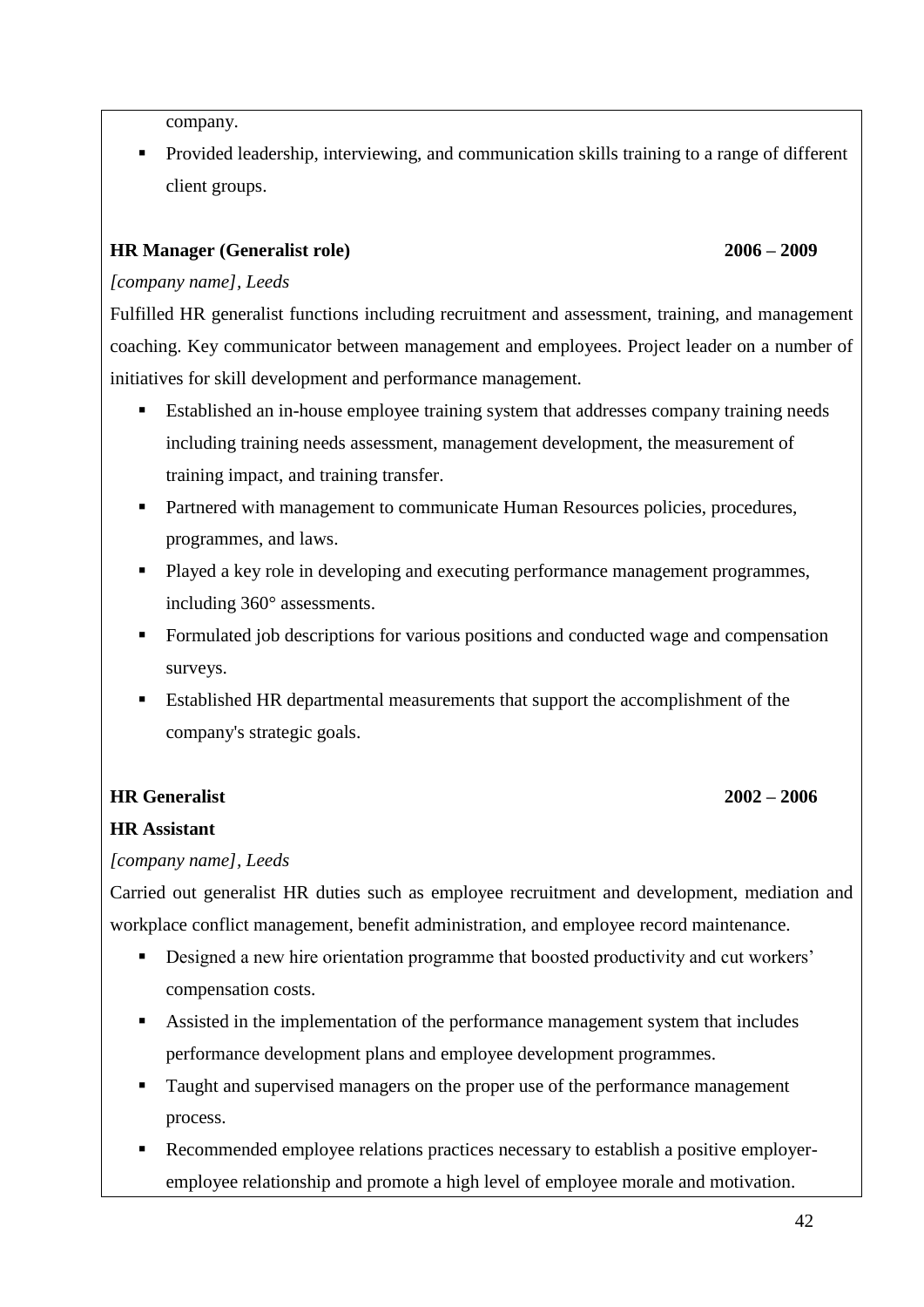| <b>Education</b>                                      |      |  |  |  |  |
|-------------------------------------------------------|------|--|--|--|--|
| <b>Master of Science in Human Resource Management</b> | 2002 |  |  |  |  |
| University of Manchester                              |      |  |  |  |  |
|                                                       |      |  |  |  |  |
| 2000<br><b>Bachelor of Science in Psychology</b>      |      |  |  |  |  |
| University of Leeds                                   |      |  |  |  |  |
|                                                       |      |  |  |  |  |
| <b>Affiliations</b>                                   |      |  |  |  |  |
| Chartered Institute of Personnel and Development<br>п |      |  |  |  |  |
| <b>British Psychological Society</b><br>٠             |      |  |  |  |  |
|                                                       |      |  |  |  |  |
| References are available upon request.                |      |  |  |  |  |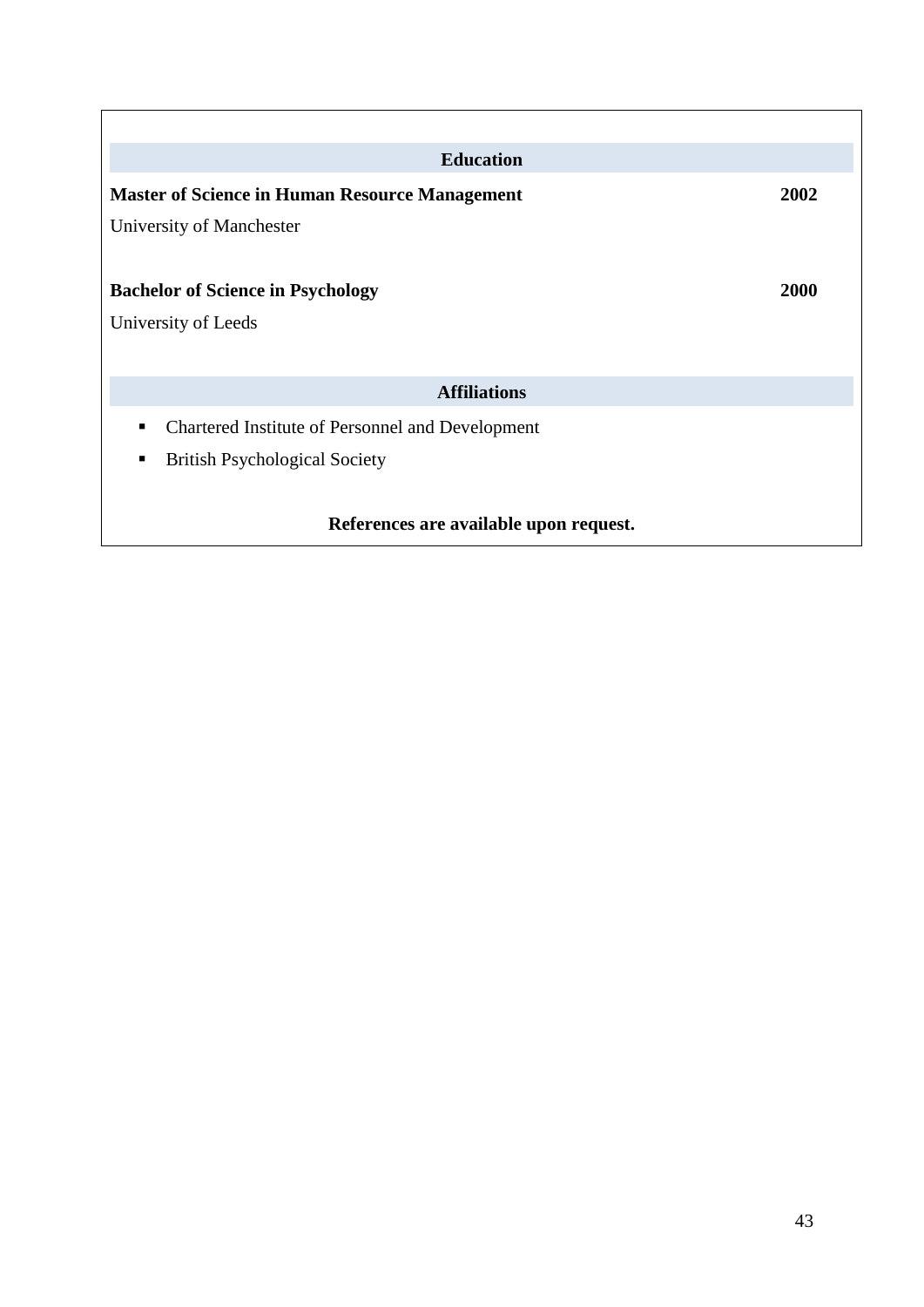# **Appendix A.2: Sample CV non-self-employed, female, design 2, CV bottom "Birmingham"**

Ann-Marie Jones • 242 Triscombe Way • Manchester • M16 7TX

0161 408 36 94 • Jones.AMN@gmail.com

# **Experience**

| $2009 - 2012$ | <b>Project Manager</b>                                                                                                                                                                                                                                                                                                                                                                                                                                                                                                                                                                                                                                                                                                                                            |
|---------------|-------------------------------------------------------------------------------------------------------------------------------------------------------------------------------------------------------------------------------------------------------------------------------------------------------------------------------------------------------------------------------------------------------------------------------------------------------------------------------------------------------------------------------------------------------------------------------------------------------------------------------------------------------------------------------------------------------------------------------------------------------------------|
|               | [company name] (HR consulting division), Manchester                                                                                                                                                                                                                                                                                                                                                                                                                                                                                                                                                                                                                                                                                                               |
|               | Served as project manager for consulting teams providing HR services to client<br>groups across different industries and in all HR functions. Designed, developed and<br>initiated strategies and initiatives aligned with the needs of the client businesses.<br>Generated a number of new client accounts.                                                                                                                                                                                                                                                                                                                                                                                                                                                      |
|               | Main achievements<br>Devised a recruitment and talent management programme spanning the full<br>$\bullet$<br>range of expert and management positions in a large telecommunications<br>client company.<br>Led organisational assessment, diagnosis and the implementation of an<br>$\bullet$<br>organisational change initiative for a pharmaceutical client company.<br>Identified initiatives, made recommendations and trained managers and<br>$\bullet$<br>directors on succession planning and competency-based selection tools in<br>several client companies across various industries including logistics, media,<br>and food.                                                                                                                            |
| $2005 - 2009$ | <b>HR Senior Generalist,</b>                                                                                                                                                                                                                                                                                                                                                                                                                                                                                                                                                                                                                                                                                                                                      |
|               | <b>HR</b> Generalist                                                                                                                                                                                                                                                                                                                                                                                                                                                                                                                                                                                                                                                                                                                                              |
|               | [company name], Manchester                                                                                                                                                                                                                                                                                                                                                                                                                                                                                                                                                                                                                                                                                                                                        |
|               | Provided HR generalist services such as staffing and HR diagnostics, HR<br>development, and leadership coaching. Led several initiatives and projects across<br>different HR functions, including training, leadership planning and performance<br>management. Managed employee communication.                                                                                                                                                                                                                                                                                                                                                                                                                                                                    |
|               | Main achievements<br>Revised job descriptions across all levels and categories. "Shadowed" and<br>interviewed employees to construct an accurate picture of the duties and<br>skills required for each position.<br>Developed comprehensive training programmes and seminars, which were<br>$\bullet$<br>delivered to supervisors, technical employees, and management personnel.<br>Implemented a leadership planning process, including<br>individual<br>development plans, and performance management.<br>Installed an employee suggestion programme and a yearly employee<br>satisfaction survey.<br>Developed a system of HR department performance indicators that serve to<br>٠<br>monitor the department's contribution to the company's goal attainment. |
| $2002 - 2004$ |                                                                                                                                                                                                                                                                                                                                                                                                                                                                                                                                                                                                                                                                                                                                                                   |
|               | <b>Junior HR Representative</b>                                                                                                                                                                                                                                                                                                                                                                                                                                                                                                                                                                                                                                                                                                                                   |
|               | [company name], Birmingham                                                                                                                                                                                                                                                                                                                                                                                                                                                                                                                                                                                                                                                                                                                                        |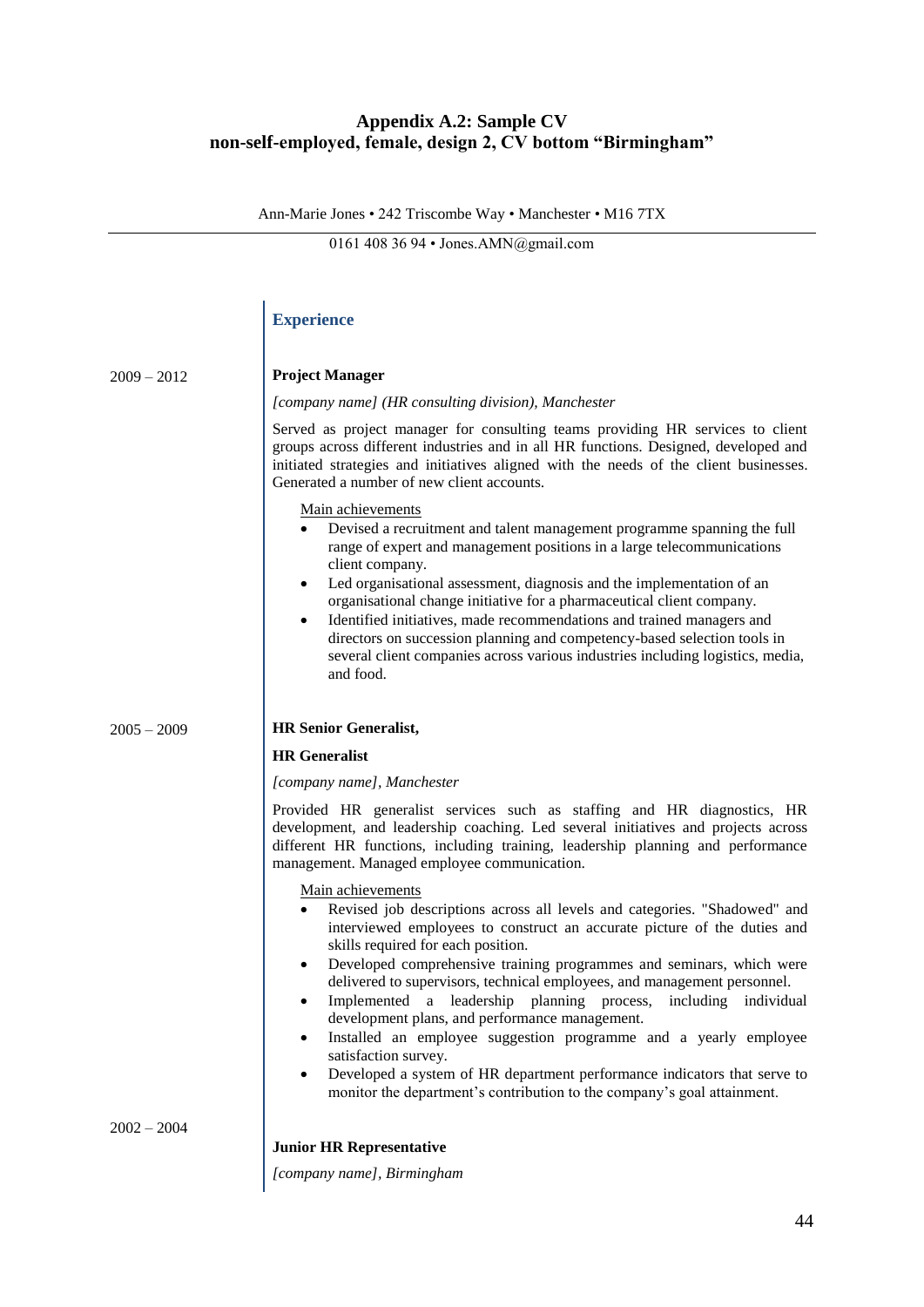Fulfilled a broad range of HR functions, including staff selection, orientation, and training, monitoring of the company wage and salary structure, managing HR records, and investigating employee complaints or concerns.

Main achievements

- Played a key role in revising the standard recruitment and assessment procedure that significantly reduced early employee turnover and increased management's satisfaction with new hires.
- Trained management team on interviewing techniques and best practices, conducting workshops and one-on-one coaching sessions that contributed to sound hiring decisions.
- Assisted with the development of Human Resources policies for the company with regard to employee relations, HR procedures and laws.
- Conducted exit interviews to determine reasons behind separations.

#### **Education**

 $2001 - 2002$ 

**Portsmouth University**

Human Resource Management (MSc)

1997 – 2000

# **University of Birmingham** Psychology (BSc)

#### **Affiliations**

- CIPD
- Employment Management Association (Society of Human Resource Management)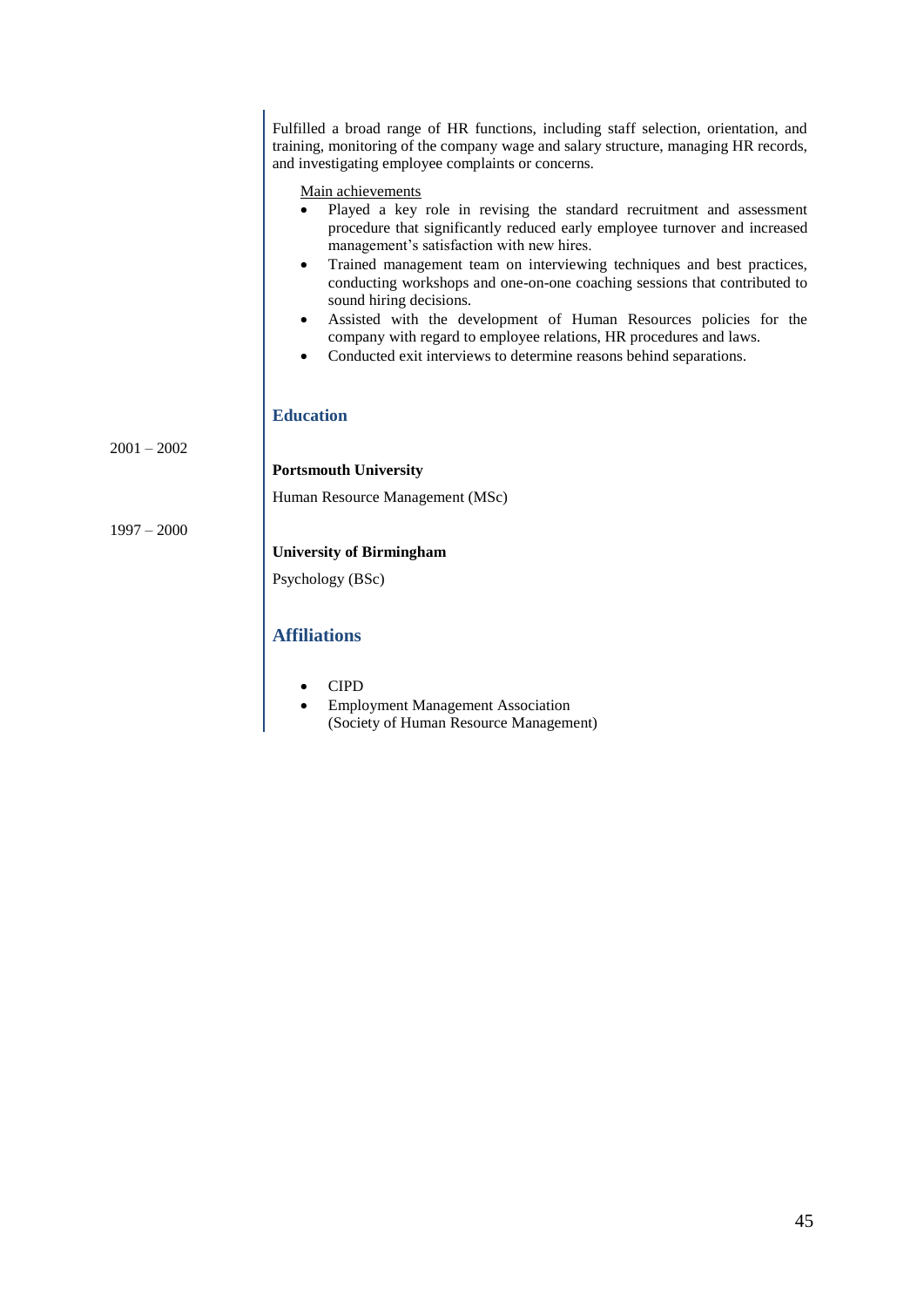# **Appendix B: Cover letters**

# **Appendix B.1: Sample Cover Letter 1**

Respective CV: self-employed, male, design 1, CV bottom "Leeds"

Dear Sir or Madam,

In response to your posting for *[position]* on *[website]*, I am enclosing my cv for your review. Given my proven record of work performance and success as an HR generalist and consultant in different settings, I am sure I can add value to your company.

Over the course of eight years I have gained extensive experience as an HR generalist and manager in a manufacturing environment and as a consultant for various other industries. Throughout my career I have demonstrated substantial skill and expertise in all areas of HR, both operational and strategic. My main achievements have been the development and implementation of a company-wide organization development process, launching an inhouse employee training system, and aligning the HR departmental performance measures with the company's strategic goals.

In all of my roles I was not only able to apply and further develop my professional expertise, but I also displayed strong interpersonal skills and competence to lead people and to manage projects. In the latest step of my career I have founded and led a small HR consulting firm that has provided excellent service, enhancing HR standards and work productivity for my clients. However, eager to work in a continuous environment where I can see the long-term benefits of my efforts I have decided to move on.

The position you are offering presents the challenge I am seeking, since creating a department from scratch will give me the opportunity to employ all of my assets in pursuit of your company's strategic goals.

I would welcome the opportunity to further discuss the position with you during a personal meeting and look forward to hearing from you.

Yours faithfully,

George Wright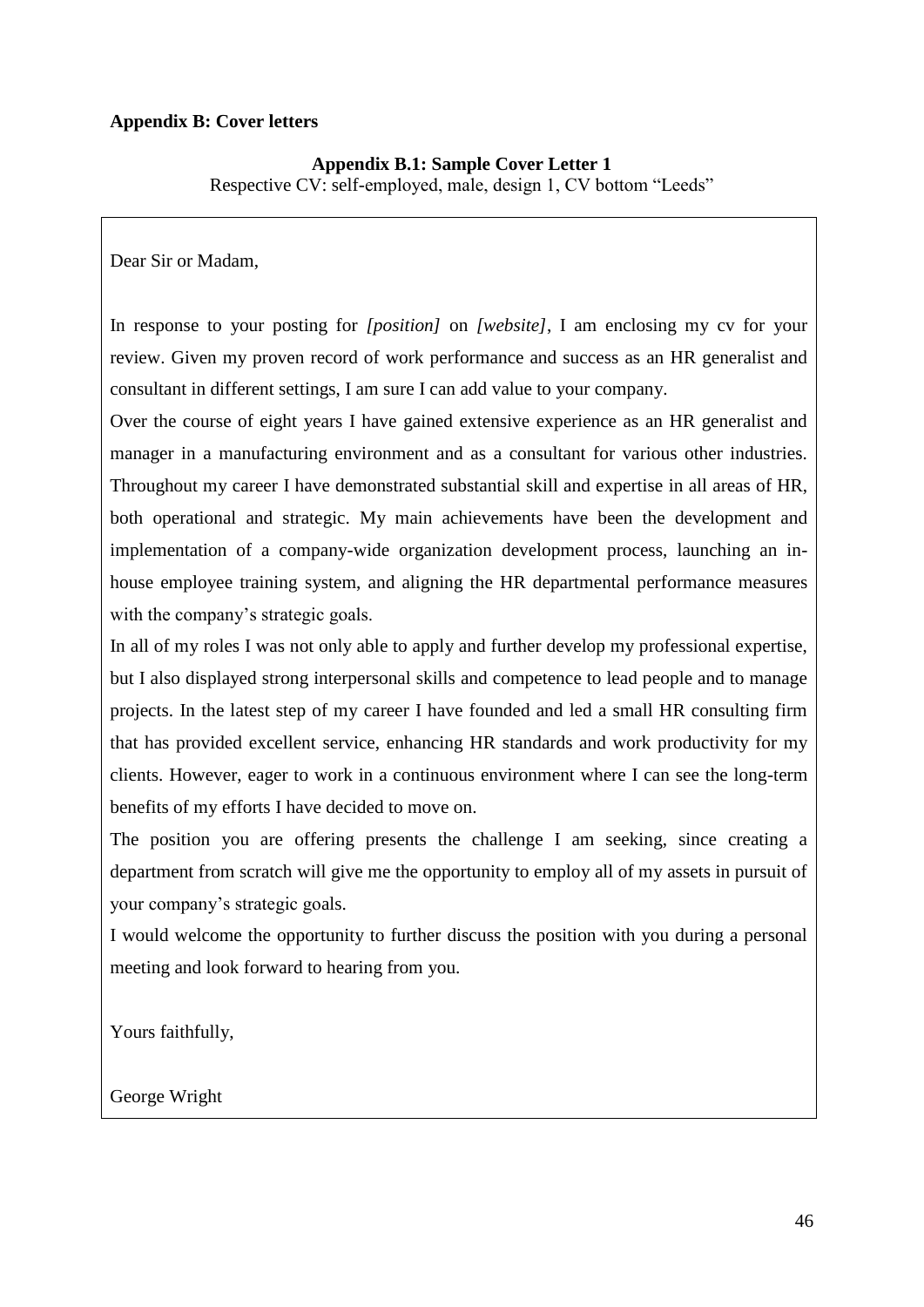Dear Sir or Madam,

As an accomplished HR Project Manager with more than 8 years of experience in generalist and consulting roles I am confident that I have the relevant skills and professional background for your advertised position as *[position]* on *[website]*.

As I pursue new career opportunities, I am looking for a rewarding HR Consultant position that provides me with the opportunity to apply my broad knowledge and experience in designing and implementing HR processes and policies in company-wide projects. Supporting your client's company in the implementation and improvement of HR projects while ensuring a strong stakeholder management would be an exciting challenge that I am convinced I will be able to meet successfully.

In my latest position as Project Manager in *[company name]*'s HR consulting division I advised a wide range of clients in various industries on HR matters primarily involving strategic HR decision making and organizational change management. I particularly enjoyed working with clients from financial as well as other service industries.

In previous roles at *[company name]* and *[company name]* I have proved my ability to serve as a strong and reliable link between employees and management. Achievements include designing compensation and benefit schemes, improving recruitment and staffing processes, as well as implementing training programs.

I believe I can add value to your client's company in this position through my years of experience and enthusiasm for HR management. Therefore, I would welcome the opportunity to meet with you personally to discuss my qualifications and candidacy in detail.

Yours sincerely,

Ann-Marie Jones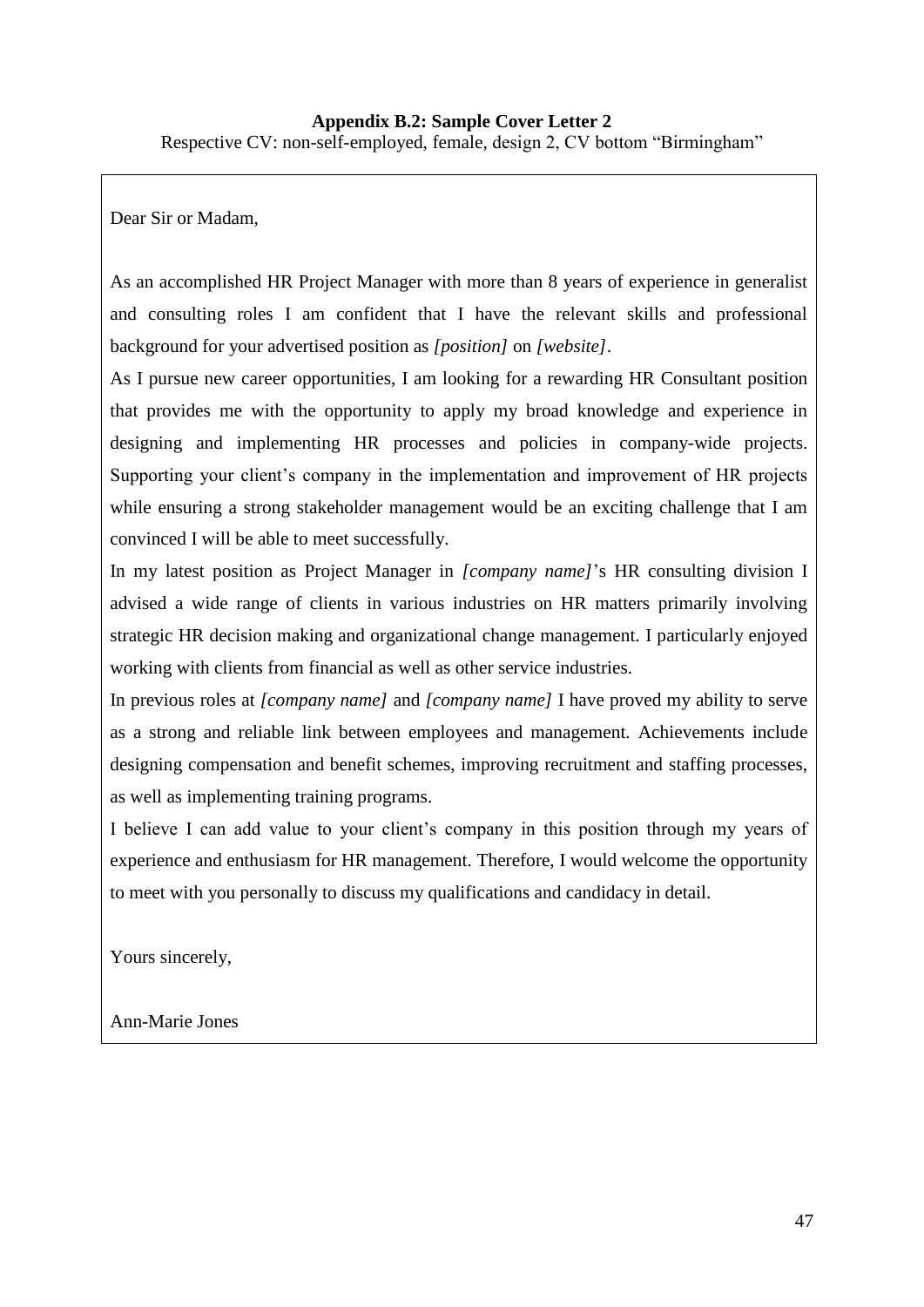#### **Appendix C: Experimental Matrix**

| Nr.             | <b>Position</b> | <b>Manager</b> | <b>Sector</b> | <b>Name</b>           | Self-employment | <b>Sex</b>  | <b>CV</b> Bottom | <b>Design</b> |
|-----------------|-----------------|----------------|---------------|-----------------------|-----------------|-------------|------------------|---------------|
|                 |                 | Manager        | Other         | Richard Harris        | yes             | m           | Leeds            | Left          |
| 2               |                 | Manager        | Other         | Catherine Evans       | no              |             | Birmingham       | Right         |
| 3               | $\overline{2}$  | Manager        | Other         | George Wright         | no              | m           | Birmingham       | Left          |
| $\overline{4}$  | $\overline{c}$  | Manager        | Other         | Ann-Marie Jones       | yes             | $\mathbf f$ | Leeds            | Right         |
| 5               | 3               | Non-Manager    | Other         | Richard Harris        | yes             | ${\rm m}$   | Birmingham       | Left          |
| 6               | 3               | Non-Manager    | Other         | Catherine Evans       | no              | f           | Leeds            | Right         |
| $\overline{7}$  | $\overline{4}$  | Non-Manager    | Other         | George Wright         | no              | $\mathbf m$ | Leeds            | Left          |
| 8               | $\overline{4}$  | Non-Manager    | Other         | Ann-Marie Jones       | yes             |             | Birmingham       | Right         |
| 9               | 5               | Manager        | Consulting    | <b>Richard Harris</b> | yes             | m           | Leeds            | Right         |
| 10              | 5               | Manager        | Consulting    | Catherine Evans       | no              | f           | Birmingham       | Left          |
| 11              | 6               | Manager        | Consulting    | George Wright         | no              | m           | Birmingham       | Right         |
| $\overline{12}$ | 6               | Manager        | Consulting    | Ann-Marie Jones       | yes             |             | Leeds            | Left          |
| 13              | $7\phantom{.0}$ | Non-Manager    | Consulting    | Richard Harris        | yes             | $\mathbf m$ | Birmingham       | Right         |
| 14              | $\overline{7}$  | Non-Manager    | Consulting    | Catherine Evans       | no              |             | Leeds            | Left          |
| $\overline{15}$ | $\overline{8}$  | Non-Manager    | Consulting    | George Wright         | no              | $\mathbf m$ | Leeds            | Right         |
| 16              | $\overline{8}$  | Non-Manager    | Consulting    | Ann-Marie Jones       | yes             |             | Birmingham       | Left          |
| 17              | 9               | Manager        | Other         | Richard Harris        | yes             | ${\rm m}$   | Leeds            | Right         |
| $\overline{18}$ | 9               | Manager        | Other         | Catherine Evans       | no              |             | Birmingham       | Left          |
| 19              | $\overline{10}$ | Manager        | Other         | George Wright         | no              | m           | Birmingham       | Right         |
| 20              | 10              | Manager        | Other         | Ann-Marie Jones       | yes             | f           | Leeds            | Left          |
| $\overline{21}$ | $\overline{11}$ | Non-Manager    | Other         | <b>Richard Harris</b> | yes             | m           | Birmingham       | Right         |
| $\overline{22}$ | $\overline{11}$ | Non-Manager    | Other         | Catherine Evans       | no              | f           | Leeds            | Left          |
| 23              | 12              | Non-Manager    | Other         | George Wright         | no              | ${\rm m}$   | Leeds            | Right         |
| 24              | 12              | Non-Manager    | Other         | Ann-Marie Jones       | yes             | f           | Birmingham       | Left          |
| 25              | 13              | Manager        | Consulting    | <b>Richard Harris</b> | yes             | m           | Leeds            | Left          |
| 26              | 13              | Manager        | Consulting    | Catherine Evans       | no              | f           | Birmingham       | Right         |
| 27              | 14              | Manager        | Consulting    | George Wright         | no              | m           | Birmingham       | Left          |
| $\overline{28}$ | $\overline{14}$ | Manager        | Consulting    | Ann-Marie Jones       | yes             |             | Leeds            | Right         |
| 29              | $\overline{15}$ | Non-Manager    | Consulting    | <b>Richard Harris</b> | yes             | ${\rm m}$   | Birmingham       | Left          |
| $\overline{30}$ | $\overline{15}$ | Non-Manager    | Consulting    | Catherine Evans       | no              |             | Leeds            | Right         |
| $\overline{31}$ | 16              | Non-Manager    | Consulting    | George Wright         | no              | ${\rm m}$   | Leeds            | Left          |
| $\overline{32}$ | 16              | Non-Manager    | Consulting    | Ann-Marie Jones       | yes             |             | Birmingham       | Right         |
| 33              | 17              | Manager        | Other         | Richard Harris        | yes             | m           | Leeds            | Left          |
| 34              | 17              | Manager        | Other         | Catherine Evans       | no              |             | Birmingham       | Right         |
| 35              | 18              | Manager        | Other         | George Wright         | no              | m           | Birmingham       | Left          |
| 36              | $\overline{18}$ | Manager        | Other         | Ann-Marie Jones       | yes             |             | Leeds            | Right         |
| 37              | 19              | Non-Manager    | Other         | <b>Richard Harris</b> | yes             | m           | Birmingham       | Left          |
| $\overline{38}$ | $\overline{19}$ | Non-Manager    | Other         | Catherine Evans       | no              | $\mathbf f$ | Leeds            | Right         |
| 39              | 20              | Non-Manager    | Other         | George Wright         | no              | ${\rm m}$   | Leeds            | Left          |